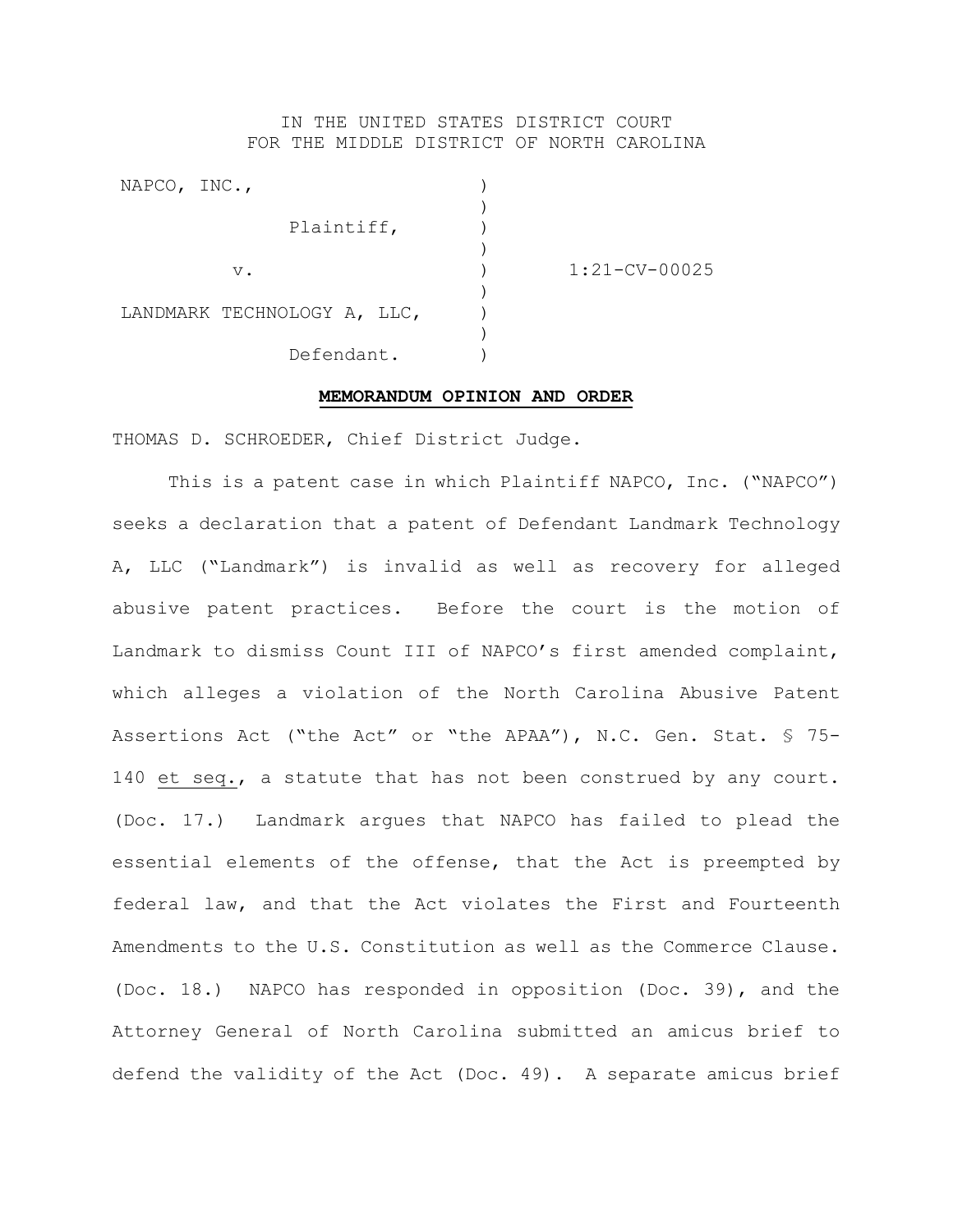was submitted by various companies and retail and technology groups also in defense of the Act. (Doc. 50.) NAPCO further moves for expedited, limited discovery. (Doc. 37.) For the reasons set forth below, both motions will be denied.

# **I. BACKGROUND**

# **A. Factual Background**

NAPCO's first amended complaint makes the following factual allegations, which the court accepts as true for the purposes of the motion to dismiss:

NAPCO is a North Carolina corporation and owner of www.binders.com ("the website"). (Doc. 15 ¶ 3.) Vulcan, NAPCO's wholly-owned subsidiary, operates the website. (Id.)

Landmark is a limited liability company organized under the laws of North Carolina and with its principal place of business in Durham. (Id. ¶ 5.) Its annual reports with the North Carolina Secretary of State indicate that its business is "Patent Licensing." (Id. ¶ 6.) Landmark owns the rights to U.S. Patent No. 7,010,508 C1 ("the '508 patent") (Doc. 15-1 at 2), which it has sought to enforce against potential infringers through the issuance of demand letters (Doc. 15  $\mathbb{II}$  18-19).<sup>1</sup> These demand letters are allegedly identical and include the same offer to

 $1$  The content of the '508 patent, entitled "Automated Business and Financial Transaction Processing System," (Doc. 15  $\text{\textsterling}$  45), is not relevant to the motions before the court. Accordingly, the court does not detail the patent here.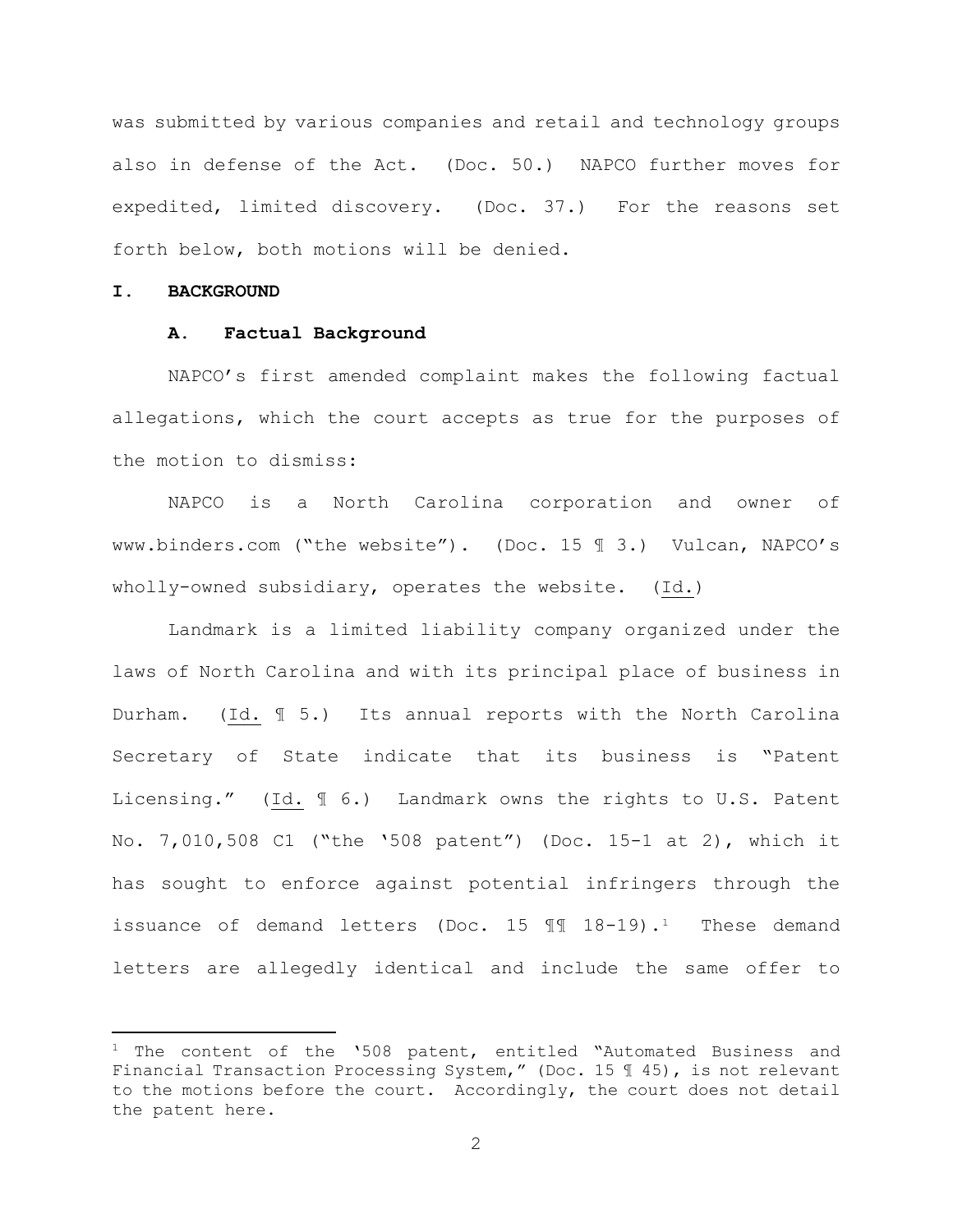license the patent for a fee of \$65,000. (Id. ¶¶ 31-32.)

In October 2020, NAPCO received a demand letter from Landmark that accused NAPCO and the website of infringing on the '508 patent and that offered a non-exclusive license to the '508 patent for \$65,000. (Id. ¶¶ 12, 36; Doc. 15-1.) The demand letter indicated that the \$65,000 license fee represents "a substantial discount to the historic licensing price of Landmark's portfolio, and w[ould] not be available in the event of litigation." (Doc. 15 ¶ 43; Doc. 15-1 at 3.) The demand letter did not include the name or address of the patentholder, nor did it include an element-by-element claim analysis or description of services that allegedly infringed the '508 patent. (Doc. 15 ¶¶ 36, 38.) Landmark requested that NAPCO respond to the demand letter within 15 days. (Id. ¶ 43.)

NAPCO contends that the website does not infringe on the '508 patent and that Landmark knew or should have known that fact, and that Landmark willfully disregarded the falsity of its assertion in sending NAPCO the demand letter. (Id. ¶¶ 105-08.) Based on these allegations, NAPCO's amended complaint seeks a declaration of noninfringement on the '508 patent (Count I) and a declaration of invalidity of the '508 patent (Count II). (Id. ¶¶ 110-21.) NAPCO also brings a claim against Landmark for asserting patent infringement in bad faith in violation of the APAA (Count III). (Id. ¶¶ 122-32.) Landmark now moves to dismiss Count III of the amended complaint, arguing (1) NAPCO has failed to plead the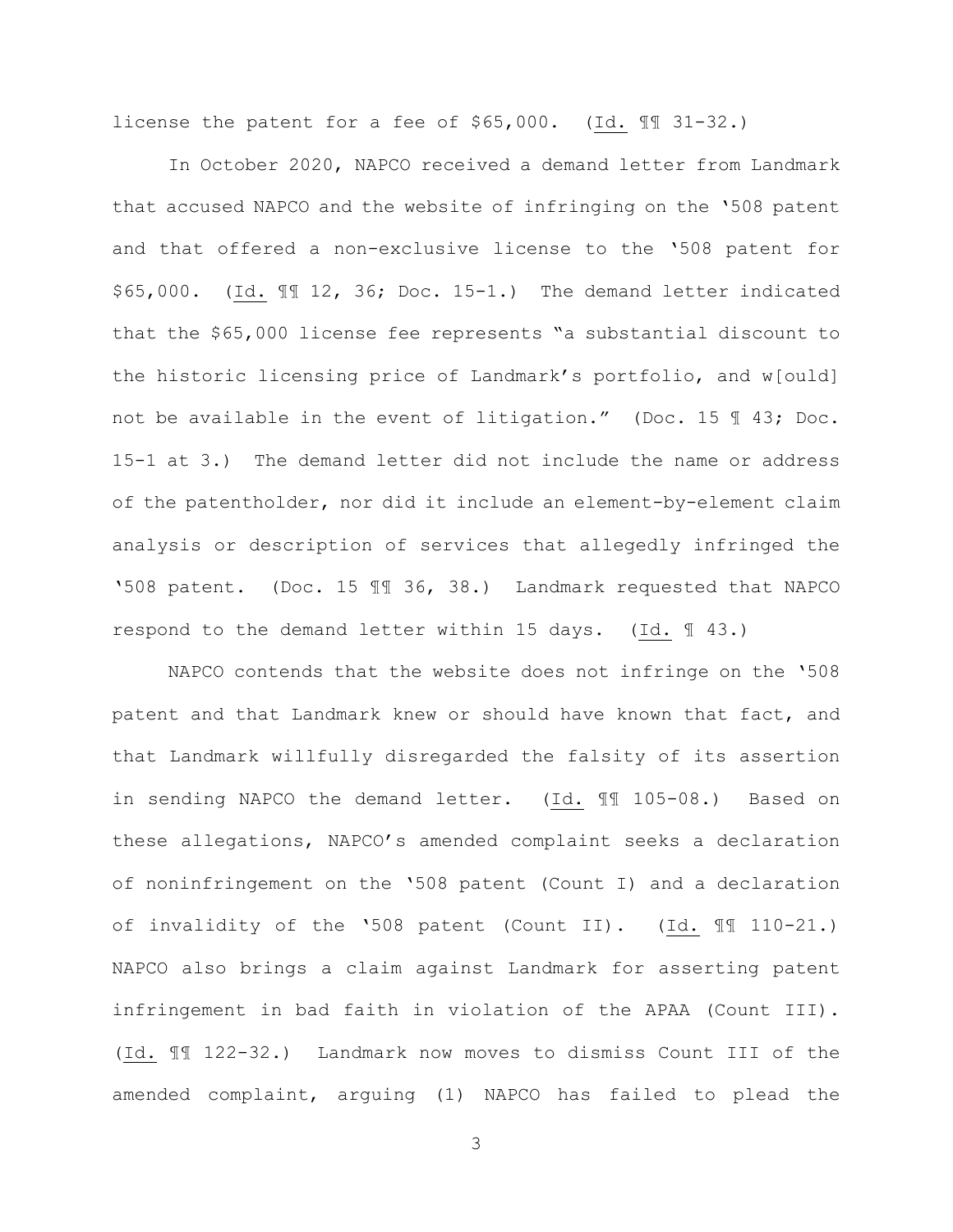essential elements of a claim under the APAA; (2) the APAA is preempted by federal law, both facially and as applied to this case; and (3) the APAA is unconstitutional because it violates the First and Fourteenth Amendments to the U.S. Constitution as well as the dormant Commerce Clause. (Doc. 18.) The motion is now fully briefed and ready for resolution. (See Docs. 39, 49, 50, 53, 54.)

NAPCO has also moved for expedited, limited discovery as to "matters relating to the corporate structure, status, liquidity, and historical assertions of patent infringement by . . . Landmark . . . to support a possible motion for bond under N.C. Gen. Stat. § 75-144." (Doc. 38 at 1; see Doc. 37.) This motion is also fully briefed and ready resolution. (See Docs. 38, 51.)

### **B. Background of the Abusive Patent Assertions Act**

At issue in this case is the North Carolina Abusive Patent Assertions Act, enacted by the North Carolina General Assembly in 2014. See N.C. Gen. Stat. 75-140 et seq. In promulgating the Act, North Carolina joined a growing number of states that have passed similar laws in an attempt to address the problems presented by non-practicing entities, known colloquially as "patent trolls,"<sup>2</sup> that make bad faith assertions of patent infringement. See Jason

 $2$  "A patent troll is somebody who tries to make a lot of money off a patent that they are not practicing and have no intention of practicing and . . . [have] never practiced." Overstock.com, Inc. v. Furnace Brook, LLC, 420 F. Supp. 2d 1217, 1218 (D. Utah 2005), aff'd, 191 F. App'x 959 (Fed. Cir. 2006) (internal quotation marks omitted).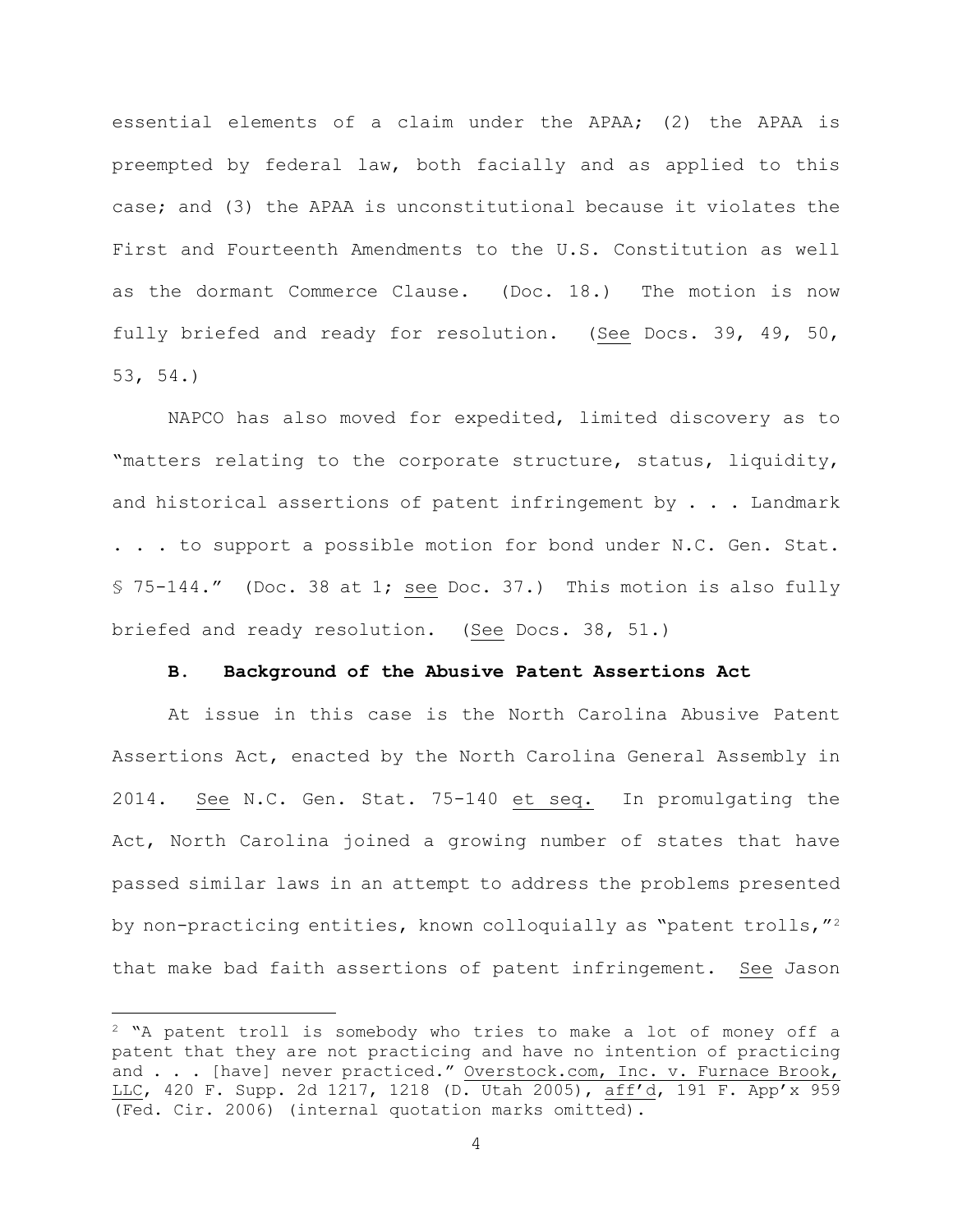D. Gardner & Stephen J.E. Dew, North Carolina Abusive Patent Assertions Act: A Powerful Gun, but Will It Hold Up in a Gunfight?, 17 N.C. J. L. & Tech. 391, 410-15 (2016).

The Act prohibits a person from making "a bad faith assertion of patent infringement." N.C. Gen. Stat. § 75-143. The statute does not define "bad faith assertion" but lists factors a court may consider to determine whether a defendant has made a bad faith assertion, including certain deficiencies in the demand letter; a demand for payment of a fee within an unreasonably short period of time; actual or constructive knowledge by the patentholder that the assertion of patent infringement was meritless; the deceptive nature of the assertion; and whether the person has sent the same demand to multiple recipients and against a wide variety of products without demand letters reflecting differences between recipients. Id. § 75-143(a). The statute also lists factors a court may consider as evidence that the assertion was not made in bad faith, including that the demand letter was not deficient; the defendant made a good faith effort to establish that the plaintiff infringed the patent; the defendant made a substantial investment in the use of the patent or in the production or sale of a product or item covered by the patent; and the defendant demonstrated good faith business practices in previous efforts to enforce the patent or a substantially similar patent. Id. § 75-143(b).

With this understanding of the Act, the court now turns to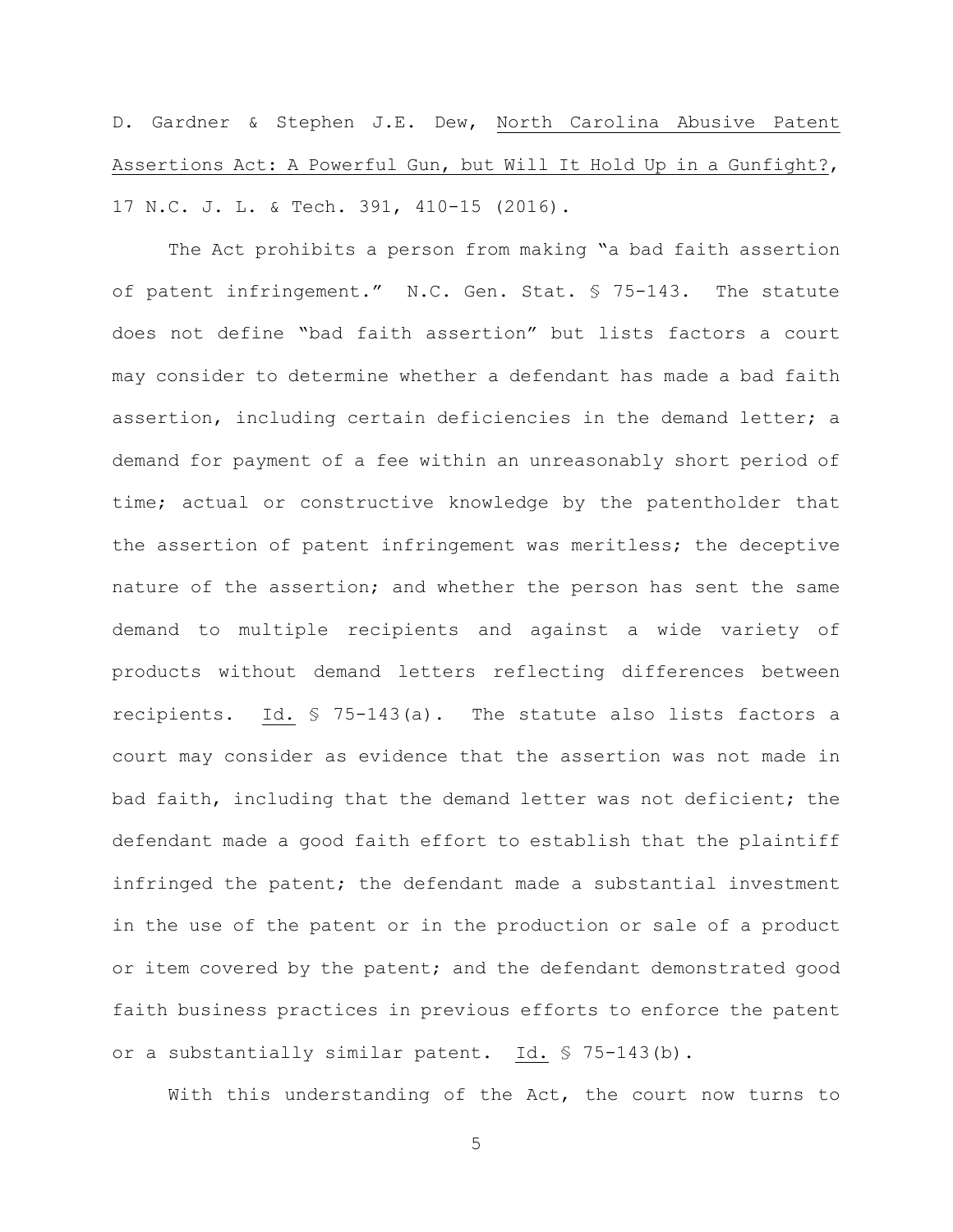the motions before it.

# **II. ANALYSIS**

# **A. Motion to Dismiss**

# **1. Legal Standard**

While the Federal Circuit has exclusive jurisdiction over appeals involving patent issues, application of Federal Rule of Civil Procedure 12(b)(6) in patent cases is a procedural question governed by the law of the regional circuit. W.L. Gore & Assocs. v. Medtronic, Inc., 850 F. Supp. 2d 630, 632 (E.D. Va. 2012) (citing McZeal v. Sprint Nextel Corp., 501 F.3d 1354, 1355–56 (Fed. Cir. 2007)). Therefore, this court applies the rule of the Fourth Circuit. See Polymer Indus. Prods. Co v. Bridgestone/Firestone, Inc., 347 F.3d 935, 937 (Fed. Cir. 2003); see also McZeal, 501 F.3d at 1356.

Federal Rule of Civil Procedure 8(a)(2) provides that a complaint must contain "a short and plain statement of the claim showing that the pleader is entitled to relief." Fed. R. Civ. P.  $(8)(a)(2)$ . Under Rule 12(b)(6), "a complaint must contain sufficient factual matter . . . to 'state a claim to relief that is plausible on its face.'" Ashcroft v. Iqbal, 556 U.S. 662, 678 (2009) (quoting Bell Atl. Corp. v. Twombly, 550 U.S. 544, 570 (2007)). A claim is plausible "when the plaintiff pleads factual content that allows the court to draw the reasonable inference that the defendant is liable for the misconduct alleged." Id. In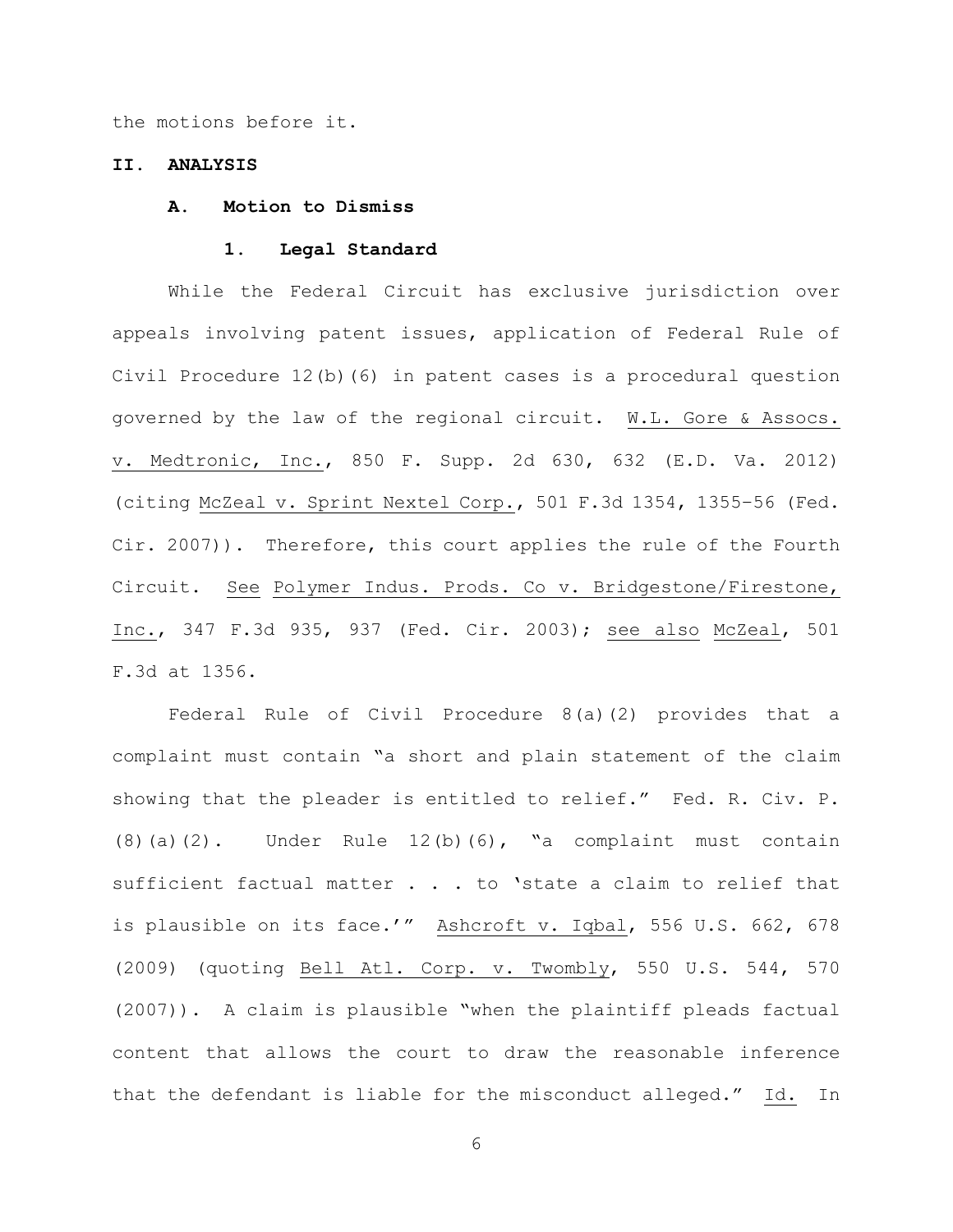considering a Rule 12(b)(6) motion, a court "must accept as true all of the factual allegations contained in the complaint," Erickson v. Pardus, 551 U.S. 89, 94 (2007) (per curiam), and all reasonable inferences must be drawn in the plaintiff's favor. Ibarra v. United States, 120 F.3d 472, 474 (4th Cir. 1997). "Rule 12(b)(6) protects against meritless litigation by requiring sufficient factual allegation 'to raise a right to relief above the speculative level' so as to 'nudge[] the[] claims across the line from conceivable to plausible.'" Sauers v. Winston-Salem/Forsyth Cnty. Bd. Of Educ., 179 F. Supp. 3d 544, 550 (M.D.N.C. 2016) (alteration in original) (quoting Twombly, 550 U.S. at 555). "[T]he complaint must 'state[] a plausible claim for relief' that permit[s] the court to infer more than the mere possibility of misconduct based upon 'its judicial experience and common sense.'" Coleman v. Md. Ct. App., 626 F.3d 187, 190 (4th Cir. 2010) (alterations in original) (quoting Iqbal, 556 U.S. at 679). Thus, mere legal conclusions are not accepted as true, and "[t]hreadbare recitals of the elements of a cause of action, supported by mere conclusory statements, do not suffice." Iqbal, 556 U.S. at 678.

In ruling on a motion to dismiss, courts may consider documents attached to either the complaint or the motion to dismiss without converting the motion into one for summary judgment so long as the documents are "integral to the complaint and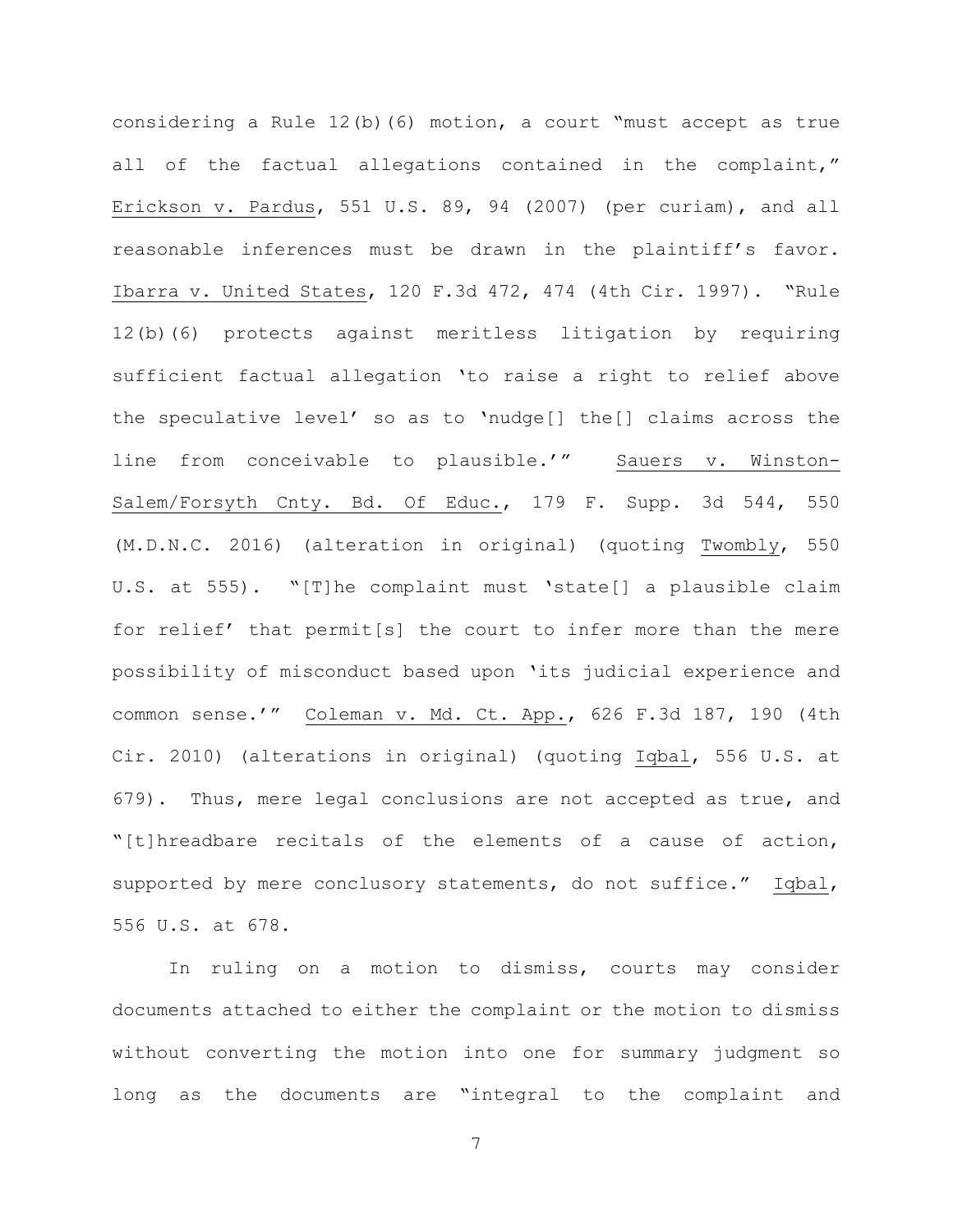authentic." Philips v. Pitt Cnty. Mem. Hosp., 572 F.3d 176, 180 (4th Cir. 2009).

# **2. Pleading the Essential Elements of a Violation**

Landmark first argues that Count III must be dismissed because NAPCO has failed to allege essential elements required to state a violation of the Act. (Doc. 18 at 5.) Specifically, Landmark contends that the Act amended the North Carolina Unfair and Deceptive Trade Practices Act ("UDTPA") and therefore claims under the Act must satisfy both the specific requirements of the Act as well as the more general pleading requirements of N.C. General Statute § 75-1.1. (Id. at 5-6.) Landmark further argues that NAPCO has failed to plead an "actual injury" and "reliance" as required by § 75-1.1. (Id. at 6-9.) In response, NAPCO contests the applicability of the pleading requirements of § 75-1.1 to claims brought under the Act. (Doc. 39 at 6-10.)

As a federal court construing North Carolina law, this court is obliged to apply the jurisprudence of North Carolina's highest court, the Supreme Court of North Carolina. See Private Mortg. Inv. Servs., Inc. v. Hotel & Club Assocs., Inc., 296 F.3d 308, 312 (4th Cir. 2002). When that court has not spoken directly on an issue, this court must "predict how that court would rule if presented with the issue." Id. The decisions of the North Carolina Court of Appeals are the "next best indicia" of what North Carolina's law is, though its decisions "may be disregarded if the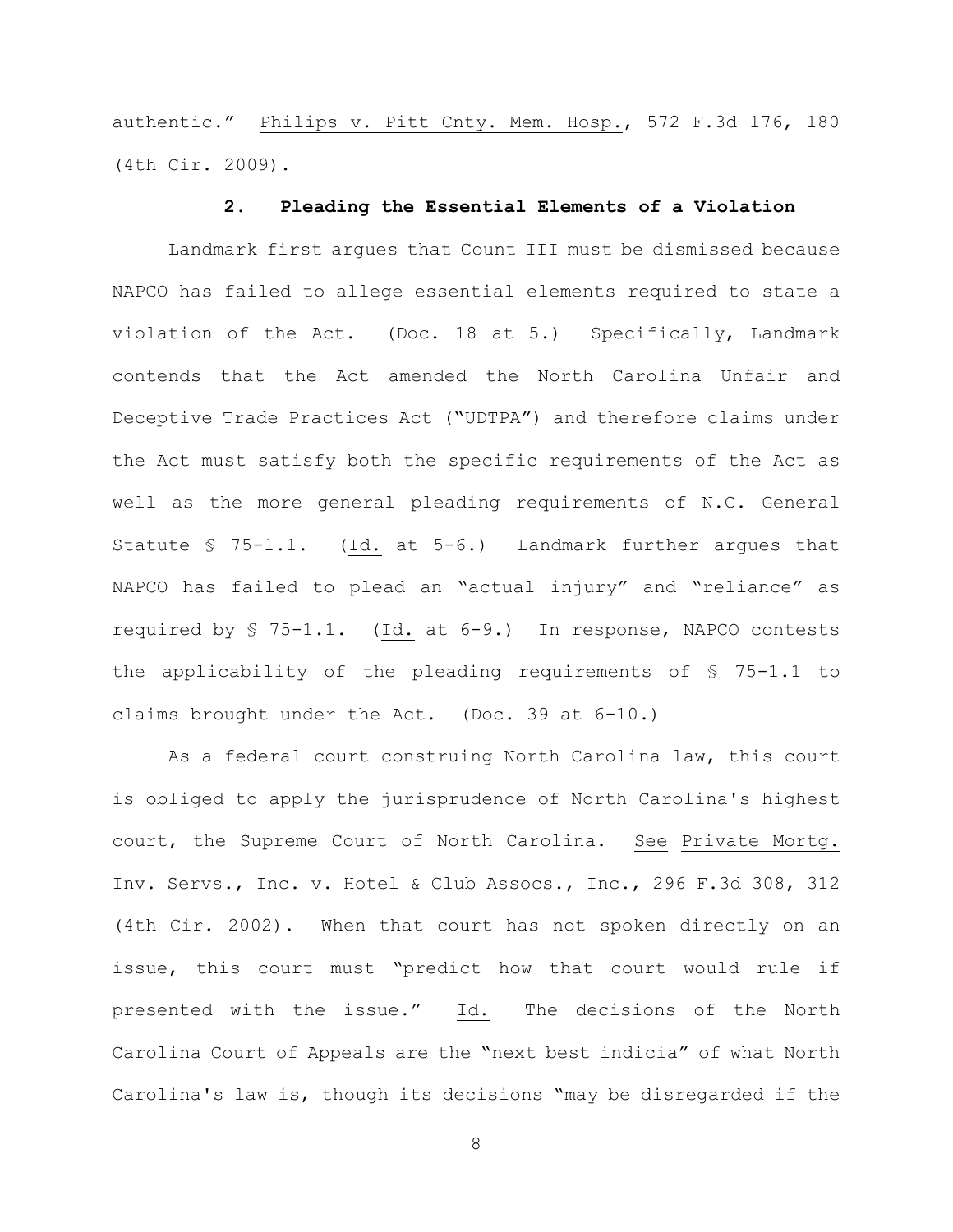federal court is convinced by other persuasive data that the highest court of the state would decide otherwise." Id. (quoting Liberty Mut. Ins. Co. v. Triangle Indus., Inc., 957 F.2d 1153, 1156 (4th Cir. 1992)). In predicting how the highest court of a state would address an issue, this court "should not create or expand a [s]tate's public policy." Time Warner Ent.- Advance/Newhouse P'ship v. Carteret-Craven Elec. Membership Corp., 506 F.3d 304, 314 (4th Cir. 2007) (alteration and quotation omitted).

The North Carolina APAA has not been interpreted by any court. As such, the issue presented is one of first impression. Thus, this court is tasked with predicting what North Carolina's highest court would conclude about the elements of a claim under the APAA. See Private Mortg., 296 F.3d at 312. In construing the North Carolina Act, the court applies the state law principles of statutory construction enunciated by the North Carolina Supreme Court. See Volvo Trademark Holding Aktiebolaget v. Clark Mach. Co., 510 F.3d 474, 482 (4th Cir. 2007). "In interpreting a statute, it is a general rule of construction that a statute is to be interpreted according to the intent of the legislature as gleaned from the language of the statute, the spirit of the statute and the purposes to be accomplished by the statute." Foremost Ins. Co. v. Ingram, 232 S.E.2d 414, 418 (N.C. 1977). "[W]hen the language of a statute is clear and unambiguous, there is no room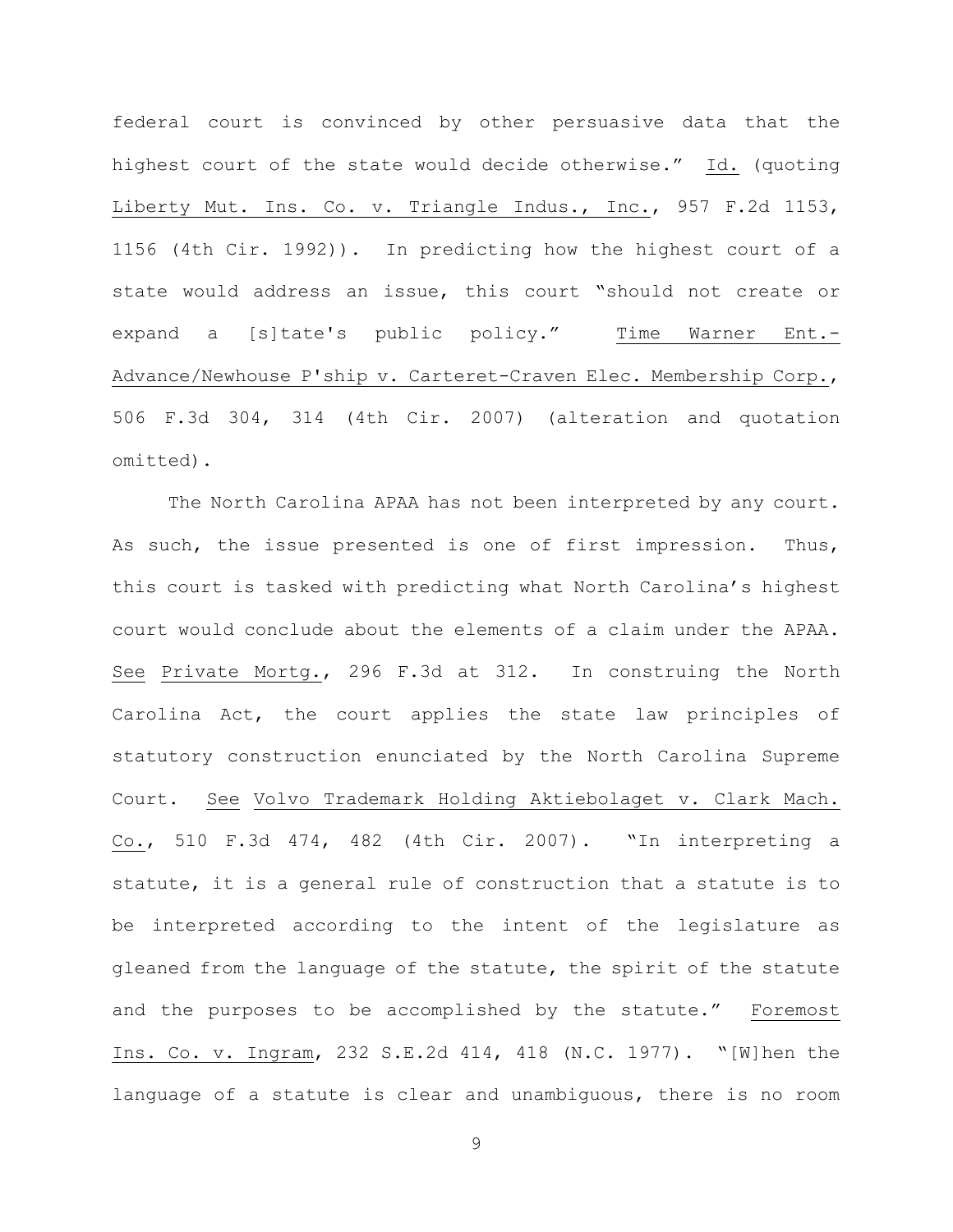for judicial construction, and the courts must give it its plain and definite meaning." Lanvale Props., LLC v. Cnty. of Cabarrus, 731 S.E.2d 800, 809–10 (N.C. 2012).

The APAA is codified as Article 8 of Chapter 75. The Act makes it "unlawful for a person to make a bad-faith assertion of patent infringement," N.C. Gen. Stat. § 75-143, and permits "[a] target or person aggrieved by a violation of this Article or by a violation of rules adopted under this Article [to] bring an action . . . against a person who has made a bad-faith assertion of patent infringement," id. § 75-145(b). Successful litigants may be awarded equitable relief, damages, costs and fees, including attorney's fees, and "[e]xemplary damages" of the greater of \$50,000 or three times the total of damages, costs, and fees. Id. A separate provision of the Act allows a court to require an alleged violator to post a bond equal to a good-faith estimate of the target's fees and costs for litigating the claim and amounts likely to be recovered under § 75-145. Id. § 75-144(a). Prior to doing so, however, the court must find that a target has established a "reasonable likelihood that a person has made a badfaith assertion of patent infringement in violation of this Chapter." Id.

Section 75-1 is contained in Article 1 of Chapter 75, which is entitled "General Provisions," and declares illegal any combinations in restraint of trade. Section 75-1.1, also within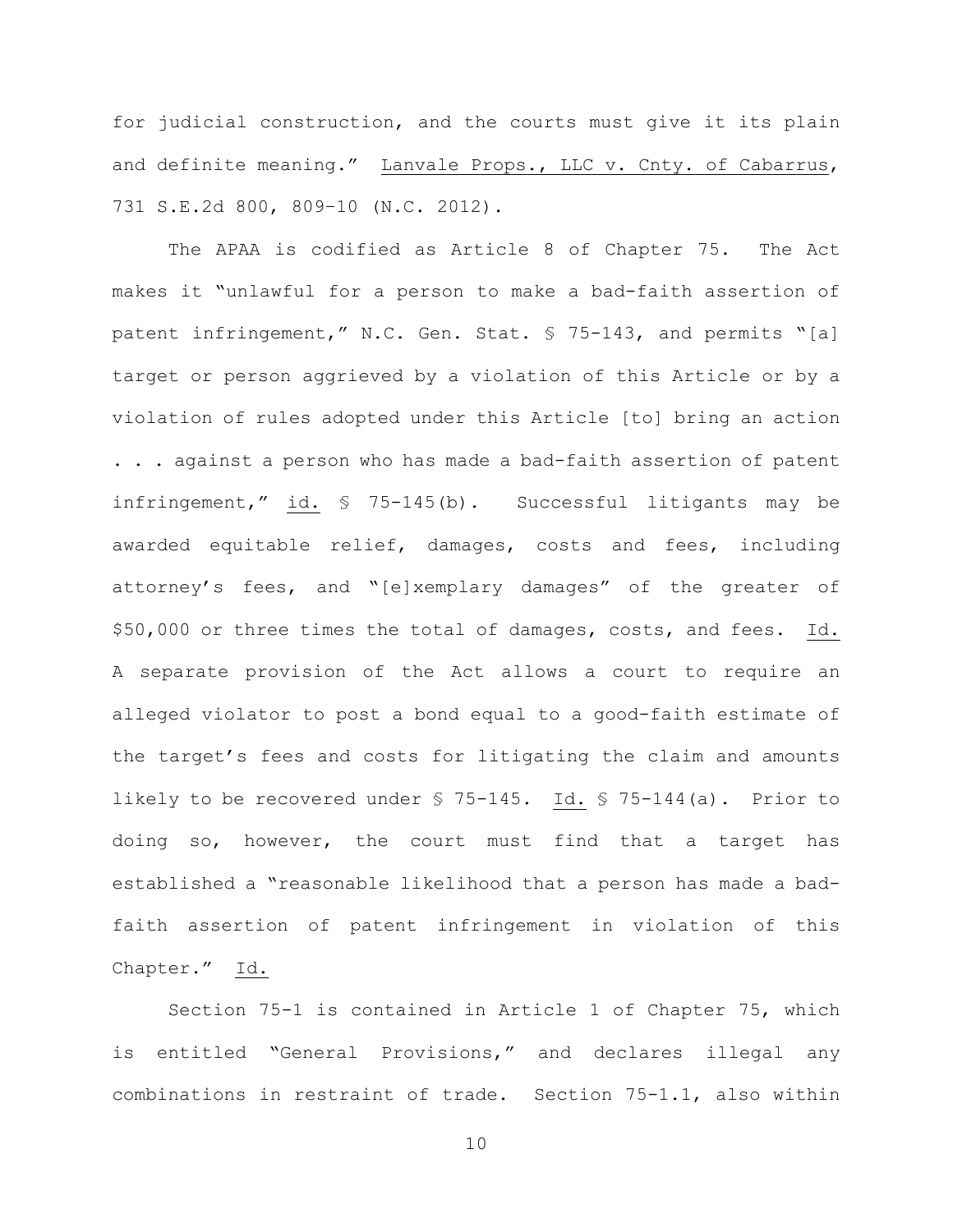Article 1, is entitled "Methods of competition, acts and practices regulated; legislative policy." Section 75-1.1(a) provides: "Unfair methods of competition in or affecting commerce, and unfair or deceptive acts or practices in or affecting commerce, are declared unlawful." N.C. Gen. Stat. § 75-1.1(a). North Carolina courts have held that § 75-1.1 contains three generalized pleading requirements, namely that (1) the defendant committed an unfair or deceptive act or practice (2) that was in or affecting commerce (3) which proximately caused injury. Reid v. Ayers, 531 S.E.2d 231, 235 (N.C. Ct. App. 2000); see also Stack v. Abbott Lab'ys, Inc., 979 F. Supp. 2d 658, 666–67 (M.D.N.C. 2013). Additionally, where a claim under § 75-1.1 stems from an alleged misrepresentation, a plaintiff must also demonstrate reliance on that misrepresentation to prove proximate causation. Bumpers v. Cmty. Bank of N. Va., 747 S.E.2d 220, 226 (N.C. 2013).

Not all articles contained in Chapter  $75<sup>3</sup>$  are subject to the generalized pleading requirements of § 75-1.1 as a matter of course. See Reid, 531 S.E.2d at 234-35. Rather, there must be an indication that the General Assembly intended to limit an article by those requirements. See id. For example, in Reid, the North

<sup>3</sup> The remaining articles are entitled as follows: Article 2 - Prohibited Acts by Debt Collectors; Article 2A - Identity Theft Protection Act; Article 3 – Motor Fuel Marketing Act; Article 4 – Telephone Solicitations; Article 5 – Unsolicited Facsimiles; Article 5A – Home Foreclosure Rescue Scams; Article 6 – Truth in Advertising Act; Article 7 – Credit Monitoring Services Act.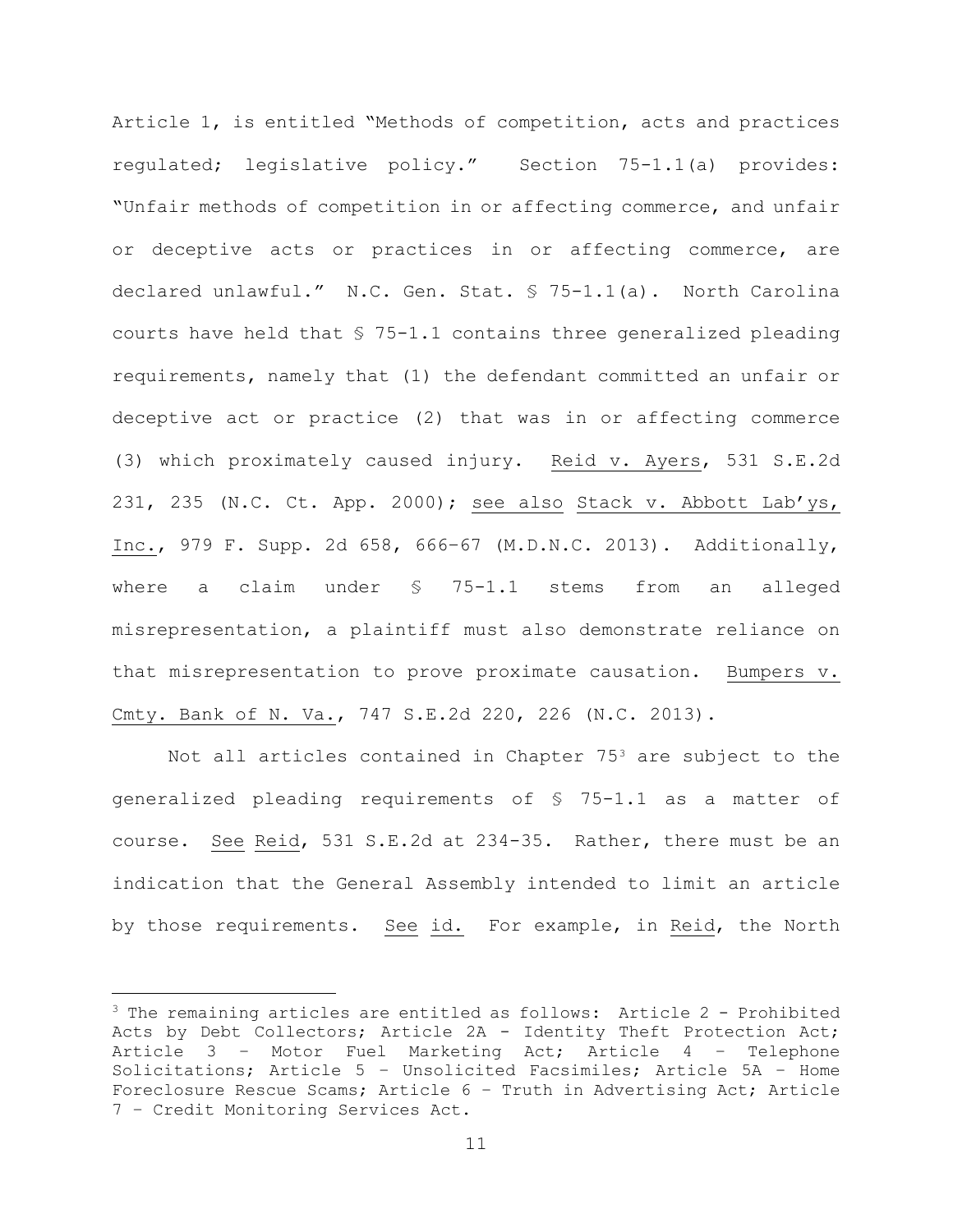Carolina Court of Appeals analyzed Article 2 of the UDTPA and found — based on the language employed in the article, rather than its codification within Chapter  $75 -$  that the General Assembly intended the article to be limited by the generalized requirements of § 75.1-1. Id. Although the article did not specially state that it was subject to the requirements of § 75-1.1, the court found that the General Assembly intended as much based on the following language contained in the final section of the article:

The specific and general provisions of this Article shall exclusively constitute the unfair or deceptive acts or practices proscribed by G.S. 75-1.1 in the area. Notwithstanding the provisions of G.S. 75-15.2 and G.S. 75-16, in private actions or actions instituted by the Attorney General, civil penalties in excess of two thousand dollars (\$2,000) shall not be imposed, nor shall damages be trebled for any violation under this Article.

Id. The court reasoned that the specific invocation of § 75-1.1, coupled with its implicit reference to Article 1's allowance for trebled damages, demonstrated the General Assembly's intent to limit Article 2 by the pleading requirements of § 75-1.1.

Relying on Reid, Landmark contends that the Act is similarly subject to the pleading requirements  $$ 75-1.1.$  Landmark points to the language of § 75-144 which states that a bond may only be imposed on a person if there is a "reasonable likelihood" the "person has made a bad-faith assertion of patent infringement in violation of this Chapter." (Doc. 53 at 3 (emphasis added).) It further contends that § 75-144's reference to § 75-145 links the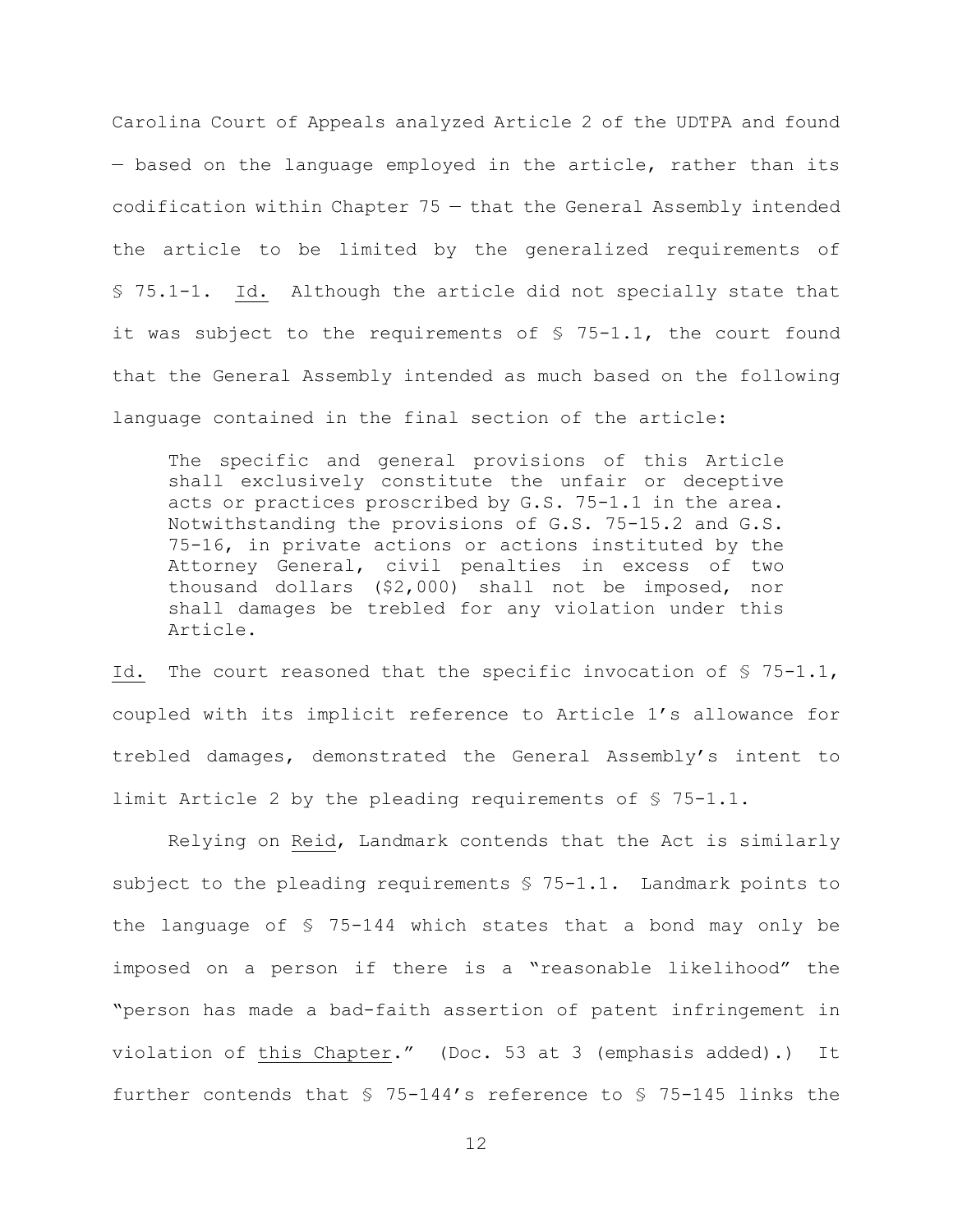provisions such that § 75-145 is also limited by § 75-1.1's generalized pleading requirements. See N.C. Gen. Stat. § 75-144 (allowing the court to impose a bond on a person that "has made a bad-faith assertion of patent infringement in violation of this Chapter" and the bond may include "amounts reasonably likely to be recovered under G.S. 75-145").

This is unpersuasive. As with the article at issue in Reid, the Act does not specifically state that it is subject to the generalized pleading requirements of § 75-1.1. But unlike Reid, the Act contains no specific reference to § 75-1.1 or Article 1. Further, in contrast with Article 2, § 75-145 does not assume that violations of the Act will be subject to the damages provision of Article 1. Compare N.C. Gen. Stat. § 75-56 (exempting civil penalties in excess of \$2,000 under the article from Article 1's trebled damages provision) with N.C. Gen. Stat. § 75-145(b) (detailing remedies available to a prevailing plaintiff without explicit or implicit reference to Article 1). In fact, in reference to enforcement actions by the Attorney General, the statute explicitly states that the Attorney General may "make rules, conduct civil investigations, bring civil actions, and enter into assurances of discontinuance as provided under this Chapter" and further that "the court may award or impose any relief available under this Chapter." See N.C. Gen. Stat. § 75-145(a) (emphasis added). The fact that the General Assembly specifically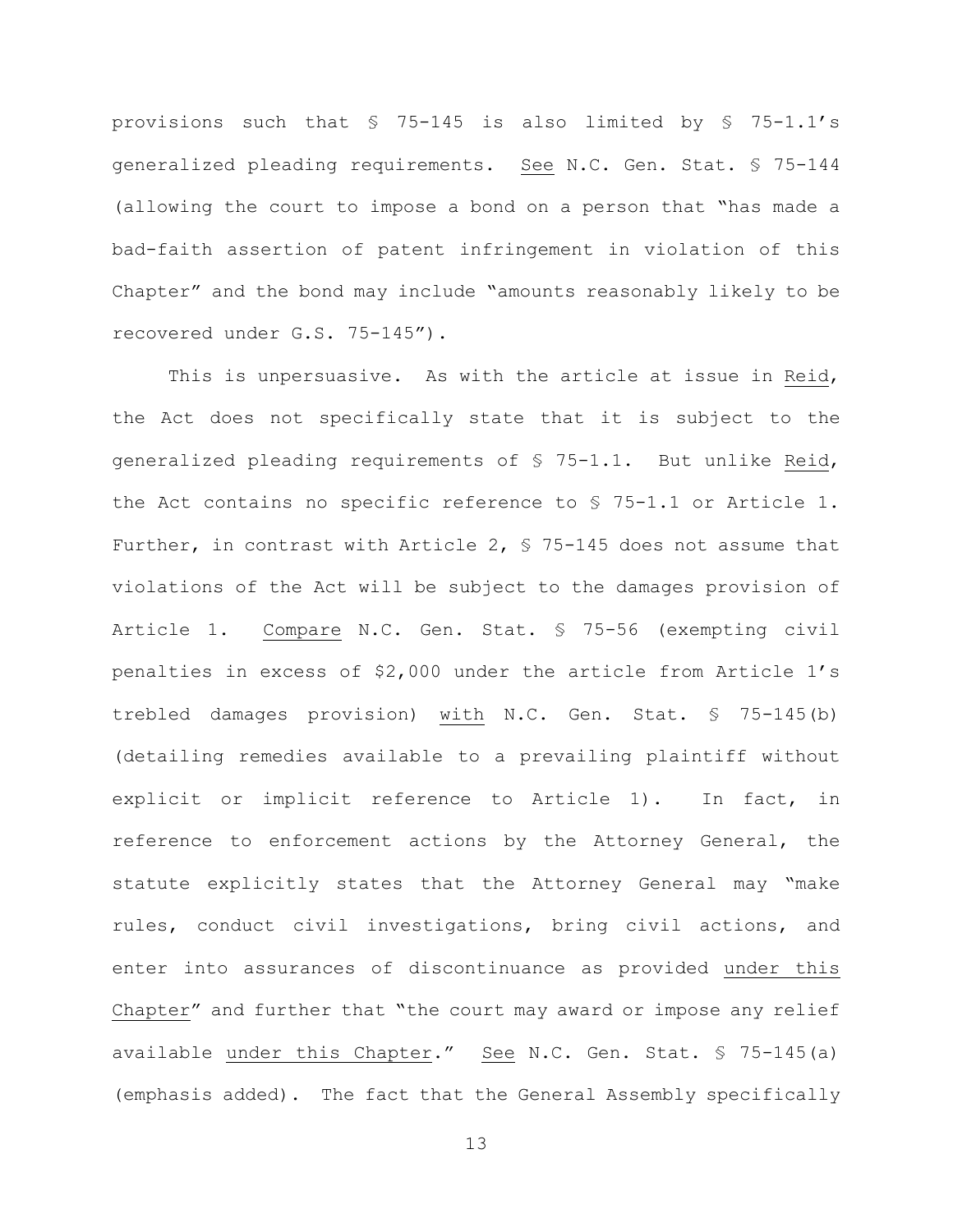articulated that the Attorney General's powers under the Act include those powers outlined elsewhere in Chapter 75 is indicative of the General Assembly's intent that the Act would not be subject to other provisions of Chapter 75 as a matter of course. Notably, no similar invocations of Chapter 75 appear in § 75-145(b) under which this action is initiated.

Landmark places significant weight on the term "this Chapter" in connection with "a bad-faith assertion of patent infringement" in § 75-144(a). However, this language does not reveal an intent that the Act be subject to the pleading requirements of  $\S$  75-1.1, which is simply one provision among the nine articles and over one hundred provisions included in Chapter 75. Had the General Assembly intended to link the Act to the requirements of § 75.1- 1, it was aware how to do so – the Reid decision was issued in 2000, fourteen years before the promulgation of the Act. Indeed, the General Assembly has explicitly linked multiple other provisions within Chapter 75 to § 75-1.1. See, e.g., N.C. Gen. Stat. § 75-40 ("A violation of this section is an unfair trade practice under G.S. 75-1.1.); id. § 75-64 ("A violation of this section is a violation of G.S. 75-1.1."); id. § 75-122 ("A violation of G.S. 75-121 is an unfair trade practice under 75- 1.1."); id. § 75-128 ("A violation of this Article shall be an unfair and deceptive trade practice under G.S. 75-1.1."). There would have been no need to do so if § 75-1.1 applied to all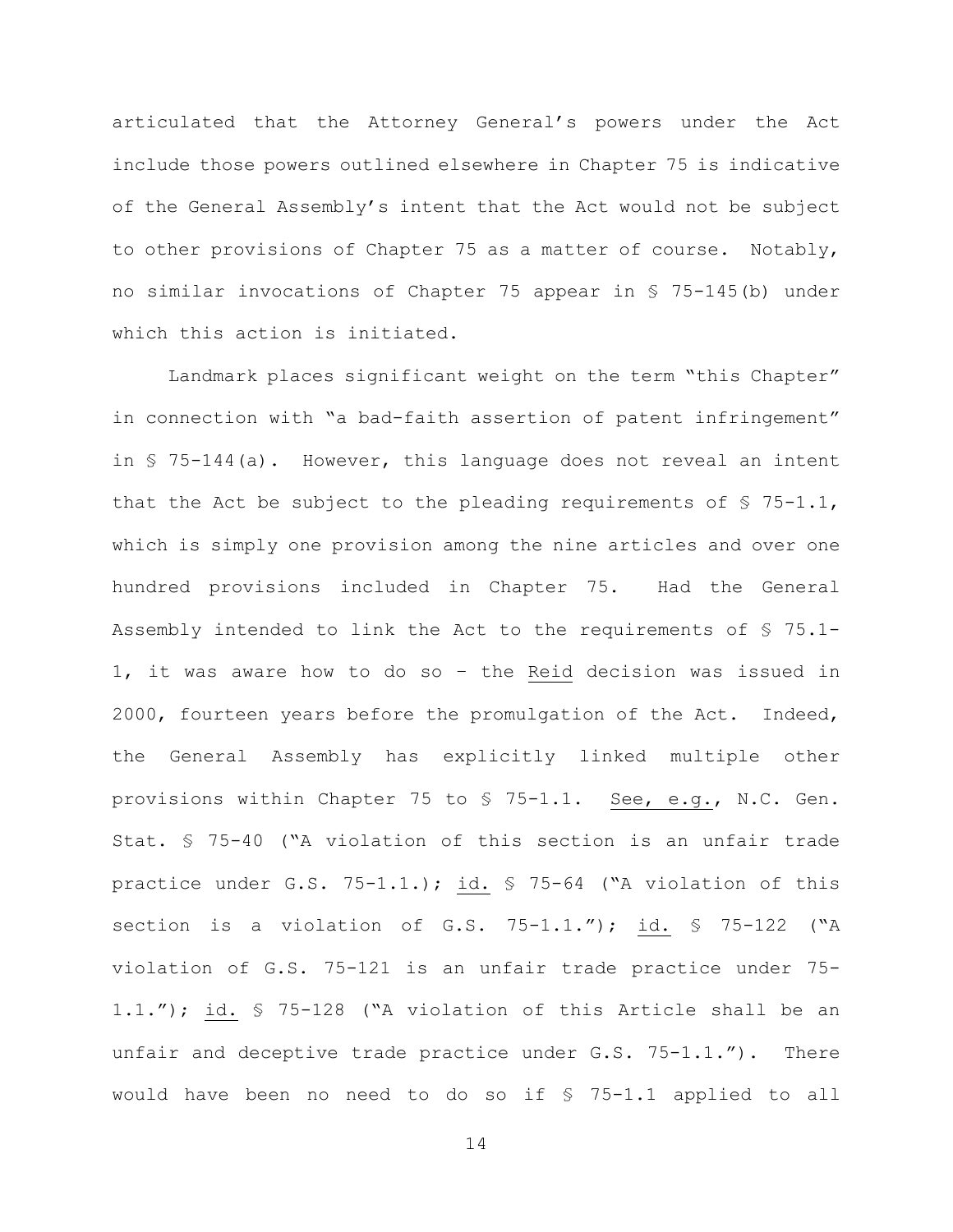provisions of all articles of Chapter 75 as a matter of course. Here, the fact that the General Assembly used language neither implicitly nor explicitly connecting the Act to Article 1 or § 75- 1.1, despite the Reid decision, suggests that the General Assembly did not have an intention to do so.

In light of this analysis, the court rejects Landmark's contention that a claim for a violation of the Act must allege the elements of a claim under § 75-1.1. Rather, a claimant must allege those elements required by the Act itself, namely that they are a target or person aggrieved by a violation of the Act.4 See N.C. Gen. Stat. § 75-145(b).

Alternatively, Landmark contends that NAPCO has not met the requirements of the Act itself because it has not been "aggrieved," as required by § 75-145(b). (Doc. 53 at 3-4.) NAPCO indicates that it has been aggrieved by Landmark's alleged bad faith infringement claim in that it "was forced to divert resources from operating its business to address Landmark's claim," which included researching, reviewing, and investigating the claim, corresponding with attorneys, and defending against the claim, as well as incurring costs and fees, including attorneys' fees. (See Doc. 39 at 8; Doc. 15 ¶¶ 130-31.) In response, Landmark argues that these damages do not constitute an injury under the law.

<sup>&</sup>lt;sup>4</sup> As discussed in greater detail, infra, claimants must also allege objective and subjective bad faith as required by federal law.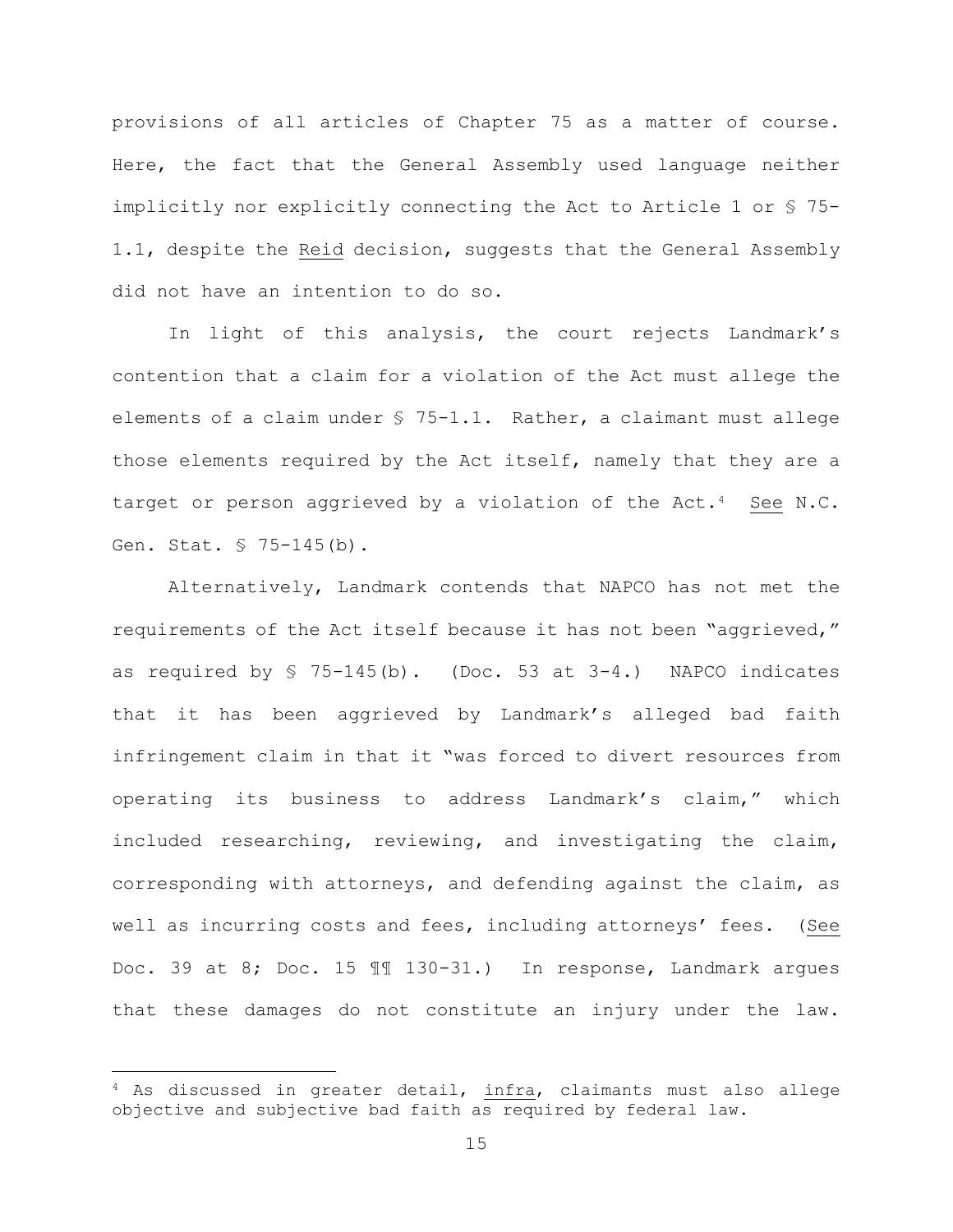(Doc. 53 at 3-4.)

The Act contains no definition of the term "aggrieved." However, the North Carolina Supreme Court has previously explained that the term "person aggrieved" has "no technical meaning" and that "[w]hat it means depends on the circumstances involved." In re Halifax Paper Co., 131 S.E.2d 441, 446 (N.C. 1963); see also N.C. Forestry Ass'n v. N.C. Dep't of Env't & Nat. Res., Div. of Water Quality, 571 S.E.2d 602 (N.C. Ct. App. 2002), rev'd on other grounds, 588 S.E.2d 880 (N.C. 2003). "[Aggrieved] has been variously defined: 'Adversely or injuriously affected; damnified, having a grievance, having suffered a loss or injury, or injured; prejudiced; also having cause for complaint. More specifically the word(s) may be employed meaning adversely affected in respect of legal rights, or suffering from an infringement or denial of legal rights.'" In re Halifax Paper, 131 S.E.2d at 446 (quoting 3 C.J.S. Aggrieved, p. 350). Accordingly, in order to determine the meaning of "aggrieved" in the context of the Act, "the circumstances involved" must be examined.

Since 2013, over two dozen states have enacted statutes focused on curbing bad faith assertions of patent infringement by so-called "patent trolls." See Gardner & Dew, supra, at 410-15; (see also Doc. 50 at 4 (indicating that 32 states have passed such statutes)). The North Carolina General Assembly, in addressing the purpose of the Act, found that while "[t]he General Assembly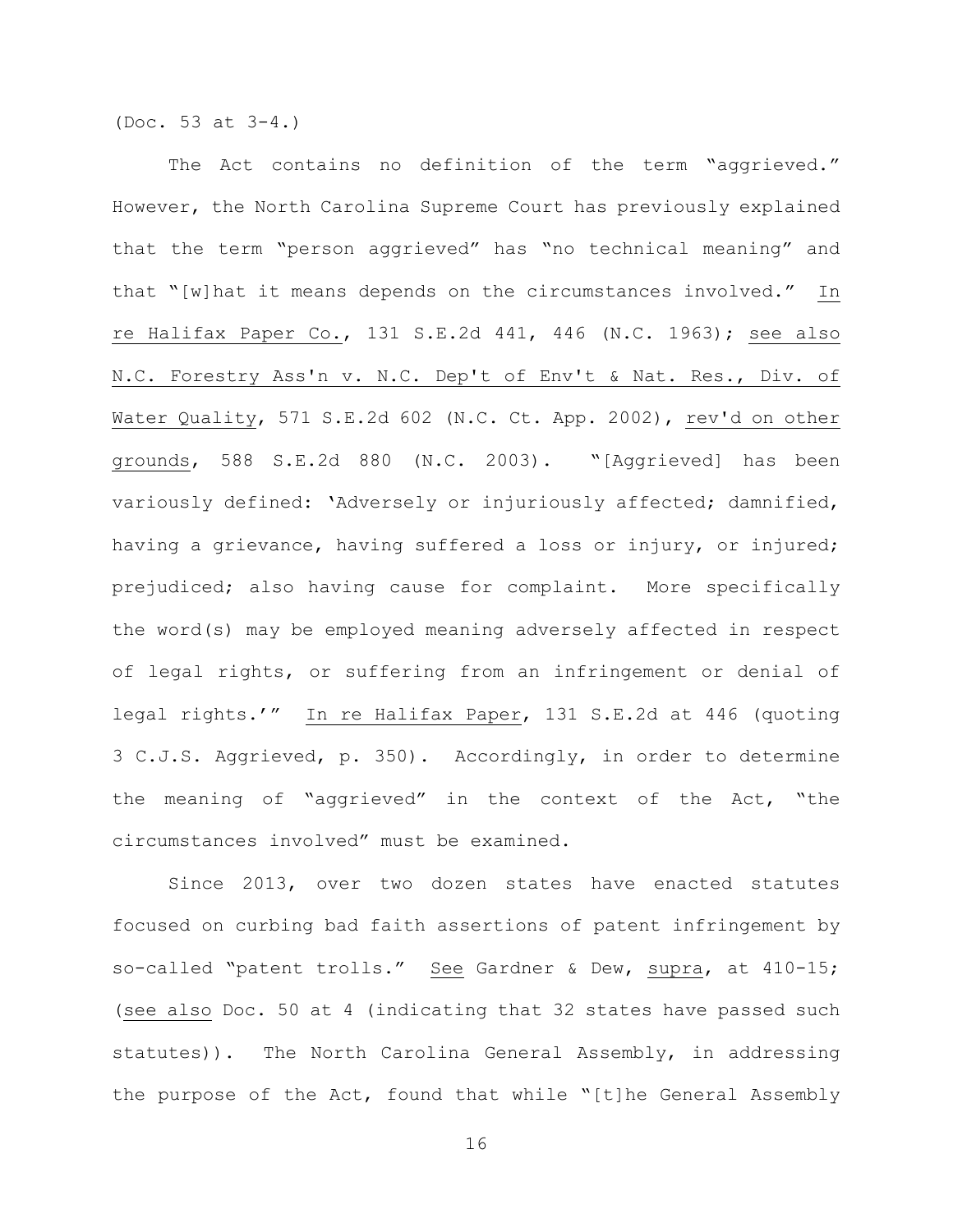does not wish to interfere with good-faith patent litigation," the "expense of patent litigation, which may cost millions of dollars, can be a significant burden on companies." N.C. Gen. Stat. § 75- 141(a)(3)-(4). It further explained that "[a]busive patent litigation, and especially the assertion of bad-faith infringement claims, can harm North Carolina companies." Id. § 75-141(a)(6). It detailed that a business that receives a bad-faith infringement claim "faces the threat of expensive and protracted litigation and may feel that it has no choice but to settle and to pay a licensing fee even if the claim is meritless." Id. The General Assembly found that this is a particular concern for small- and mediumsized companies that "lack the resources to investigate and defend themselves against infringement claims." Id. Further, it declared, bad faith claims harm the economy more broadly in that "[f]unds used to avoid the threat of bad-faith litigation are no longer available to invest, produce new products, expand, or hire new workers." Id. § 75-141(a)(7). In enacting the APAA, the General Assembly expressed particular concern about "abusive patent assertion entities who have limited liability, as these companies may hold no cash or other assets" and therefore were not deterred from making such bad faith assertions under preexisting law. See id. § 75-141(a)(9); see also 35 U.S.C. § 285 (allowing prevailing defendants in patent infringement actions to recover costs and attorneys' fee awards in "exceptional cases").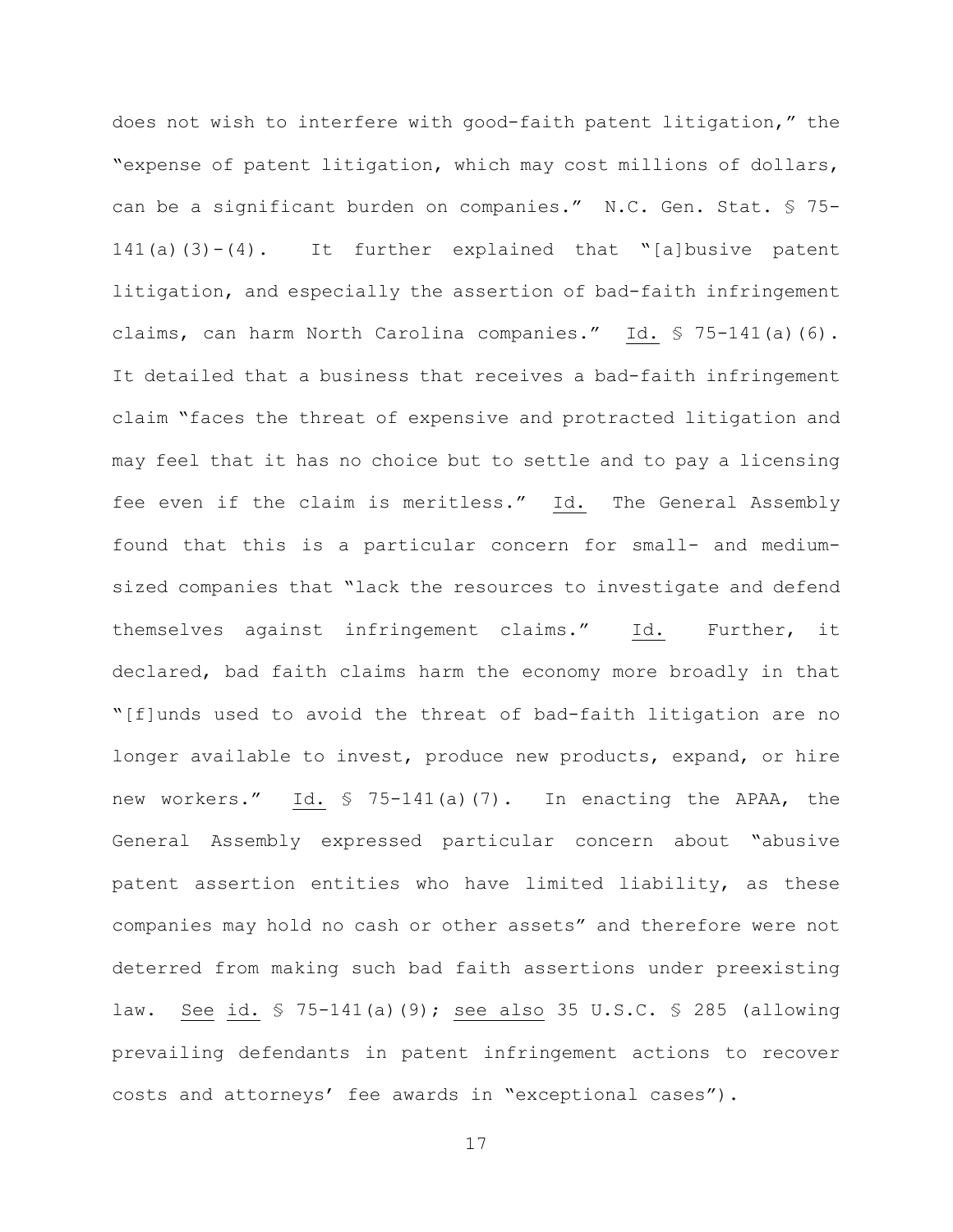The purpose of the Act, as articulated by the General Assembly, informs the understanding of the meaning of "aggrieved." Section 75-141, entitled "Purpose," sets out multiple reasons for the Act, which in substance provide that the law is designed to prevent companies from being forced to unnecessarily expend resources in investigating and defending against bad faith assertions of patent infringement, or being forced to pay an unnecessary licensing fee, which the General Assembly considered particularly pressing in light of the high cost and complexity of patent litigation coupled with the understanding that, under the prior status quo, companies with few assets were not deterred from making such assertions. N.C. Gen. Stat. § 75-141. Given this, someone is aggrieved under the Act when he receives a bad faith assertion of patent infringement and as a result expends funds investigating or defending himself from the claim or paying a licensing fee despite the claim being meritless. In conformity with North Carolina tort law, such damages would not include those that are "uncertain and speculative," but may include damages such as lost profits where "such loss is the direct and necessary result of the defendant's wrongful conduct, and such profits are capable of being shown with a reasonable degree of certainty." Reliable Trucking Co. v. Payne, 65 S.E.2d 132, 133 (N.C. 1951). Not included in the term "aggrieved," as used in the Act, however, are "[c]osts and fees, including reasonable attorneys' fees," which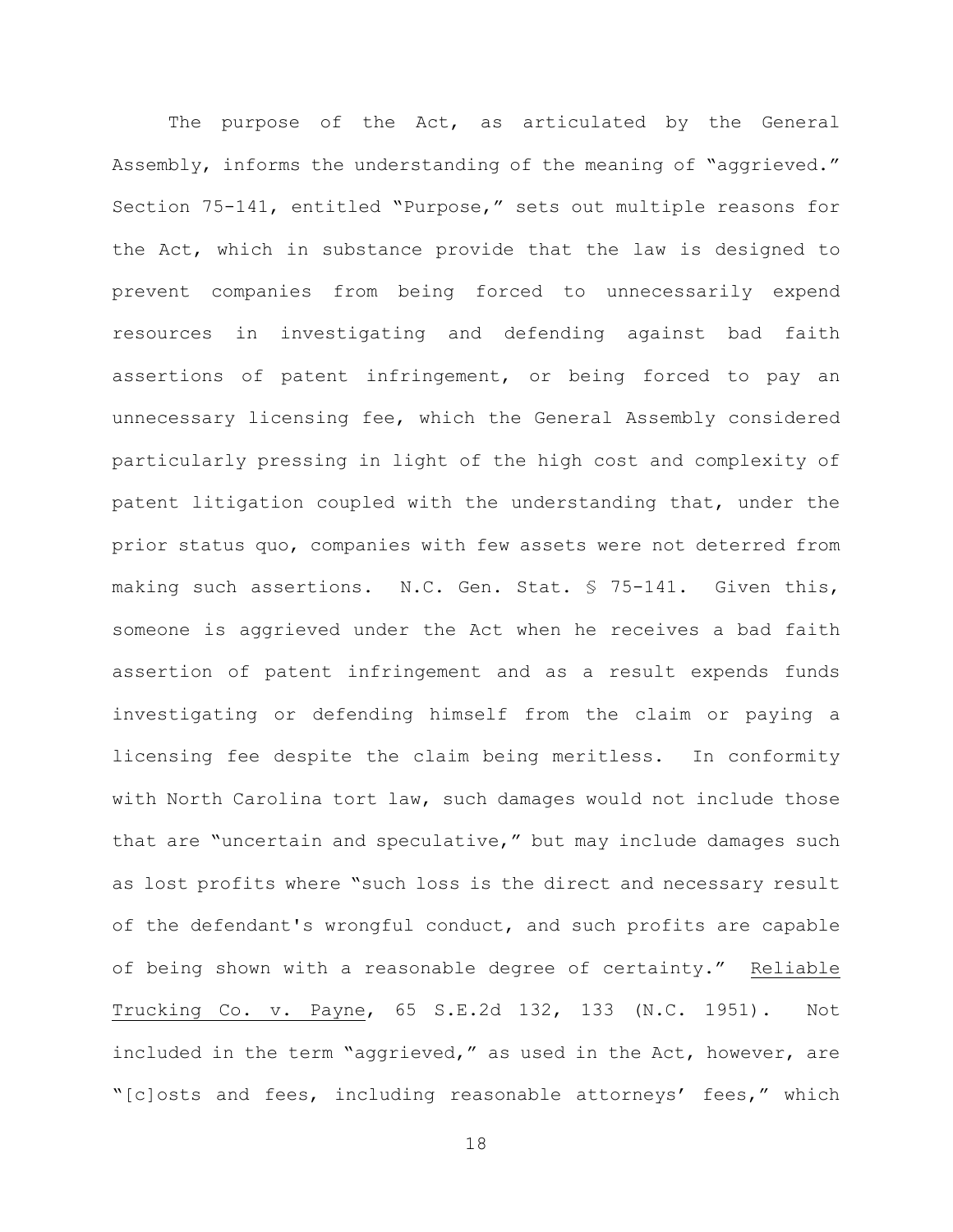the Act considers separate from damages. See N.C. Gen. Stat. § 75- 145(b).

NAPCO's allegations of harm closely align with North Carolina's judicial definition of "aggrieved." Specifically, NAPCO contends that it was forced to divert resources to research, review, and investigate Landmark's claim, as well as correspond with attorneys and defend against the claim. (See Doc. 39 at 8; Doc. 15 ¶¶ 130-31.) In light of these allegations, NAPCO has plausibly pleaded that it has been aggrieved by Landmark's violation of the Act. As such, Landmark's motion to dismiss the claim on these grounds will be denied.<sup>5</sup>

#### **3. Preemption**

Landmark next alleges that the Act is preempted by federal law, such that dismissal is demanded. Landmark contends that, due to multiple conflicts with federal patent law, the Act is preempted as a whole. (Doc. 18 at 13-15.) It further contends that, even if the Act is not wholly preempted, NAPCO has failed to meet the

 $5$  In its reply brief, Landmark suggests for the first time that, for the same reasons NAPCO has not been "aggrieved," NAPCO also lacks standing to bring this claim. (Doc. 53 at 3-4.) This appears to be an argument regarding injury-in-fact. (See id.) Typically, it is not proper to raise new arguments in a reply brief. Parker v. United States, No. 1:05CR158-1, 2008 WL 11491651, at \*10 (M.D.N.C. Mar. 3, 2008), report and recommendation adopted, No. 1:05CR158-1, 2008 WL 11491650 (M.D.N.C. May 19, 2008). Regardless, for the reasons discussed, supra, the court finds that NAPCO has sufficiently alleged an injury-in-fact. See Duke Power Co. v. Carolina Envtl. Study Grp., 438 U.S. 59, 72 (1978) (explaining that injury-in-fact requires a "distinct and palpable injury" that is "fairly traceable" to the challenged conduct).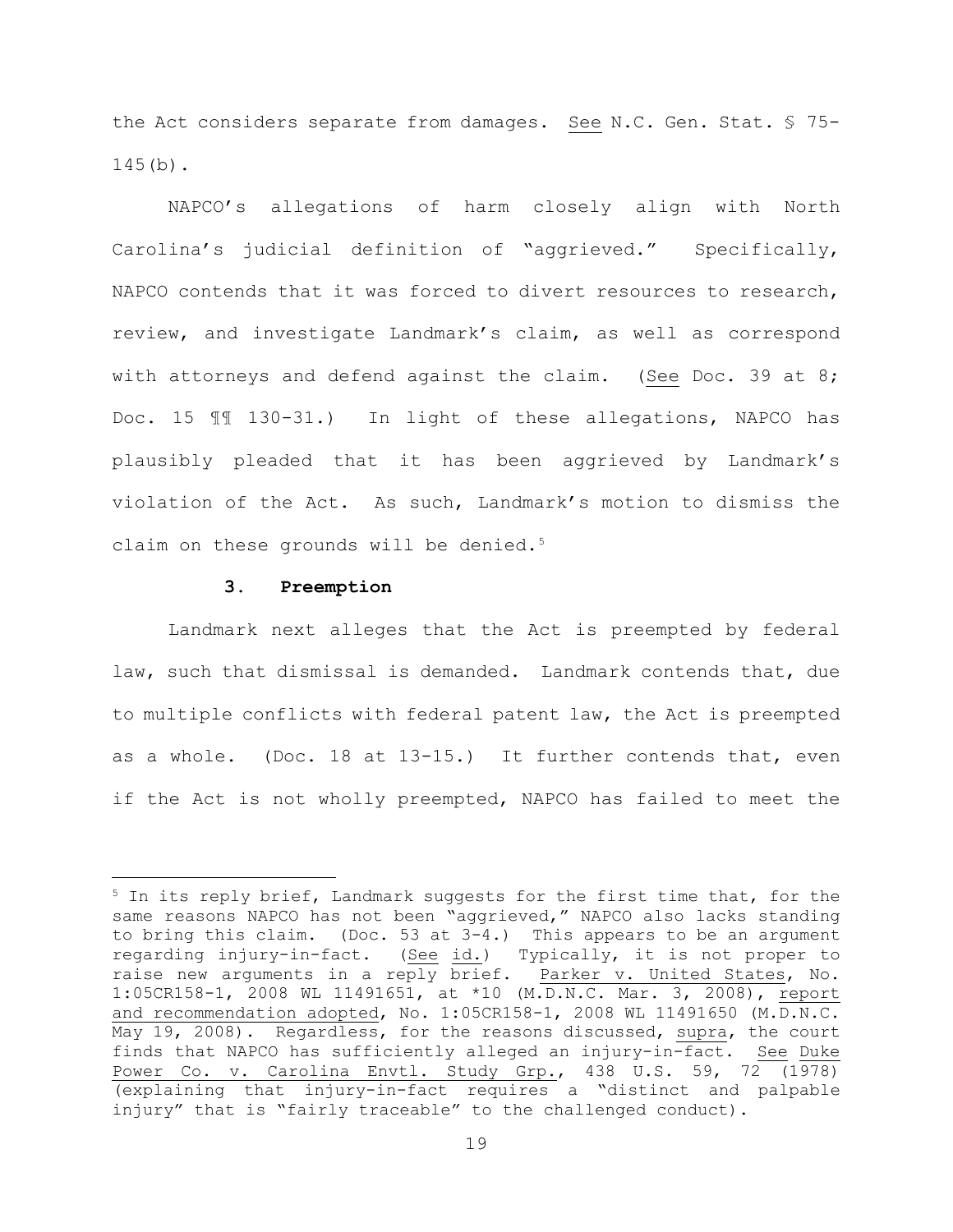pleading requirements of federal patent law to survive dismissal. (Id. at 9-13.) Each of these arguments is addressed in turn.

### **a. Facial preemption**

Landmark identifies three grounds upon which it contends the Act should be found to be facially preempted based upon conflicts with federal law. First, it argues that the standard of proof required by the Act conflicts with the "clear and convincing evidence" standard required under federal law. (Id. at 13.) Second, relying on the Act's non-exhaustive list of factors to consider in determining the existence of "bad faith," it contends that the Act's definition of "bad faith" conflicts with federal patent law because the listed factors are more expansive than the strict "objective baselessness" standard necessary to establish bad faith under federal law. (Id. at 14.) Finally, it argues that the Act improperly requires patentholders to provide more information to potential patent infringers than the "actual notice" requirement articulated by the Federal Circuit. (Id. at 14-15.) Based on these conflicts, and as the Act lacks a severability clause, Landmark asserts that the Act as a whole must be held invalid. (Id. at 15.) NAPCO responds that the standard of proof required under the Act is in fact severable and should be severed to keep in place the valid provisions of the Act. (Doc. 39 at 14-15.) It further argues that the other grounds brought by Landmark do not preempt the Act, even if the Act does not mirror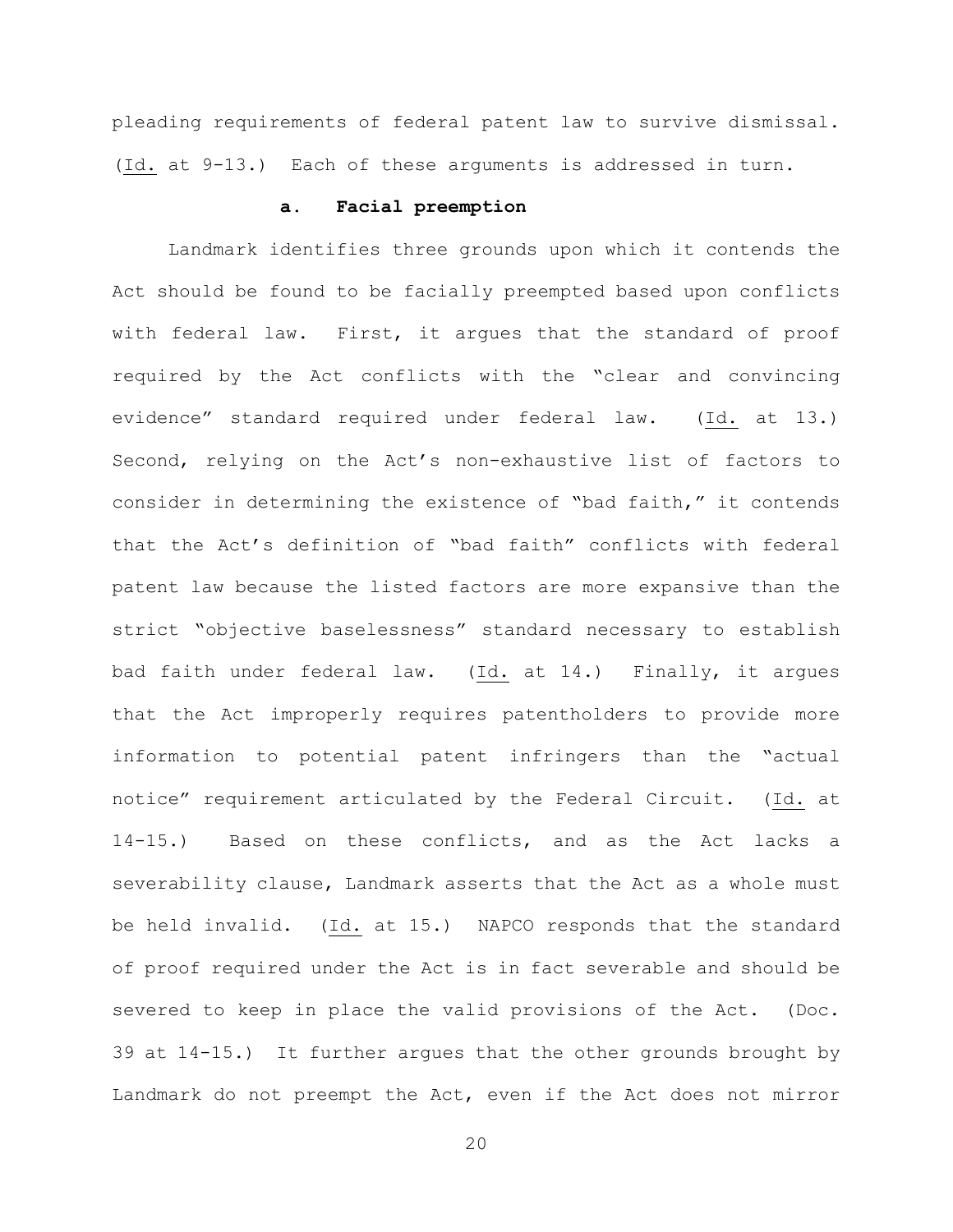federal law, because the requirements under the Act may be "satisfied by showing the required federal analogue." (Id. at 12- 14.) Meanwhile, the State of North Carolina, in its amicus brief, contends that the General Assembly intended to incorporate into the Act the standard required under federal law. (See Doc. 49 at  $8 - 9.$ 

Under the Supremacy Clause, a state law may be preempted by federal statute. See U.S. CONST. art. VI, cl. 2; Crosby v. Nat'l Foreign Trade Council, 530 U.S. 363, 372 (2000). Even where Congress does not explicitly state that a federal statute preempts state law, a court may find state law preempted to the extent it conflicts with a federal statute or where Congress intended "to occupy the field." Crosby, 530 U.S. at 372. The former category, often termed "conflict preemption," occurs where "it is impossible for a private party to comply with both state and federal requirements" or "state law stands as an obstacle to the accomplishment and execution of the full purposes and objectives of Congress." Amgen, Inc. v. Sandoz Inc., 877 F.3d 1315, 1326 (Fed. Cir. 2017). To find state law conflicts with the purposes of a federal act, "a high threshold must be met," and the court should not conduct "a freewheeling judicial inquiry into whether a state statute is in tension with federal objectives." Chamber of Com. of U.S. v. Whiting, 563 U.S. 582, 607 (2011) (plurality opinion) (quoting Gade v. Nat'l Solid Wastes Mgmt. Ass'n, 505 U.S.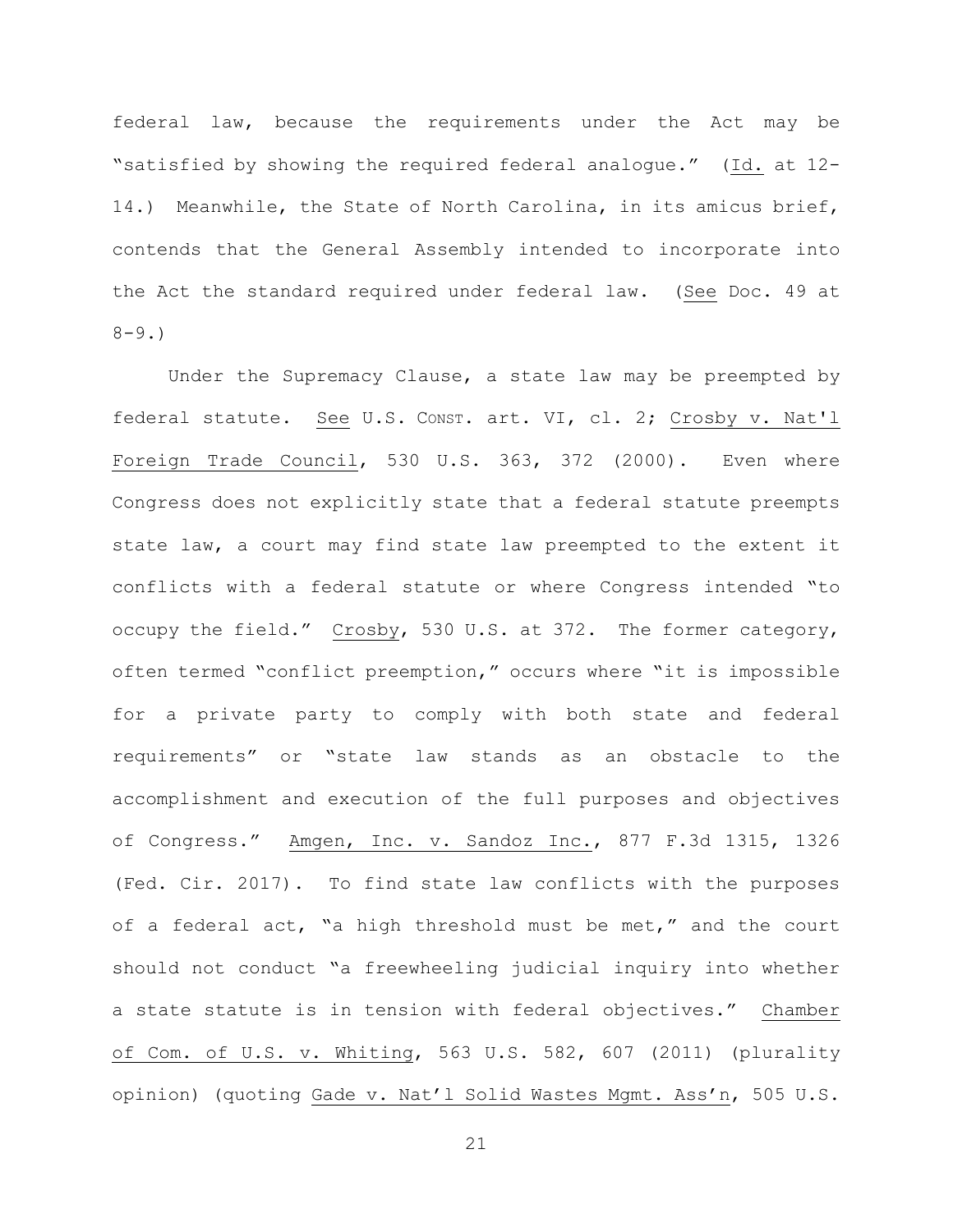88, 110 (1992) (Kennedy, J., concurring in part and concurring in judgment)). Further, "in a field which the States have traditionally occupied," the background assumption is "that the historic police powers of the States were not to be superseded by the Federal Act unless that was the clear and manifest purpose of Congress." Wyeth v. Levine, 555 U.S. 555, 565 (2009).

The Federal Circuit has stated that federal patent law neither explicitly preempts nor occupies the field pertaining to state unfair competition law. Hunter Douglas, Inc. v. Harmonic Design, Inc., 153 F.3d 1318, 1332–33 (Fed. Cir. 1998), overruled on other grounds by Midwest Indus., Inc. v. Karavan Trailers, Inc., 175 F.3d 1356 (Fed. Cir. 1999). As such, only conflict preemption is at issue here. Additionally, although patent law is the domain of the federal government, the Federal Circuit has explained that unfair competition law is primarily within the power of the states, and the court accordingly applies a presumption against preemption. See Hunter Douglas, 153 F.3d at 1333-34.

As discussed above, unless "the language of a statute is clear and unambiguous" such that "the courts must give it its plain and definite meaning," Lanvale Props., 731 S.E.2d at 809–10, North Carolina courts interpret statutes in line with the intent of the General Assembly "as gleaned from the language of the statute, the spirit of the statute and the purposes to be accomplished by the statute," Foremost Ins., 232 S.E.2d at 418; see also Dickson v.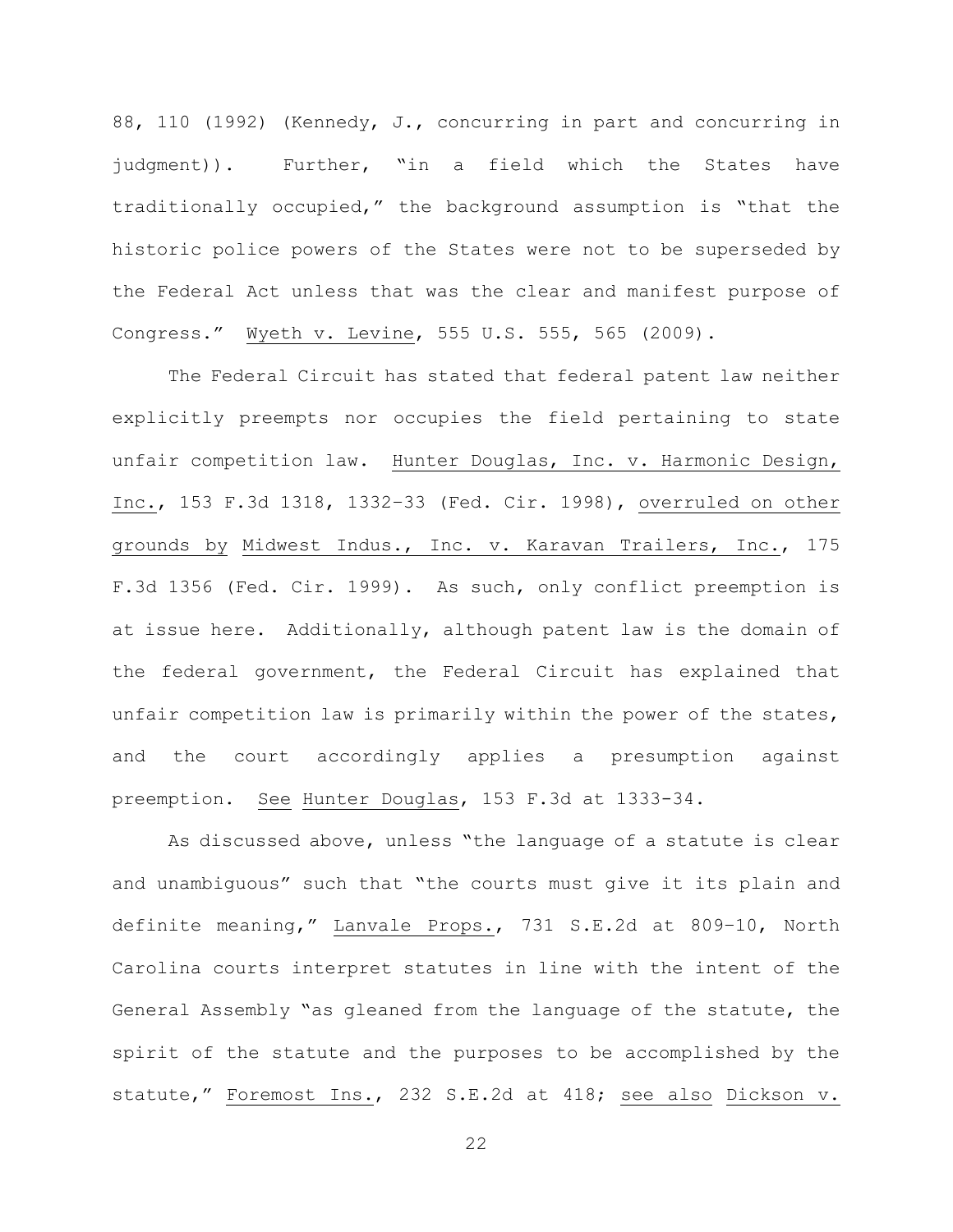Rucho, 737 S.E.2d 362, 368 (N.C. 2018) ("The primary rule of construction of a statute is to ascertain the intent of the legislature and to carry out such intention to the fullest extent."). Further, North Carolina courts apply a presumption against construing a statute in a way that would make it unconstitutional and will "resolve all doubts in favor of [a statute's] constitutionality." State v. Mello, 684 S.E.2d 477, 479 (N.C. Ct. App. 2009), aff'd, 700 S.E.2d 224 (N.C. 2010).6 These principles apply to the question of facial preemption presented here. See Bell Atlantic Md., Inc. v. Prince George's Cnty., 212 F.3d 865 (4th Cir. 2000) ("[W]hether a federal statute preempts a state statute . . . is a constitutional question."); Crosby, 530 U.S. at 388 (holding the application of a preempted law unconstitutional under the Supremacy Clause).

In promulgating the APAA, the General Assembly expressly stated that the Act was intended not to conflict with federal patent law. See, e.g., N.C. Gen. Stat. § 75-141(a)(3) (recognizing that "North Carolina is preempted from passing any law that conflicts with federal patent law"); id. § 75-141(a)(4) ("North Carolina wishes to help . . . by encouraging the most efficient

 $6$  North Carolina courts apply this presumption even in claims arising under the U.S. Constitution. See Mello, 684 S.E.2d at 479-81. The court is of course not bound by a state court's interpretation of the U.S. Constitution, but the state court's interpretation is relevant to the constitutional analysis "only insofar as it fixes the meaning of the regulation." Griffin v. Wisconsin, 483 U.S. 868, 875 (1987).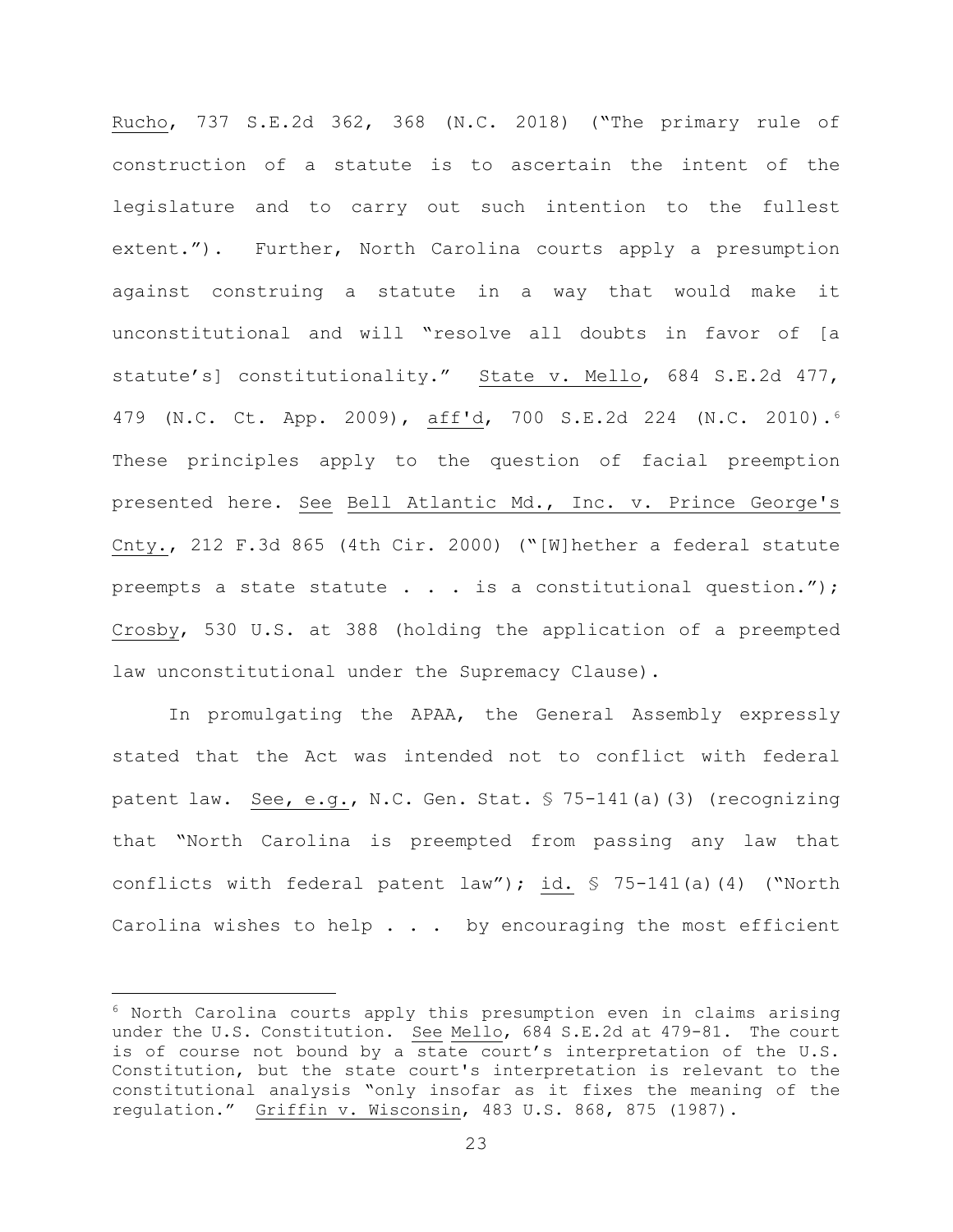resolution of patent infringement claims without conflicting with federal law."); id. § 75-141(b) (explaining "[t]he General Assembly seeks . . . to strike a balance between (i) the interests of efficient and prompt resolution of patent infringement claims . . . and (ii) the intentions to respect federal law").

With these principles and background in mind, the court now considers the three grounds upon which Landmark contends the Act is preempted.

Landmark first contends that the Act is preempted because it is subject to a lower standard of proof than that required for bad faith claims under federal law. Federal patent law protects good faith representations of patent infringement, and the parties acknowledge that claims of bad faith infringement must be shown by clear and convincing evidence. Golan v. Pingel Enter., Inc., 310 F.3d 1360, 1371–72 (Fed. Cir. 2002).7 By contrast, claims under the UDTPA may be proven by a preponderance of the evidence. See Ga. Pacific Consumer Prods., LP v. Drehle Corp., 618 F.3d 441, 457 (4th Cir. 2010). This standard is not articulated within the UDTPA but rather reflects the default standard applied to civil claims

 $7$  While NAPCO acknowledges that Globetrotter Software, Inc. v. Elan Computer Grp., Inc., 362 F.3d 1367, 1377 (Fed. Cir. 2004) (citing Golan, 310 F.3d at 1371), is controlling on the standard of proof required under federal patent law, it reserves the right to argue on appeal that Globetrotter has been abrogated by Octane Fitness, LLC v. ICON Health & Fitness, Inc., 572 U.S. 545, 557  $\overline{(2014)}$  (holding that entitlement to attorneys' fees under federal patent law need not be shown by clear and convincing evidence). (Doc. 39 at 13 n.5.)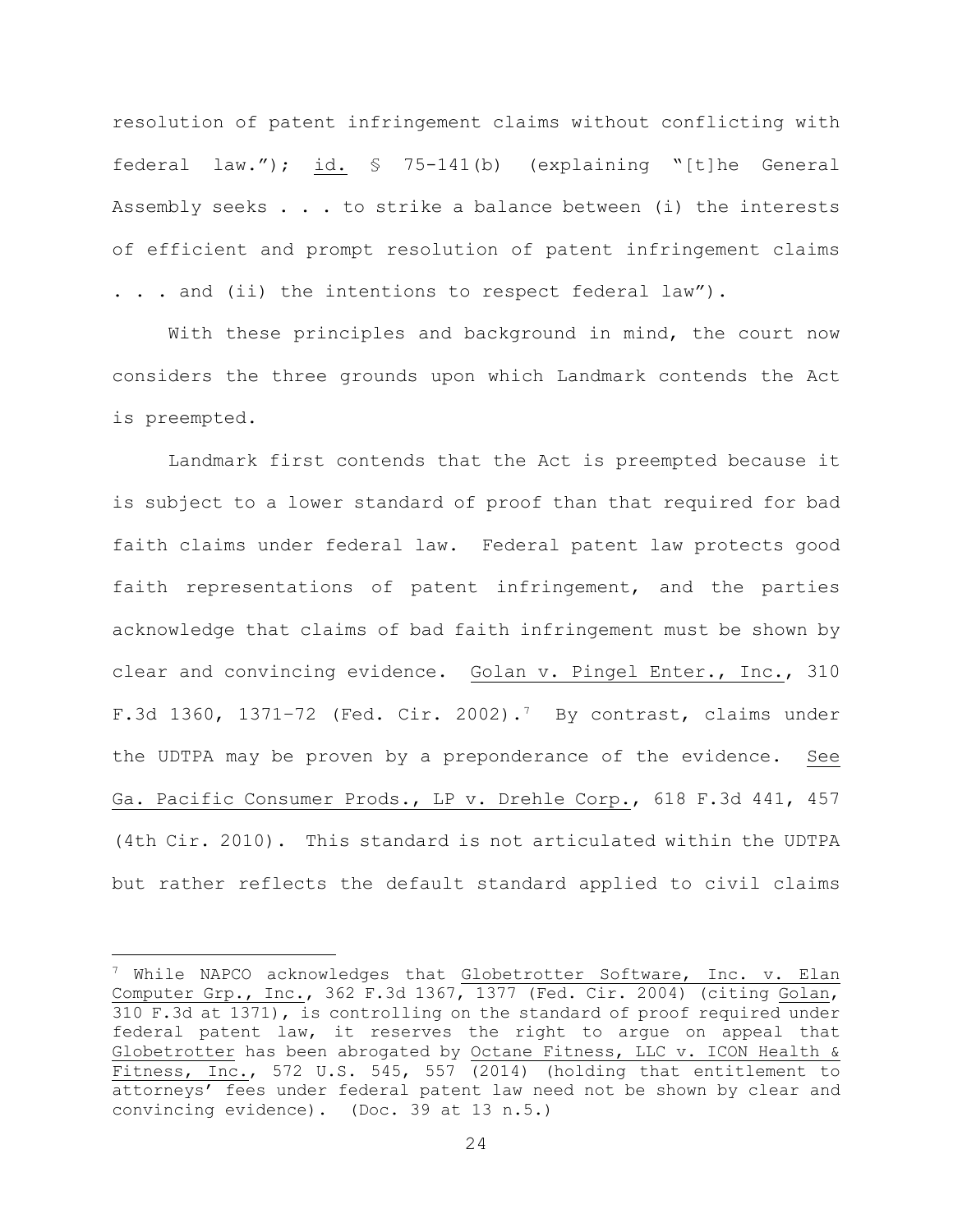in North Carolina. See Adams v. Bank of United of Tex. FSB, 606 S.E.2d 149, 154 (N.C. 2004). This default standard does not apply where the legislature intends another standard of proof to apply. See id.

Here, Landmark contends that the Act requires proof only by a preponderance of the evidence because it is codified within Chapter 75. To be sure, the Act itself contains no provision as to an applicable standard of proof. See N.C. Gen. Stat. §§ 75- 140-145. In light of the General Assembly's clear intention to avoid conflict with federal law, it is unlikely that the General Assembly intended the Act to be subject to a standard of proof that would clearly conflict with federal law. As such, it is reasonable to conclude that the legislature did not intend that the Act be governed by the default preponderance of the evidence standard, but rather that it should be subject to the clear and convincing evidence standard required to avoid preemption under federal law. This conclusion is strengthened by the fact that the Federal Circuit's 2002 opinion in Golan acknowledging the "clear and convincing" standard would have been well-known to the General Assembly by 2014 when it enacted the APAA as well as by the presumption against preemption and the canon that statutes will be interpreted in a manner to be found constitutional where possible. Accordingly, the court interprets the Act as incorporating the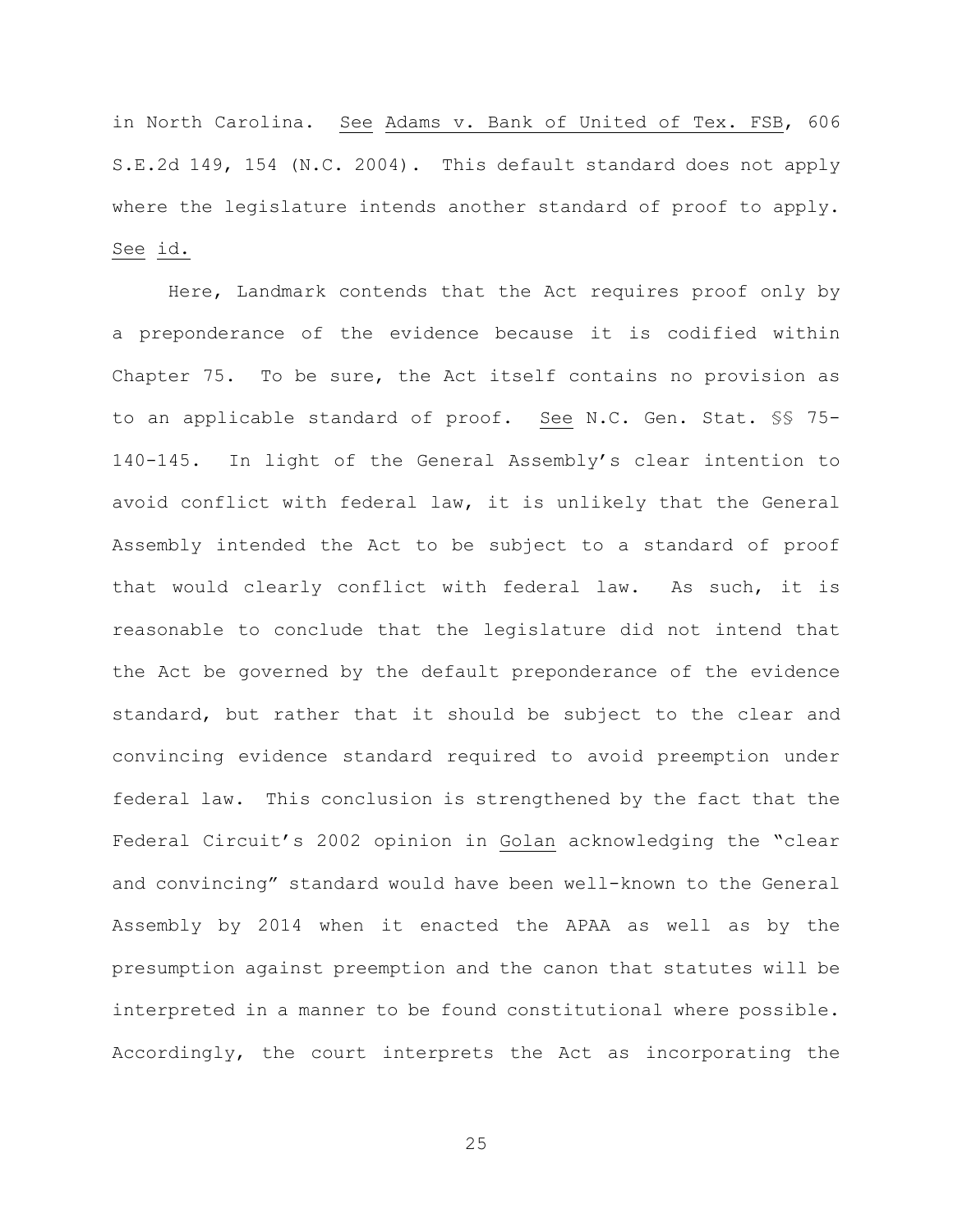standard of proof required under federal law.<sup>8</sup> Claims must therefore be shown by clear and convincing evidence.<sup>9</sup>

Landmark next contends that the Act is preempted because it interferes with the purposes and objectives of federal patent law because, first, the Act contains a non-exhaustive list of factors to consider in determining the existence of bad faith which are less rigorous than the "objectively baseless" standard required under federal law and, second, that the notice required by those factors exceeds the requirements of federal patent law.

At issue is § 143 of the Act, which contains a list of factors that "[a] court may consider  $\ldots$  as evidence that a person has made a bad-faith assertion of patent infringement." N.C. Gen.

<sup>8</sup> Because the court concludes that the General Assembly intended to incorporate the standard of proof required under federal law, the court does not engage in any "rewriting" of the statute. See Cooper v. N.C. State Bd. of Elections, No. 5:08-CV-423-D, 2009 WL 9081691, at \*10 (E.D.N.C. June 12, 2009) ("[A] federal court lacks power to rewrite state statutes.").

<sup>&</sup>lt;sup>9</sup> Alternatively, NAPCO contends that the standard of proof under Chapter<br>75 is severable from the Act. Where a statute contains both 75 is severable from the Act. constitutional and unconstitutional provisions, North Carolina courts "sever the unconstitutional provisions and uphold the constitutional provisions to the extent possible." State v. Singletary, 786 S.E.2d 712, 720 (N.C. Ct. App. 2016) (citing Fulton Corp. v. Faulkner, 481 S.E.2d 8, 10 (N.C. 1997)). While absence of a severability clause may provide insight into the General Assembly's intent, it is not conclusive. See Fulton, 481 S.E.2d at 10; Appeal of Springmoor, Inc., 498 S.E.2d 177, 185 (N.C. 1998). Given the General Assembly's explicit intention that the Act be consistent with federal law, any standard of proof that would conflict with federal law would likely be considered severable. Indeed, other courts in similar cases have found that "'completely eliminating the state law cause of action would do far greater violence to likely legislative expectations' than severing the standard of proof." See Landmark Tech., LLC v. Azure Farms, Inc., No. 3:18-CV-1568-JR, 2020 WL 1430088, at \*4 (D. Or. Mar. 24, 2020).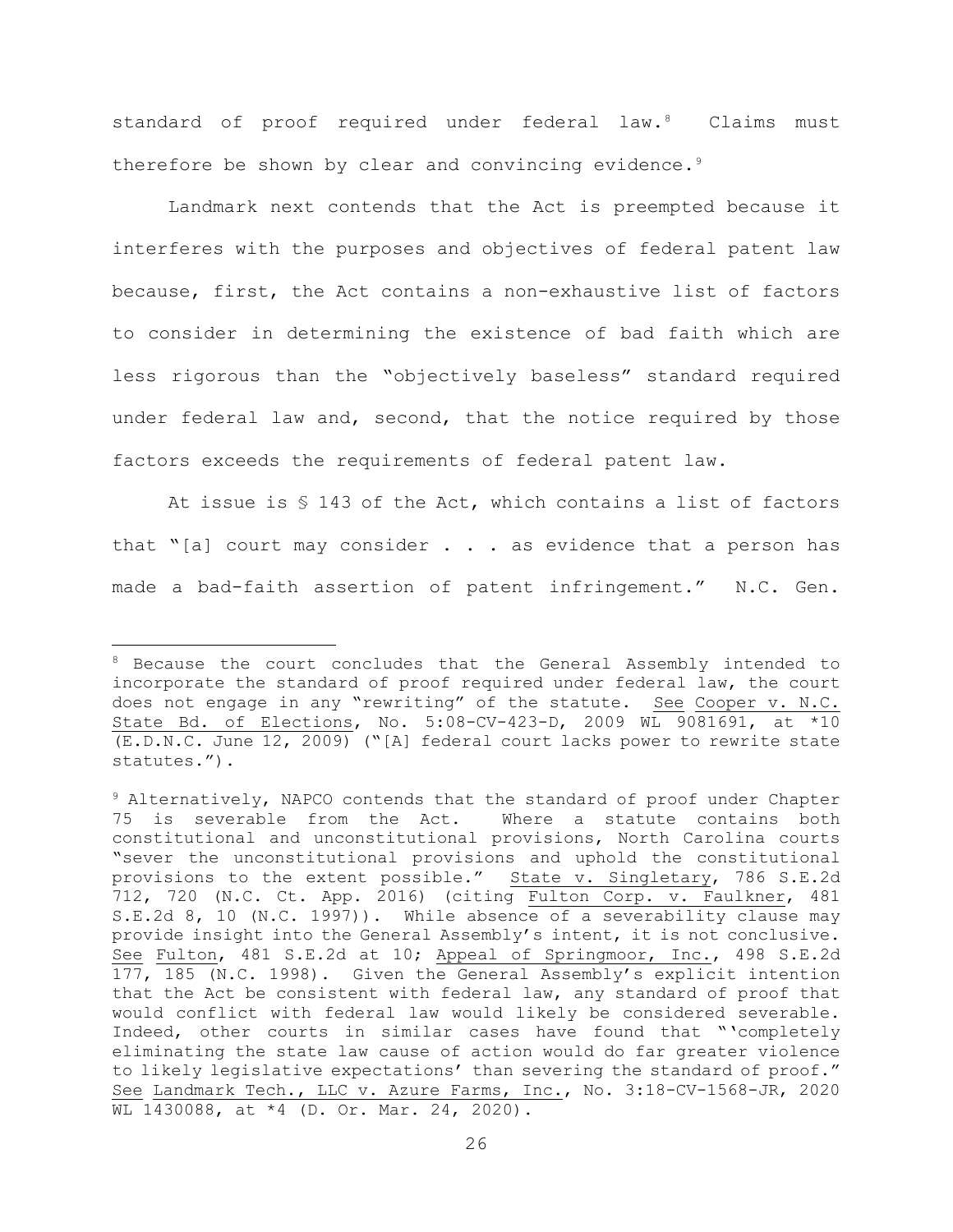Stat. § 75-143. Included among these factors are a failure of the demand letter to contain certain information and factual allegations concerning the specific manner in which the target's product infringes on the patent; a failure of the person making the assertion to conduct an analysis comparing the claims in the patent to the target's product; a demand for payment of a license fee or response within an unreasonably short period of time; actual or constructive knowledge that the claim or assertion of patent infringement is meritless; and the fact that the claimant has sent substantially the same demand to multiple targets and against a wide variety of products without reflecting on those differences in a reasonable manner in the demands. Id. § 75-143(a). Landmark argues that these factors present a conflict in that the bad faith factors are more expansive than the objective bad faith standard articulated under federal law and that the suggested notice requirements are similarly too expansive.

A primary principle of federal patent law is that a patentee must be free to make its rights known to a potential infringer so that the latter can determine whether to cease its allegedly infringing activities, negotiate a lease, or choose to risk liability if the patent is enforced. See, e.g., Hunter Douglas, 153 F.3d at 1336. It is for this reason that federal patent law requires claims of bad faith assertion of patent infringement to be supported by both objective and subjective bad faith. Id.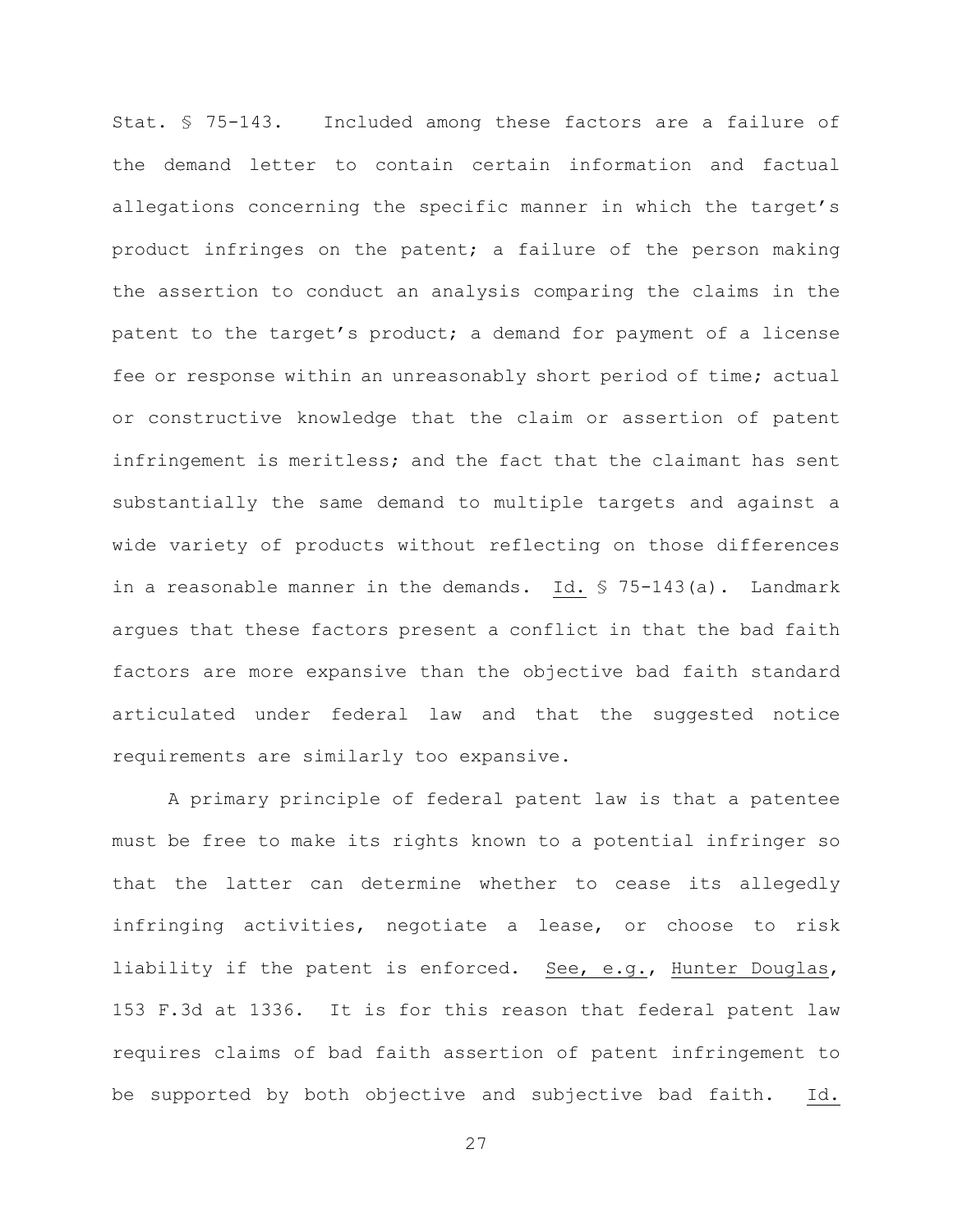However, a state need not explicitly write into a statute the elements of objective and subjective bad faith to avoid preemption. See id. at 1336-37; Globetrotter Software, Inc. v. Elan Comput. Grp., Inc., 362 F.3d 1367, 1374 (Fed. Cir. 2004) ("[T]o avoid preemption, bad faith must be alleged and ultimately proven, even if bad faith is not otherwise an element of the tort claim." (internal quotation marks omitted)); see also Landmark Tech., LLC v. Azure Farms, Inc., No. 3:18-CV-1568-JR, 2019 WL 3763762, at \*6 (D. Or. June 26, 2019) (incorporating federal objective baselessness and subjective bad faith standards into Oregon bad faith patent infringement prohibition), report and recommendation adopted in part, rejected in part, No. 3:18-CV-1568-JR, 2020 WL 1430088 (D. Or. Mar. 24, 2020); Puritan Med. Prod. Co. LLC v. Copan Italia S.p.A., 188 A.3d 853, 860-63 (Me. 2018) (same, interpreting Maine's Actions for Bad Faith Assertion of Patent Infringement statute); Summer Infant (USA), Inc. v. TOMY Int'l, Inc., No. CV 17-549MSM, 2019 WL 5540224, at \*2-3 (D.R.I. Oct. 25, 2019) (same, interpreting Rhode Island's bad faith assertions of patent infringement statute and stating that "courts have consistently found that claims based on the state-law bad faith standard are preempted, unless the claimant presents sufficient evidence to allow a fact-finder to determine that the assertion of patent infringement was both objectively baseless and made in subjective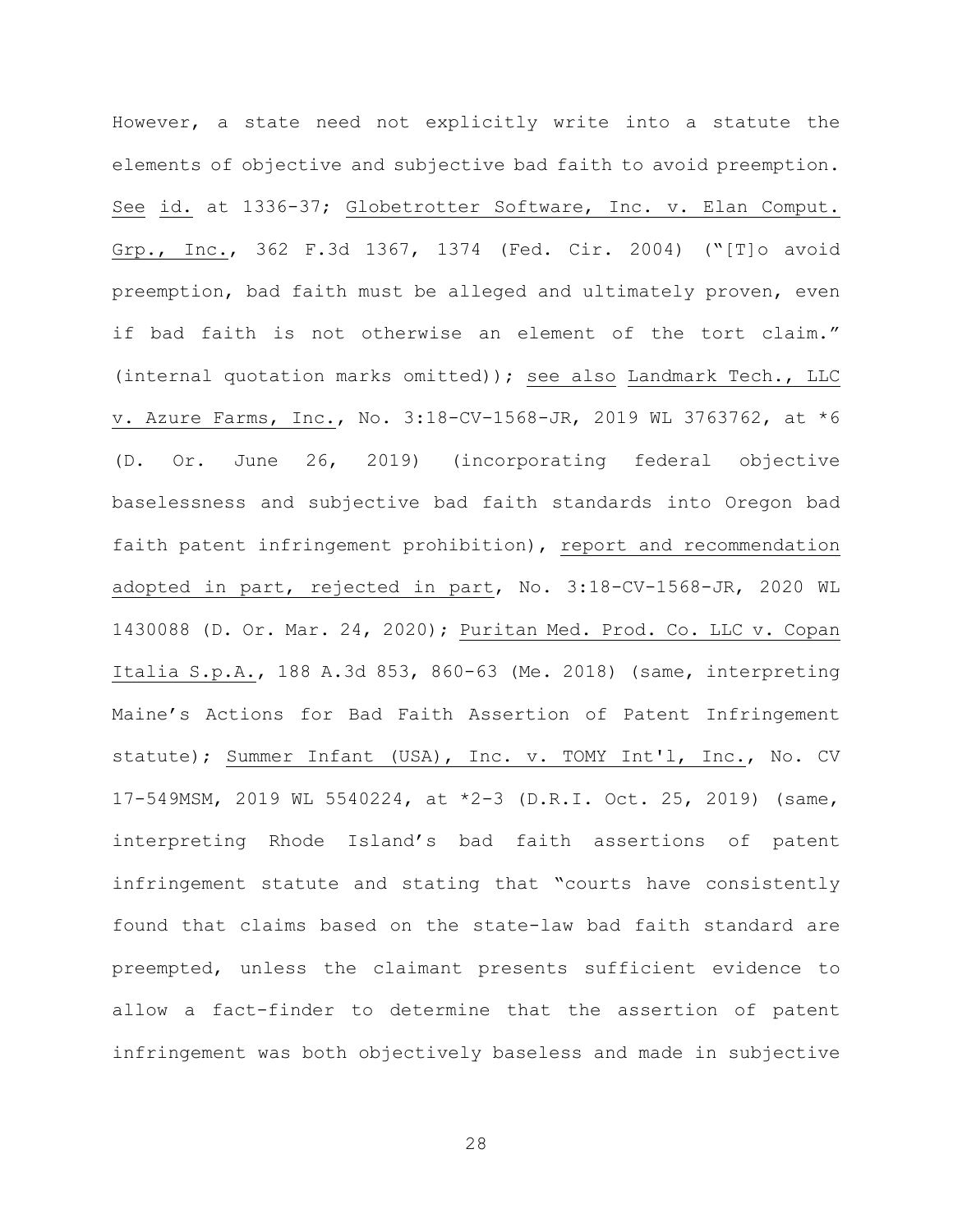bad faith").10

Although Landmark argues that the Act's bad faith factors interfere with the objectives and purposes of federal patent law, this does not appear to be the case. Another court analyzed a similar statute under Oregon law which contained a nearly identical list of factors to consider in determining the existence of bad faith. See Landmark Tech., LLC v. Azure Farms, Inc., No. 3:18- CV-1568-JR, 2020 WL 1430088, at \*5 (D. Or. Mar. 24, 2020). There, the court found that the factors did not interfere with federal law because they were non-exhaustive, the court was not required to consider them, and they could inform a court's determination of subjective bad faith rather than objective baselessness. See id. For these same reasons, the Act's bad faith factors – including those relating to notice – do not interfere with the purposes of federal patent law. The list of factors here "may" be considered by the court, but the court is permitted to consider "[a]ny other factor the court finds relevant." N.C. Gen. Stat. § 75-143(a)(12). As such, the factors – including the suggested notice requirements – are not mandatory requirements for individuals asserting patent infringement and do not present a clear conflict with federal law.

To the extent Landmark argues that the Act broadens the objective bad faith inquiry beyond the "objectively baseless"

 $10$  To the extent Landmark contends that NAPCO has failed to plausibly plead these requirements, those arguments are addressed, infra.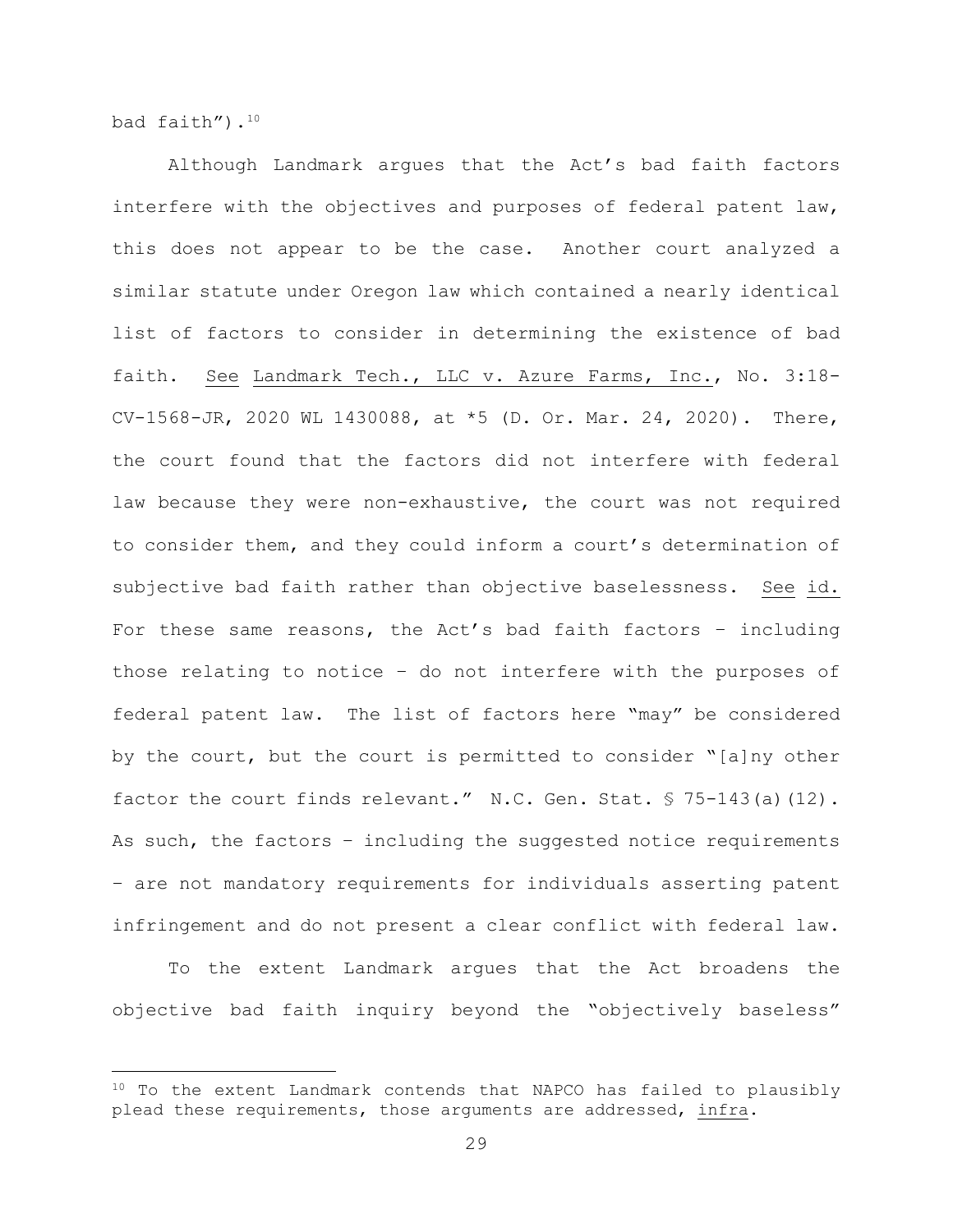requirement under federal law, this argument is meritless. The Act contains factors to consider in finding "bad faith" but does not specify that these factors show objective bad faith. Rather, these factors may be considered in relation to the subjective bad faith inquiry permitted under federal law without presenting any conflict. In light of the General Assembly's intent not to conflict with federal law and the canon that statutes will be interpreted in a manner that is constitutional where possible, the court concludes that these factors relate to subjective bad faith, rather than objective baselessness, and the statute is not preempted on those grounds.<sup>11</sup>

#### **b. Failure to plead consistent with federal law**

Even if the Act is not wholly preempted, Landmark argues, NAPCO has failed to plead its claim consistent with federal law in

<sup>11</sup> Landmark's reliance on Eubanks v. Wilkinson, 937 F.2d 1118 (6th Cir. 1991), for its argument that the incorporation of the requirements of federal patent law constitutes an impermissible rewriting of the Act is misplaced. In that case, the district court found that language used in a state statute was unconstitutionally vague and supplied new limiting language for the statute. See id. at 1121. The Sixth Circuit found this selection of entirely new language by the district court infringed on the powers of the state legislature. See id. at 1127. Landmark also cites to United States v. Sims where the Fourth Circuit declined to adopt a reading of a statute that "directly conflict[ed] with how courts and the United States itself" had interpreted it. 914 F.3d 229, 252 (4th Cir. 2019). Here, the court does not supply any additional language to the Act but rather interprets the General Assembly's intention in prohibiting "bad faith" assertions of patent infringement in line with the language of the statute. As discussed supra, this interpretation is consistent with the applicable precedent of the Federal Circuit and with the interpretations of other courts construing similar statutes. Accordingly, Landmark's contention that upholding the Act requires the court to engage in rewriting it is meritless.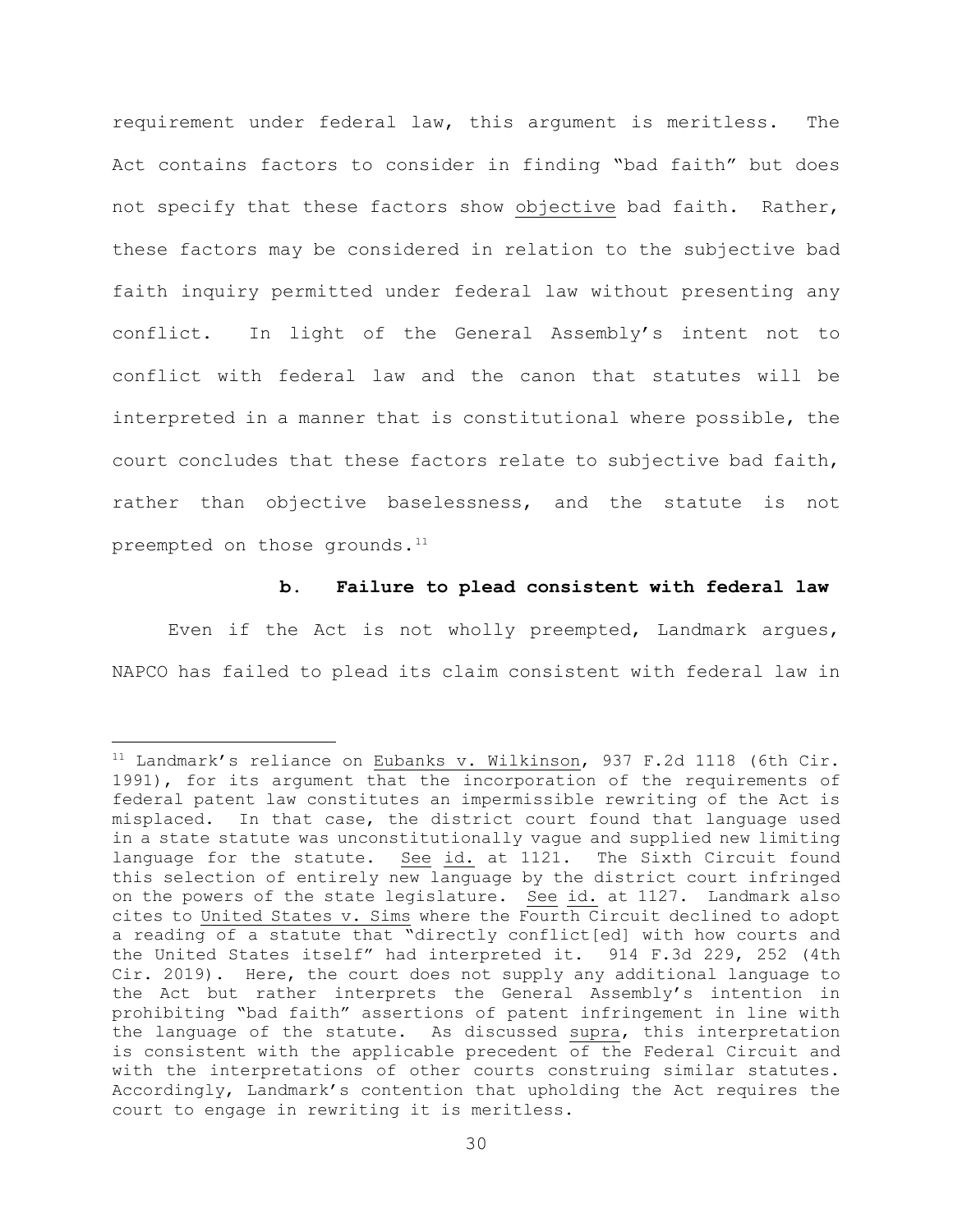two respects. First, it argues that NAPCO has failed to plausibly plead both "objective baselessness" and "subjective bad faith," as required by federal patent law. (Doc. 18 at 10-12.) Second, it contends that NAPCO's claim is barred by the Noerr-Pennington doctrine. (Id. at 13.) Landmark further argues that the claim should be dismissed as premature. (Id. at 12; Doc. 53 at 9-10.) NAPCO, in turn, argues that it has sufficiently pleaded both "objective baseless" and "subjective bad faith" and that Noerr-Pennington does not apply because it has sufficiently alleged that Landmark's petitioning activity is a "sham." (Doc. 39 at 15-18.) It further argues that the claim should not be dismissed as premature as it has plausibly pleaded its claim, as required at the present stage. (Id. at 18.)

### **i. Bad faith allegations**

"[F]ederal patent law preempts state-law tort liability for a patentholder's good faith conduct in communications asserting infringement of its patent and warning about potential litigation." Globetrotter, 362 F.3d at 1374 (citing Zenith Elecs. Corp. v. Exzec, Inc., 182 F.3d 1340, 1355 (Fed. Cir. 1999)). "State-law claims [] can survive federal preemption only to the extent that those claims are based on a showing of 'bad faith' action in asserting infringement." Id. (citing Zenith, 182 F.3d at 1355). "Accordingly, to avoid preemption, 'bad faith must be alleged and ultimately proven, even if bad faith is not otherwise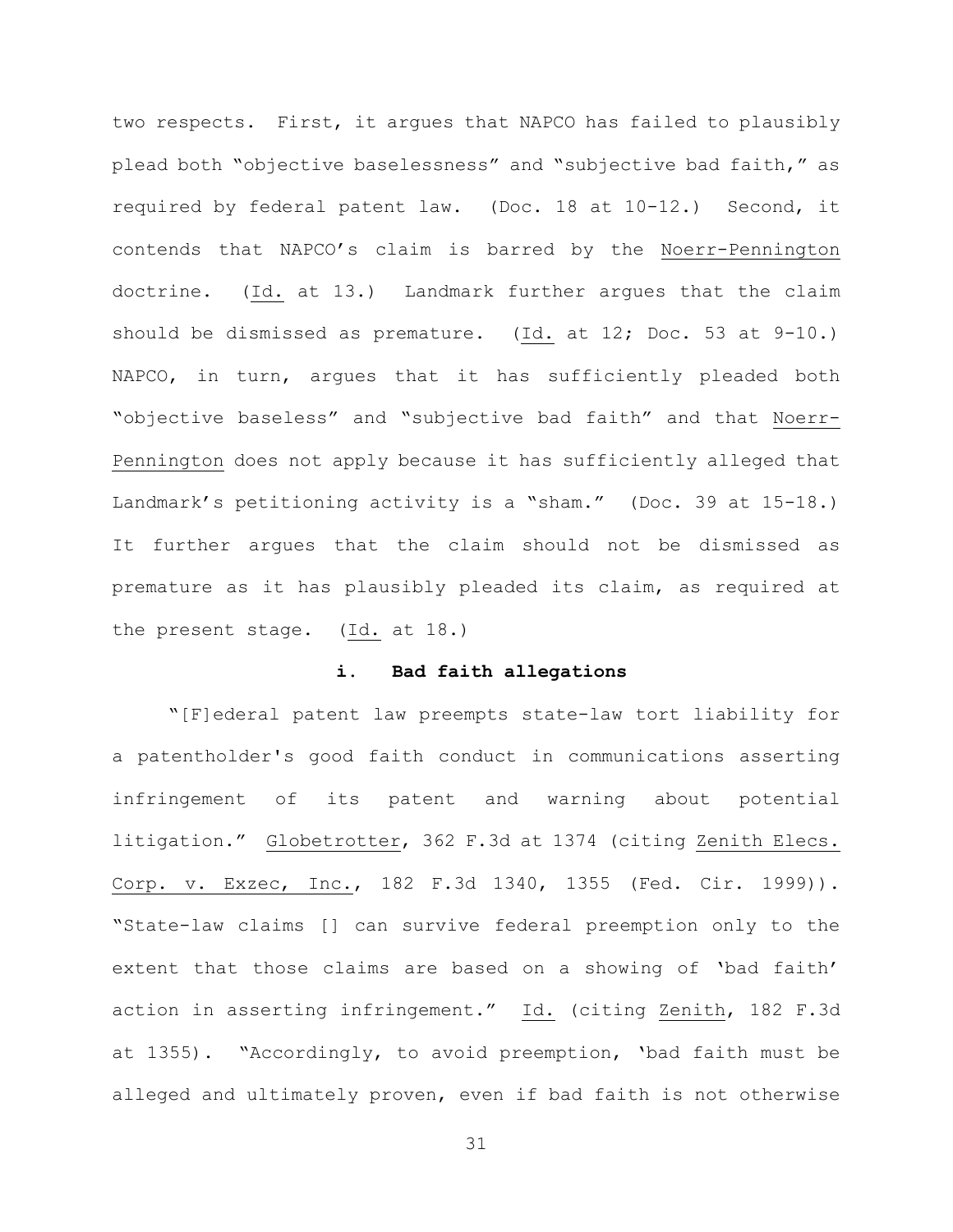an element of the tort claim.'" Id. (citing Zenith, 182 F.3d at 1355). To make a claim of bad faith under federal patent law, a party must plead both objective and subjective bad faith. See id. at 1374-75. The parties agree as much. (See Docs. 18, 39.) The only issue is whether NAPCO has sufficiently pleaded bad faith here.

The Federal Circuit has explained that objective bad faith is satisfied where the claim is objectively baseless "in the sense that no reasonable litigant could realistically expect success on the merits." See Globetrotter, 362 F.3d at 1376. Whether such a claim meets this standard is determined on a case-by-case basis. See Zenith, 182 F.3d at 1354. "In general, a threshold showing of incorrectness or falsity, or disregard for either, is required in order to find bad faith in the communication of information about the existence or pendency of patent rights." Golan, 310 F.3d at 1371 (internal citation omitted); c.f. Matthews Int'l Corp. v. Biosafe Eng'g, LLC, 695 F.3d 1322, 1332 (Fed. Cir. 2012) ; see also Zenith, 182 F.3d at 1354 ("Obviously, if the patentee knows that the patent is invalid, unenforceable, or not infringed, yet represents to the marketplace that a competitor is infringing the patent, a clear case of bad faith is made out."). Meanwhile, the subjective component requires a showing that the patentee demonstrated subjective bad faith in enforcing its patent. Globetrotter, 362 F.3d at 1375. Under federal law, in order to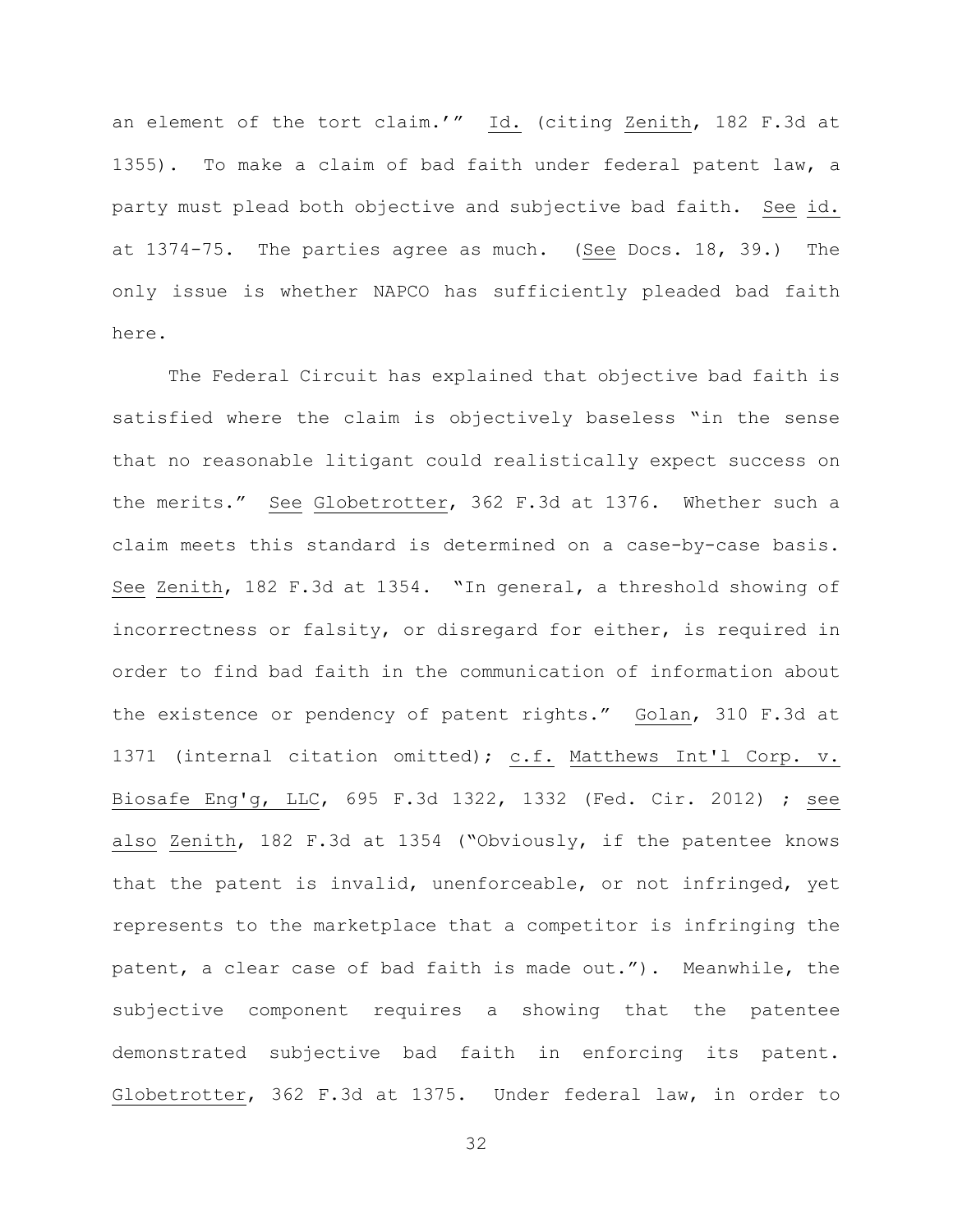seek to protect patent rights, patentholders "are allowed to make representations that turn out to be inaccurate provided they make them in good faith." Golan, 310 F.3d at 1371.

NAPCO contends that objective bad faith is established based on its allegations that Landmark "knew, and should have known, that the claims as reasonably construed could not possibly cover NAPCO's products, services, and technology," that NAPCO's services and websites do not infringe the subject patent because they do not practice every limitation of the independent claims, and that NAPCO does not own or control the servers alleged to infringe the patent. (Doc. 39 at 16.) Notably, NAPCO's complaint states that "any reasonable investigation of the website, including by purchasing a single product through the website, would have revealed that it does not infringe any valid claim" of the '508 patent. (Doc. 15 ¶ 107.)

Other courts have found that a failure to conduct a reasonable investigation may constitute objective bad faith. See, e.g., Reid– Ashman Mfg., Inc. v. Swanson Semiconductor Serv., L.L.C., No. C– 06–4693, 2007 WL 1394427, at \*9 (N.D. Cal. May 10, 2007) (finding bad faith adequately pleaded where complaint alleged that patentee had never adequately inspected the accused product prior to suit and pictures patentee took of allegedly infringing product were of a prototype rather than of the product); Triple7Vaping.com, LLC v. Shipping & Transit LLC, No. 16-CV-80855, 2017 WL 5239874, at \*7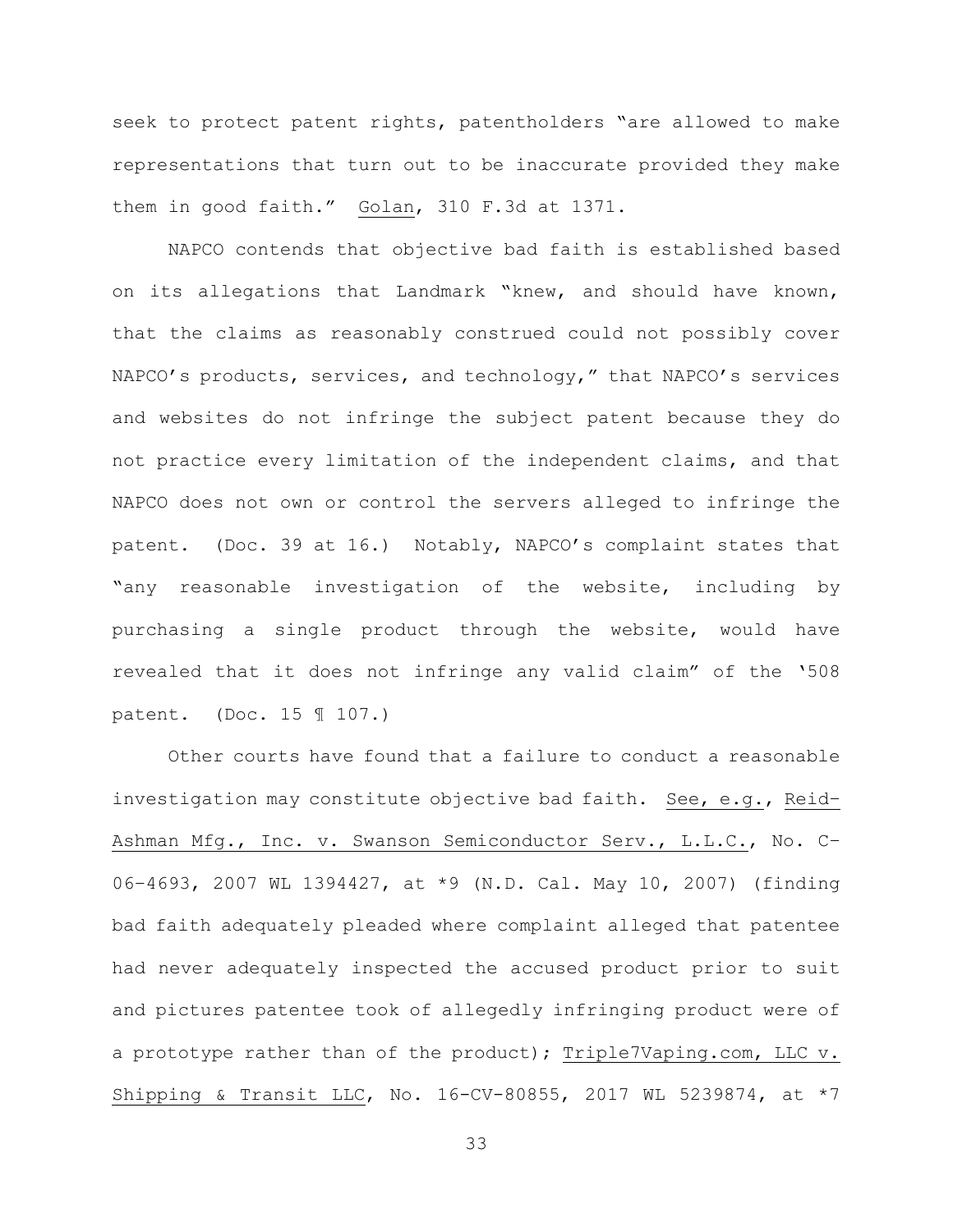(S.D. Fla. Feb. 6, 2017) (finding allegations, including "that a reasonable investigation . . . by purchasing a single product from the Website[] would have revealed that the Website does not infringe S&T's patents," sufficient to show objective baselessness); Veolia Water Sols. & Techs. N. Am., Inc. v. Aquatech Int'l Corp., 123 F. Supp. 3d 695, 701 (W.D. Pa. 2015) (finding bad faith sufficiently alleged where company "conducted no investigation, analysis, or review prior to sending" demand letter and emails showed knowledge that process could not infringe subject patent); see also Nuance Commc'ns, Inc. v. MModal LLC, No. CV 17- 1484-MN-SRF, 2018 WL 6804488, at \*4 (D. Del. Dec. 27, 2018) (finding objective baselessness alleged where party's "noninfringement allegations detail elements of the Asserted Patents that are not met in the accused product"), report and recommendation adopted, No. CV 17-1484 (MN), 2019 WL 181322 (D. Del. Jan. 11, 2019).

Here, NAPCO has alleged that its technology does not infringe Landmark's patent and that Landmark failed to engage in a basic investigation by purchasing a single item from the website which would have revealed that the website does not infringe Landmark's patent. If true, this would constitute objective bad faith by demonstrating Landmark's disregard for the correctness of its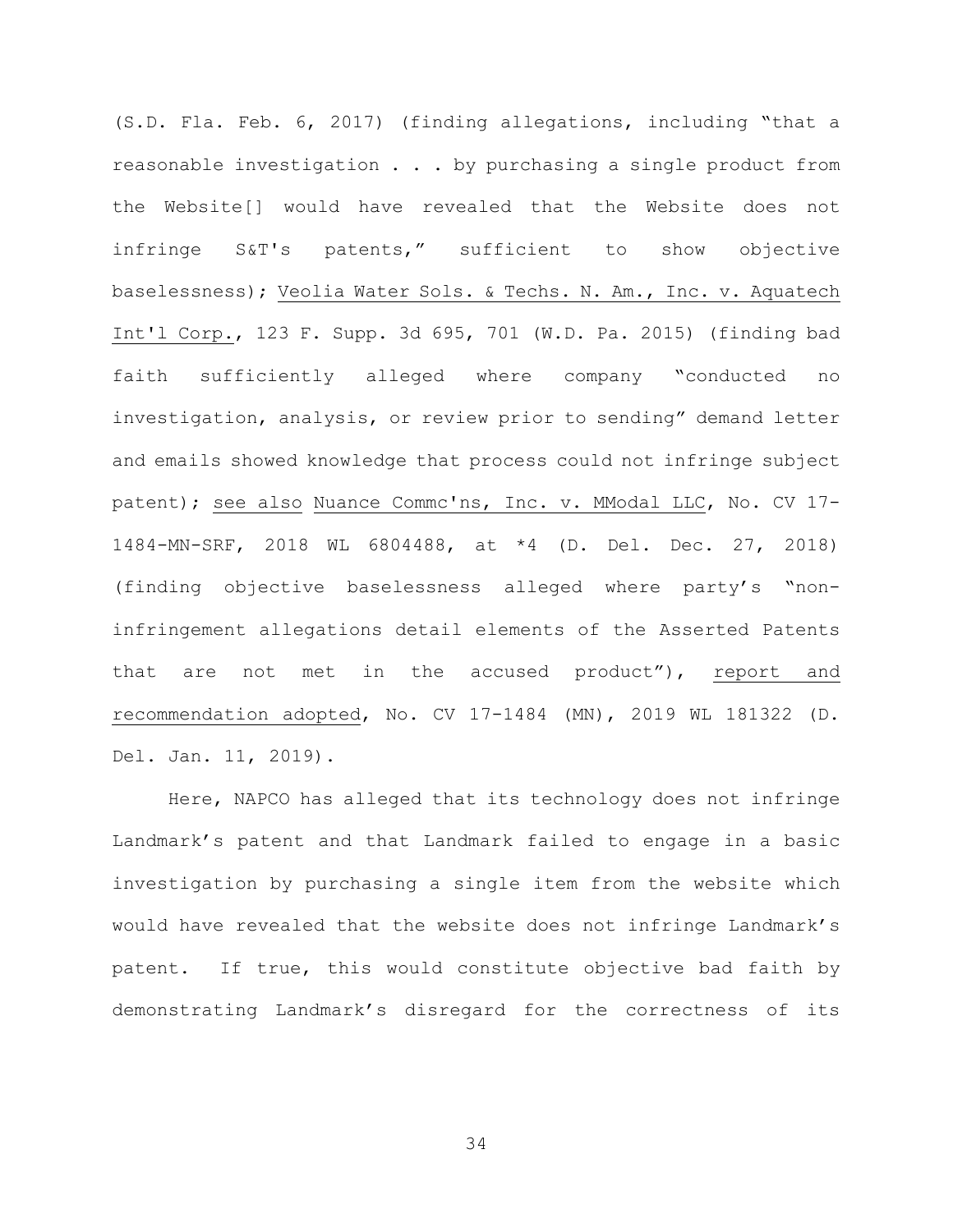allegations. $12$  As such, at this early stage, NAPCO has alleged sufficient facts to support a finding of objective baselessness.

To the extent Landmark contends NAPCO failed to plead subjective bad faith, this argument fails. Not only has NAPCO alleged that Landmark failed to conduct a basic investigation that would have revealed NAPCO's non-infringement, it has also alleged that Landmark engaged in a pattern of meritless litigation against various entities and has attempted to force quick settlements, based on the in terrorem effect of its demands, without any intent of litigating its claims. See Eon-Net LP v. Flagstar Bancorp, 653 F.3d 1314, 1326 (Fed. Cir. 2011) (affirming district court's finding of subjective bad faith where plaintiff's case "had 'indicia of extortion' because it was part of [plaintiff]'s history of filing nearly identical patent infringement complaints against a plethora of diverse defendants, where [plaintiff] followed each filing with a demand for a quick settlement at a price far lower than the cost to defend the litigation"). Notably, the demand letter here offered a licensing fee of \$65,000 available for a period of approximately two weeks and which would "not be available in the event of litigation." (See Doc. 1-1 at 3.) In light of these allegations, NAPCO has alleged sufficient facts to plausibly plead subjective bad faith. Accordingly, Landmark's motion to

 $12$  Whether Landmark's investigation was adequate is a question of fact not suitable for resolution at the current stage.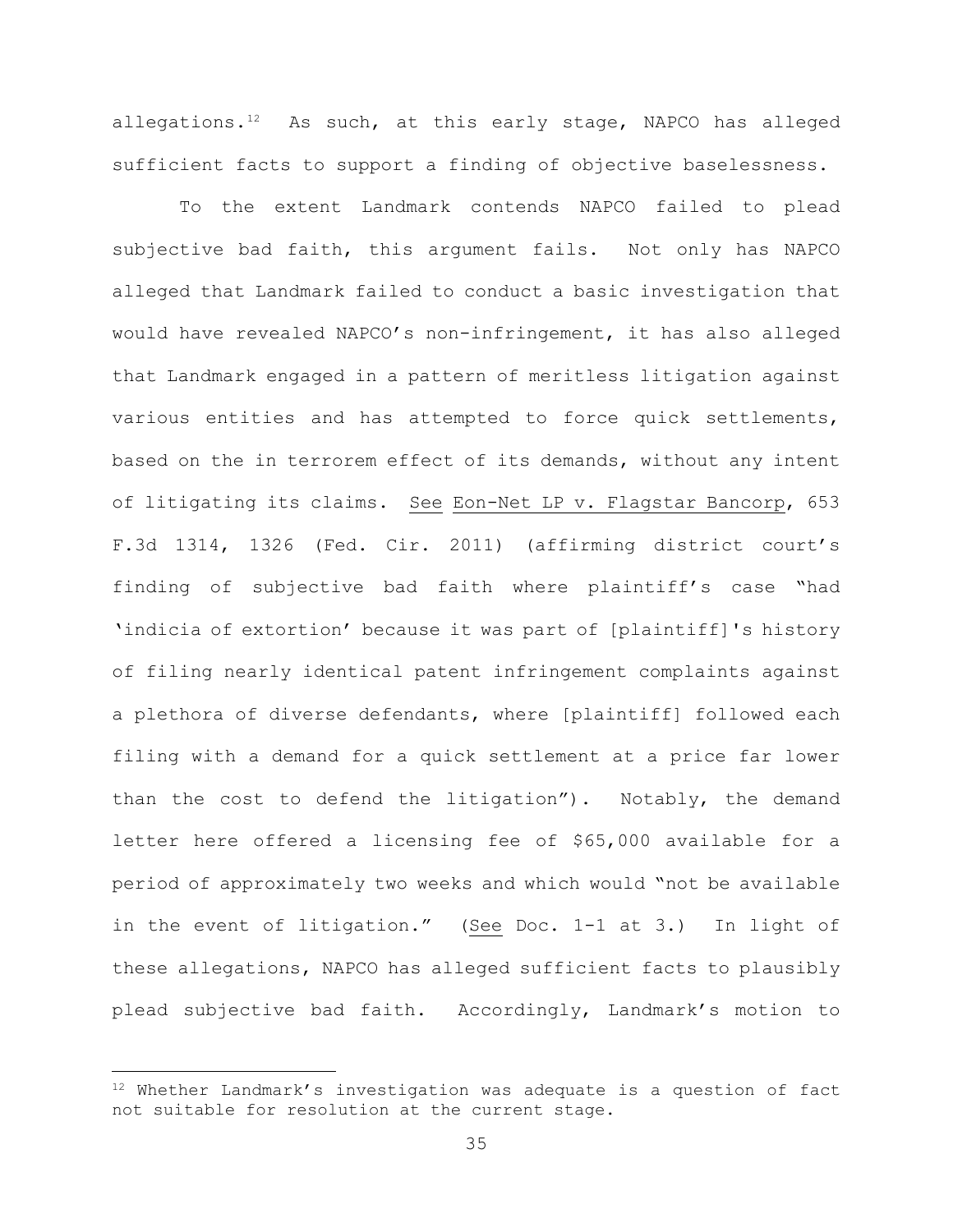dismiss on these grounds will be denied.

### **ii. Noerr-Pennington immunity**

Landmark next contends that the communications within its demand letter are protected by Noerr-Pennington immunity. In response, NAPCO argues that it has sufficiently alleged that Landmark is engaged in "sham litigation" such that it cannot benefit from such immunity.

The Petition Clause of the First Amendment provides that "Congress shall make no law . . . abridging . . . the right of the people . . . to petition the Government for a redress of grievances." The Supreme Court has recognized the "right to petition as one of 'the most precious of the liberties safeguarded by the Bill of Rights[.]'" BE & K Constr. Co. v. NLRB, 536 U.S. 516, 524 (2002) (quoting United Mine Workers v. Ill. Bar Ass'n, 389 U.S. 217, 222 (1967)). "The Noerr–Pennington doctrine grants First Amendment immunity to those who engage in petitioning activity." IGEN Int'l, Inc. v. Roche Diagnostics GMBH, 335 F.3d 303, 310 (4th Cir. 2003) (emphasis in original) (citing United Mine Workers of Am. v. Pennington, 381 U.S. 657, 670 (1965), and E. R.R. President's Conf. v. Noerr Motor Freight, Inc., 365 U.S. 127, 138 (1961)). This doctrine has been extended to certain prelitigation conduct, including demand letters. See Glass Equip. Dev., Inc. v. Besten, Inc., 174 F.3d 1337, 1344 (Fed. Cir. 1999); see also Globetrotter, 362 F.3d at 1376 (indicating Noerr-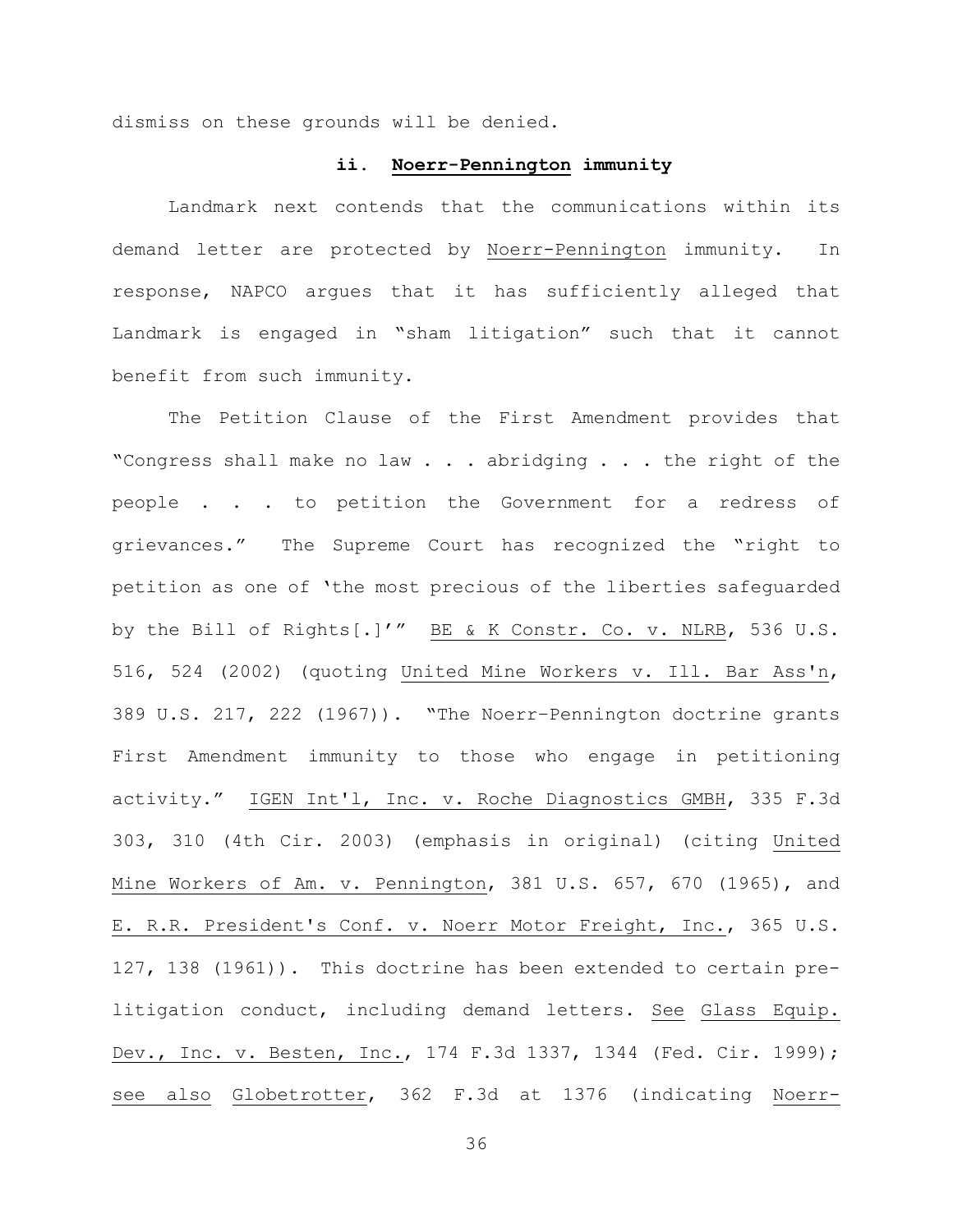Pennington immunity applies to pre-litigation communications alleging patent infringement). To overcome this presumptive immunity, a plaintiff must establish that the defendant's instigation of litigation was merely a "sham." Prof'l Real Estate Invs., Inc. v. Columbia Pictures Indus., Inc., 508 U.S. 49, 60 (1993) ("PRE"); see also Globetrotter, 362 F.3d at 1377 (applying PRE sham exception in the context of pre-suit communications alleging patent infringement). The two-part test articulated in PRE requires the plaintiff to show not only that the litigation was objectively baseless, but also that the defendant subjectively intended to harm the plaintiff through the abuse of the governmental process itself, as opposed to harms flowing from the outcome of that process. See PRE, 508 U.S. at 60-61.

For the reasons already noted, NAPCO has sufficiently alleged that Landmark's demand letter was objectively baseless and brought in subjective bad faith by relying on the threat of litigation to extract a quick settlement. These same allegations sufficiently support NAPCO's contention that the demand letter was a "sham." Whether such allegations ultimately are supported, such that Landmark cannot avail itself of Noerr-Pennington protection, is not appropriate for consideration at the current stage. See Hoffman-La Roche, Inc. v. Genpharm, Inc., 50 F. Supp. 2d 367, 380 (D.N.J. 1999) (declining to find Noerr-Pennington immunity on a motion to dismiss because "reasonableness is a question of fact").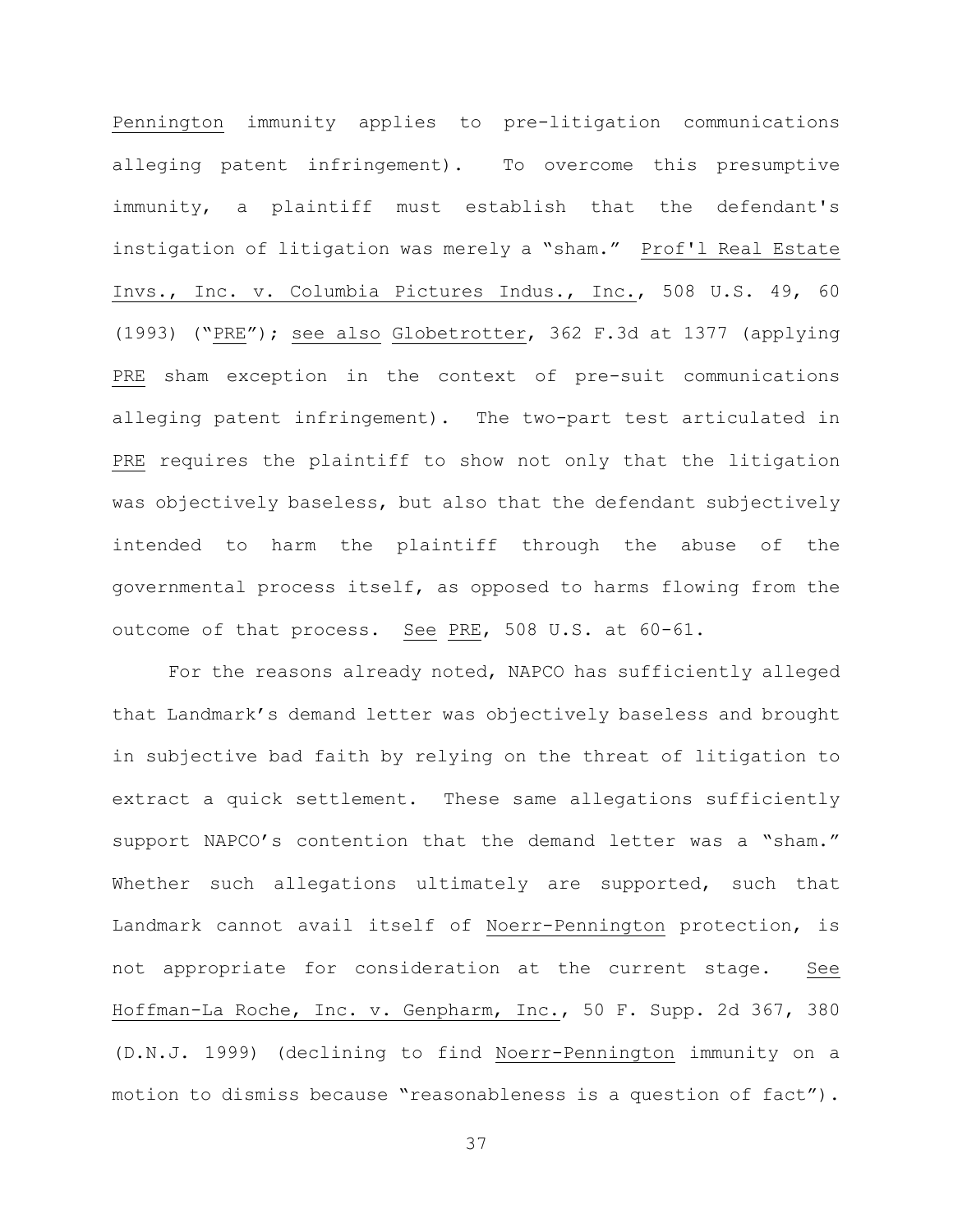Accordingly, Landmark's motion to dismiss based on Noerr-Pennington protection will be denied at this time.

# **iii. Prematurity**

Landmark argues, in the alternative, that this claim should be dismissed because it is premature in that the success of the claim ultimately is dependent upon a finding of NAPCO's noninfringement. (Doc. 18 at 12; Doc. 53 at 9-10.) NAPCO argues that dismissal on this ground is inappropriate because it has plausibly alleged its claim as required at the present stage. (Doc. 39 at 18.)

Although it is true that the success of NAPCO's APAA claim is dependent on the court finding that it did not infringe Landmark's patent, see Globetrotter, 362 F.3d at 1375 (objective baselessness requires no reasonable expectation of success on the merits), dismissal is premature. See, e.g., Gleason Works v. Oerlikon Geartec, AG, 141 F. Supp. 2d 334, 338-39 (W.D.N.Y. 2001) (deferring decision on, but not dismissing, claim of bad faith patent infringement, explaining "the motion [for summary judgment] is premature because it would be more productive and less wasteful to consider the unfair competition counts after the primary issues of infringement and validity have been addressed"); but see Azure Farms, 2019 WL 3763762, at \*7 ("Because plaintiff argues that new assertions of objective baselessness are contravened by . . . the '319 patent, assuming the statute itself is not preempted, the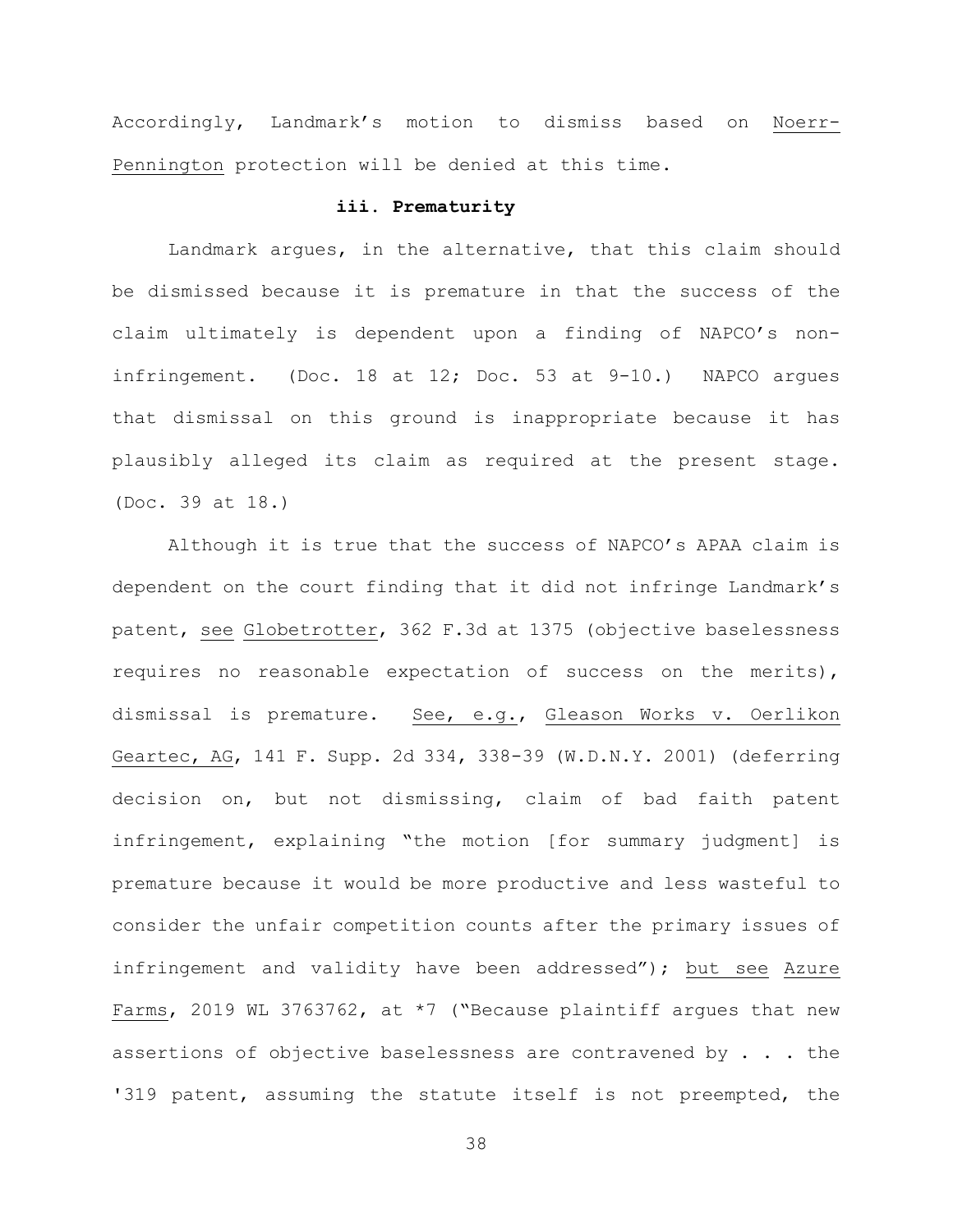Court should dismiss the claim without prejudice and thus allow for allegations after the claim construction process."). Were the court to dismiss this claim and require NAPCO to first bring suit solely on the validity of the patent, it would amount to a functional prerequisite to suit that prospective litigants must first successfully defend against a bad faith claim of patent infringement. Requiring two separate proceedings would circumvent the intentions of the General Assembly, which explicitly sought to minimize "the threat of expensive and protracted [patent] litigation." N.C. Gen. Stat. § 75-141(a)(6). Although the court may later determine that NAPCO's other claims must be resolved prior to consideration of the APAA claim, see, e.g., Fitbit, Inc. v. Aliphcom, No. 5:15-CV-04073-EJD, 2016 WL 7888033, at \*2 (N.D. Cal. May 27, 2016) (bifurcating proceedings and staying antitrust claim until determination of the validity of the patent infringement claims), the APAA claim will not be dismissed on these grounds at this time.

# **4. Constitutional Challenges**

Lastly, Landmark contends that the Act violates the First Amendment, the Equal Protection Clause of the Fourteenth Amendment, and the dormant Commerce Clause. (Doc. 18 at 16-19.) Each claim is addressed in turn.

# **a. First Amendment**

Landmark claims that the Act violates the First Amendment in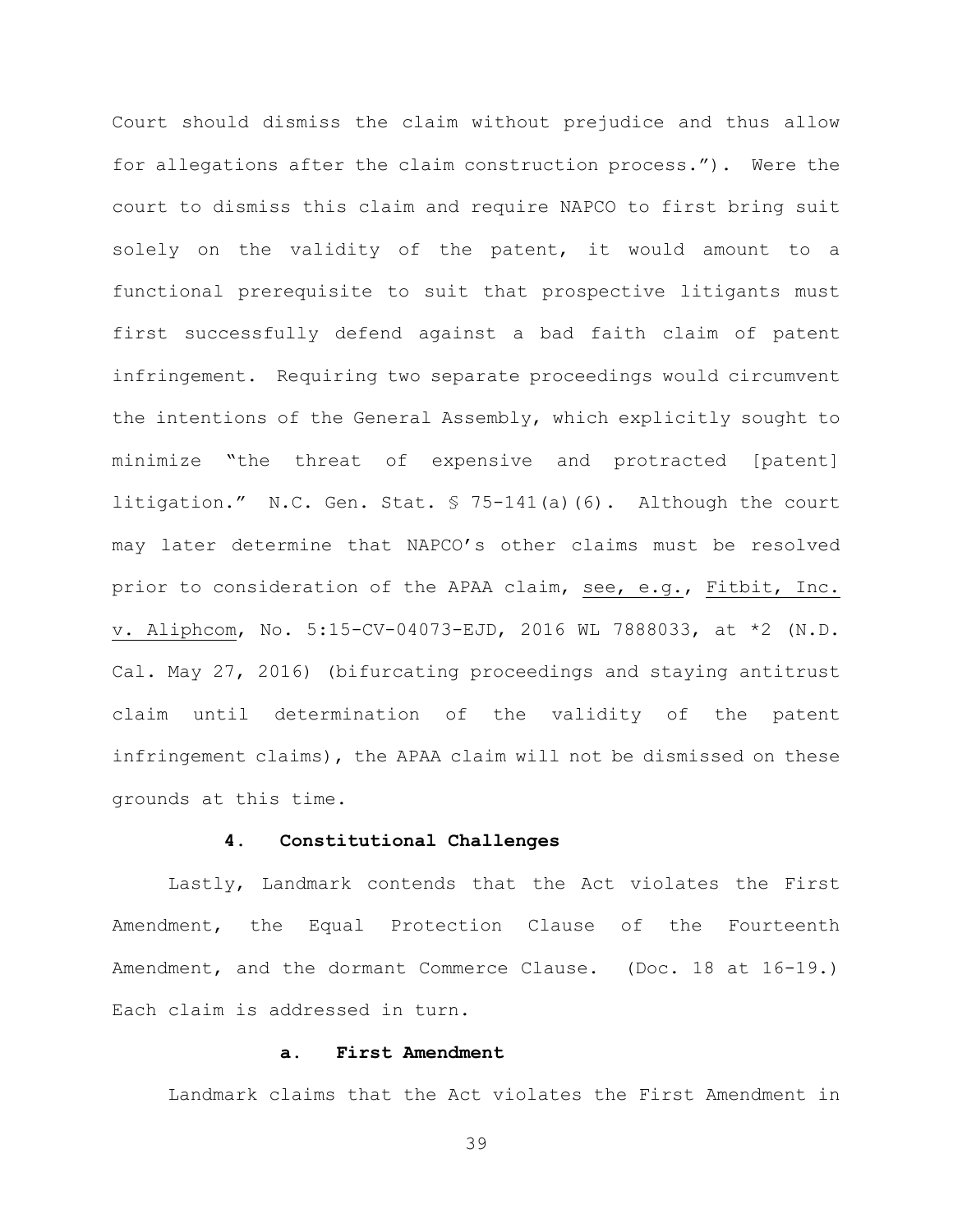two respects: first, that it imposes an unconstitutional contentbased restriction on speech and, second, that it unconstitutionally compels speech. (Doc. 18 at 16-18.) This is a facial challenge to the Act. In raising such a challenge, Landmark confronts a "heavy burden." Nat'l Endowment for the Arts v. Finley, 524 U.S. 569, 580 (1998). The Supreme Court has repeatedly stated that facial invalidation of legislation is disfavored. See Wash. State Grange v. Wash. State Republican Party, 552 U.S. 442, 450 (2008); Nat'l Endowment for the Arts, 524 U.S. at 580 (noting facial invalidation "has been employed by the Court sparingly and only as a last resort"); FW/PBS, Inc. v. Dallas, 493 U.S. 215, 223 (1990) ("[F]acial challenges to legislation are generally disfavored.").

### **i. Content-based restriction on speech**

Landmark contends that the Act is a content-based restriction on speech in that it targets speech – here, assertions of patent infringement – based on its communicative content and should therefore be subjected to strict scrutiny. (See Doc. 18 at 16; Doc. 53 at 12-13.) It further argues, looking at the number of entities that are exempted from the Act, that the law fails strict scrutiny analysis because it is underinclusive for achieving its stated goal. (Doc. 18 at 16-17.) NAPCO replies that the law is not content-based because it does not apply to all assertions of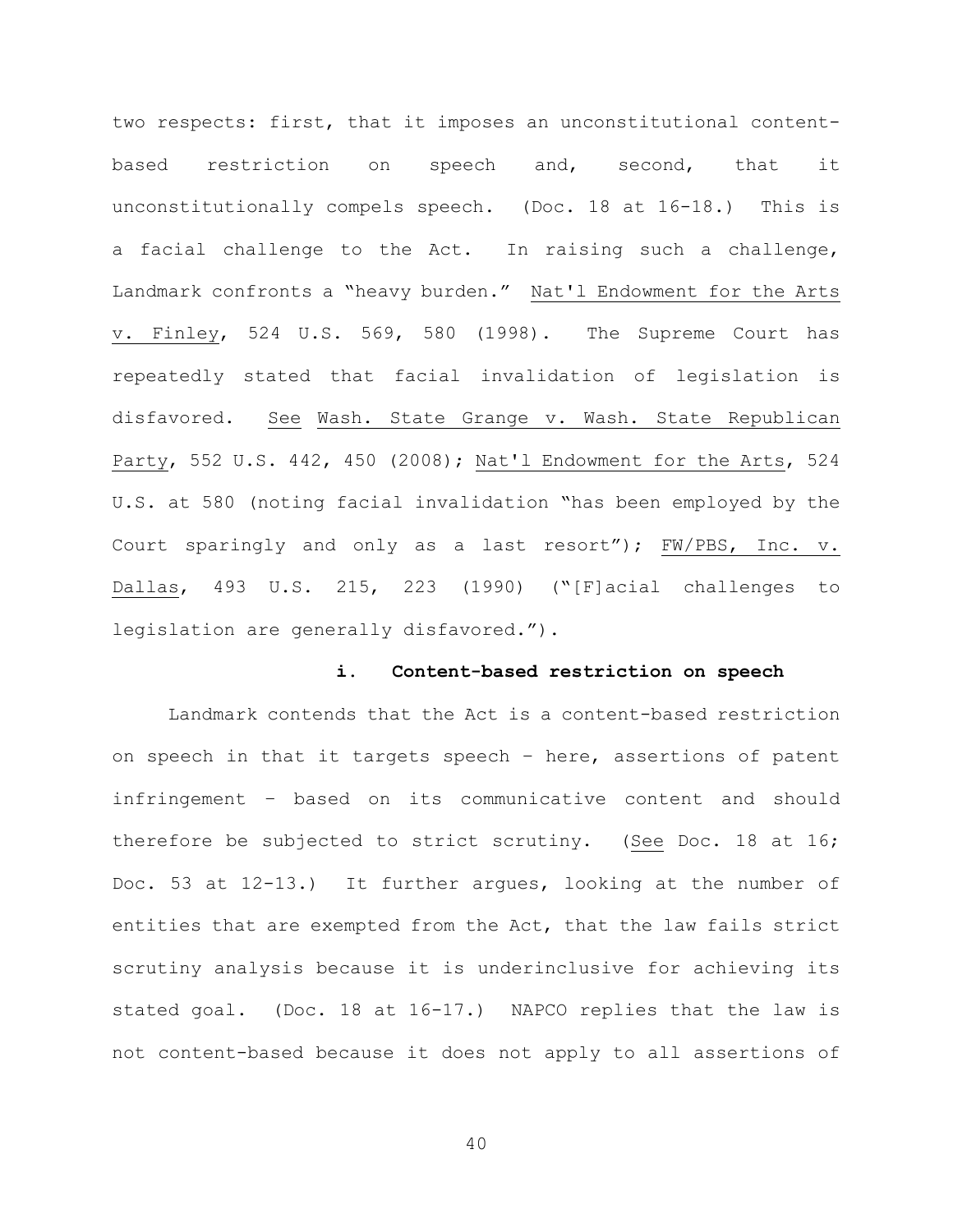patent infringement, but rather only those made in bad faith.<sup>13</sup> (Doc. 39 at 18-19.) It further contends that even if the Act were considered content-based, it is properly tailored to "include only those entities that lack the capitalization necessary to fear a post-suit judgment." (Id. at 20.)

The threshold inquiry is whether the Act regulates protected speech. Courts have long distinguished between protected expression and economic activity or, more generally, nonexpressive conduct. Sorrell v. IMS Health, 564 U.S. 552, 567 (2011). "[T]he First Amendment does not prevent restrictions directed at commerce or conduct from imposing incidental burdens on speech." Id. For example, it is permissible for antitrust laws to prohibit "agreements in restraint of trade." See Giboney v. Empire Storage & Ice Co., 336 U.S. 490, 502 (1949). "[I]t has never been deemed an abridgement of freedom of speech or press to make a course of conduct illegal merely because the conduct was in part initiated, evidenced, or carried out by means of language, either spoken, written, or printed." Id.

Here, it is unclear whether the Act is properly characterized

<sup>&</sup>lt;sup>13</sup> Citing Globetrotter, 362 F.3d at 1377, NAPCO also contends that the Act does not violate the First Amendment because the Federal Circuit has already indicated that tort liability may be imposed on bad faith presuit patent infringement assertions, "rest[ing] both on federal<br>preemption and the First Amendment." (Doc. 39 at 20.) However, preemption and the First Amendment." (Doc. 39 at 20.) However, Globetrotter addressed the right to petition under the First Amendment, which is a separate consideration from whether laws expressly prohibiting such assertions are unconstitutional content-based restrictions on speech. As such, the court does not address that argument here.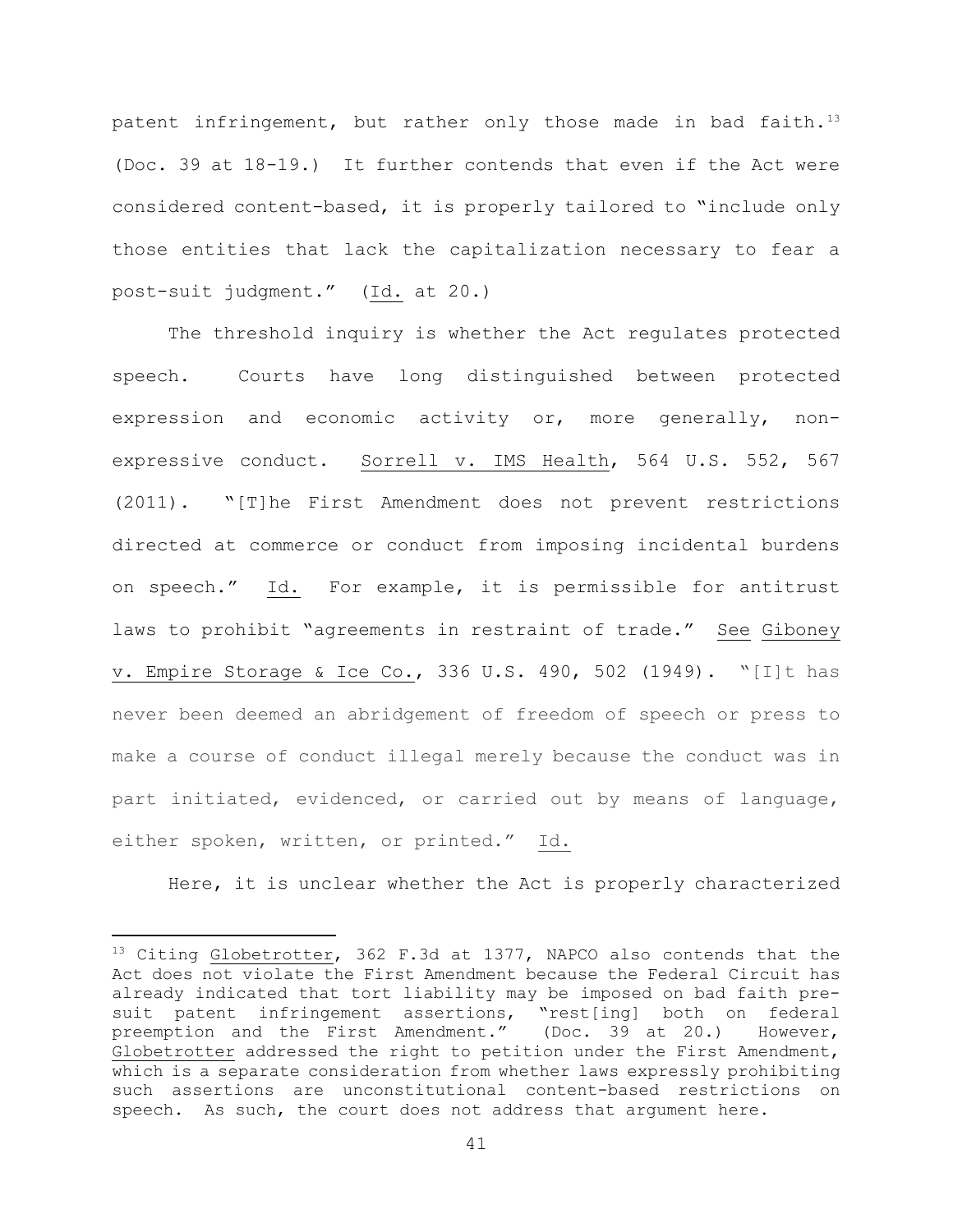as regulating speech or economic activity. While the Act addresses "assertions of patent infringement" – which is ostensibly speech – the Act only applies to "bad faith" assertions of patent infringement – which could instead be considered conduct. Unfortunately, neither party addresses this issue. Regardless, the court need not decide this issue because even if the Act is considered to regulate speech, it nevertheless passes constitutional muster.

Content-based restrictions on speech – those restrictions that target speech based on its communicative content – are presumptively unconstitutional, and such laws are subject to strict scrutiny. Reed v. Town of Gilbert, Ariz., 576 U.S. 155, 163-64 (2015). However, the First Amendment's protection of speech is not absolute. See United States v. Stevens, 559 U.S. 460, 468 (2010). The Supreme Court has "permitted restrictions upon the content of speech in a few limited areas" that contain "constitutionally proscribable content," including obscenity, defamation, incitement, speech integral to criminal conduct, and fraud. See id. (internal quotations omitted); R.A.V. v. City of St. Paul, 505 U.S. 377, 383-84 (1992). Although content-based restrictions trigger strict scrutiny even where the speech falls within one of these unprotected categories, "[w]hen the basis for the content discrimination consists entirely of the very reason the entire class of speech at issue is proscribable," strict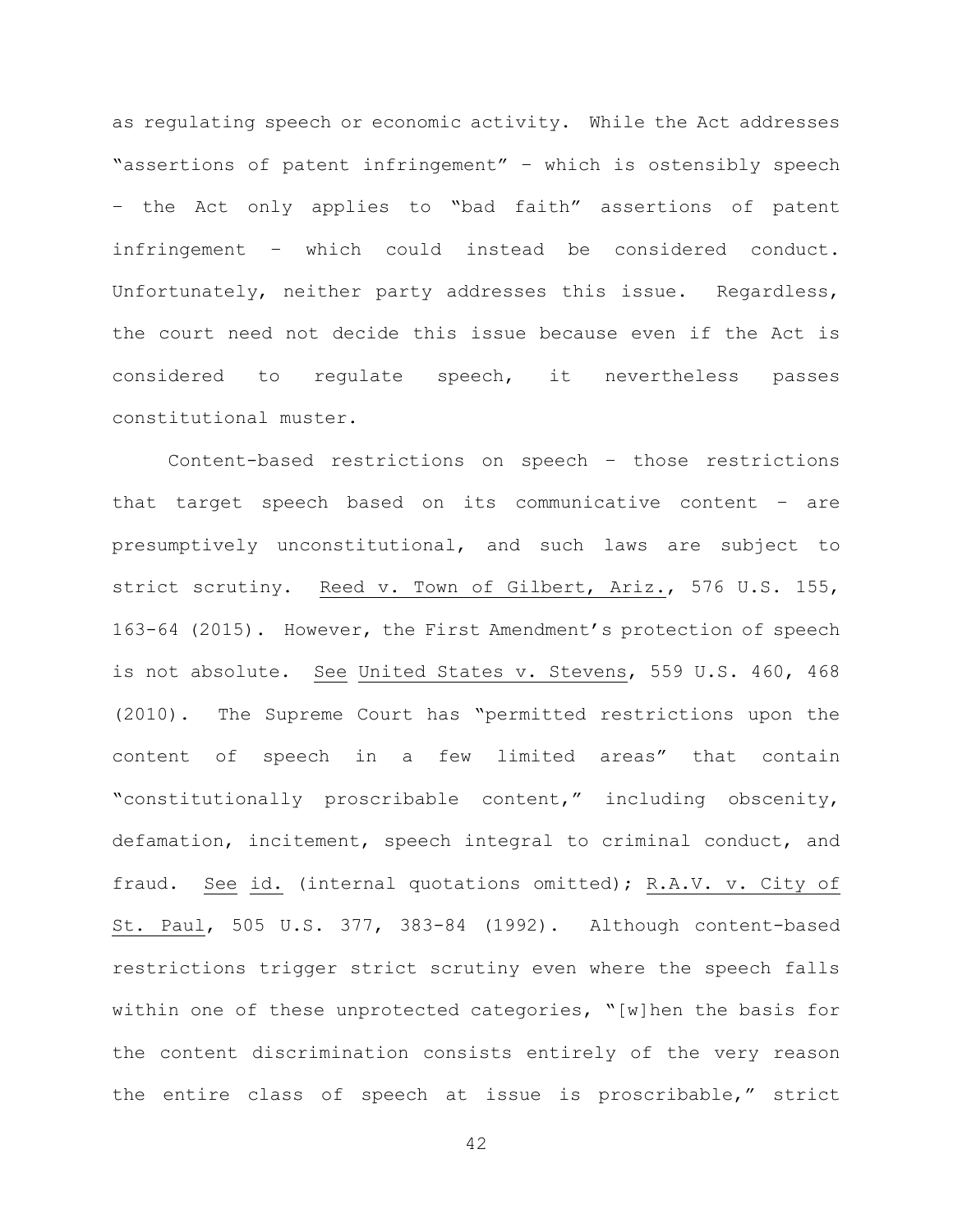scrutiny is not applied. See R.A.V., 505 U.S. at 388. In such cases, however, as "the line between speech unconditionally guaranteed and speech which may legitimately be regulated, suppressed, or punished is finely drawn . . . the statute must be carefully drawn or be authoritatively construed to punish only unprotected speech and not be susceptible of application to protected expression." Gooding v. Wilson, 405 U.S. 518, 522 (1972). "In other words, . . . '[b]ecause First Amendment freedoms need breathing space to survive, government may regulate in the area only with narrow specificity.'" Id. (quoting NAACP v. Button, 371 U.S. 415, 433 (1963)). Where speech is unprotected, statutes regulating such speech are subject to rational basis review. See Ripplinger v. Collins, 868 F.2d 1043, 1057 (9th Cir. 1989) ("We apply a rational basis test  $\ldots$  because the statute regulates only unprotected speech."). Under the rational basis standard, "legislation is presumed to be valid and will be sustained if the classification drawn by the statute is rationally related to a legitimate state interest." Cleburne v. Cleburne Living Ctr., Inc., 473 U.S. 432, 439 (1985).

As a general rule, false speech is not categorically unprotected. See United States v. Alvarez, 567 U.S. 709, 722 (2012). However, "[w]here false claims are made to effect a fraud or secure moneys or other valuable considerations, say offers of employment, it is well established that the Government may restrict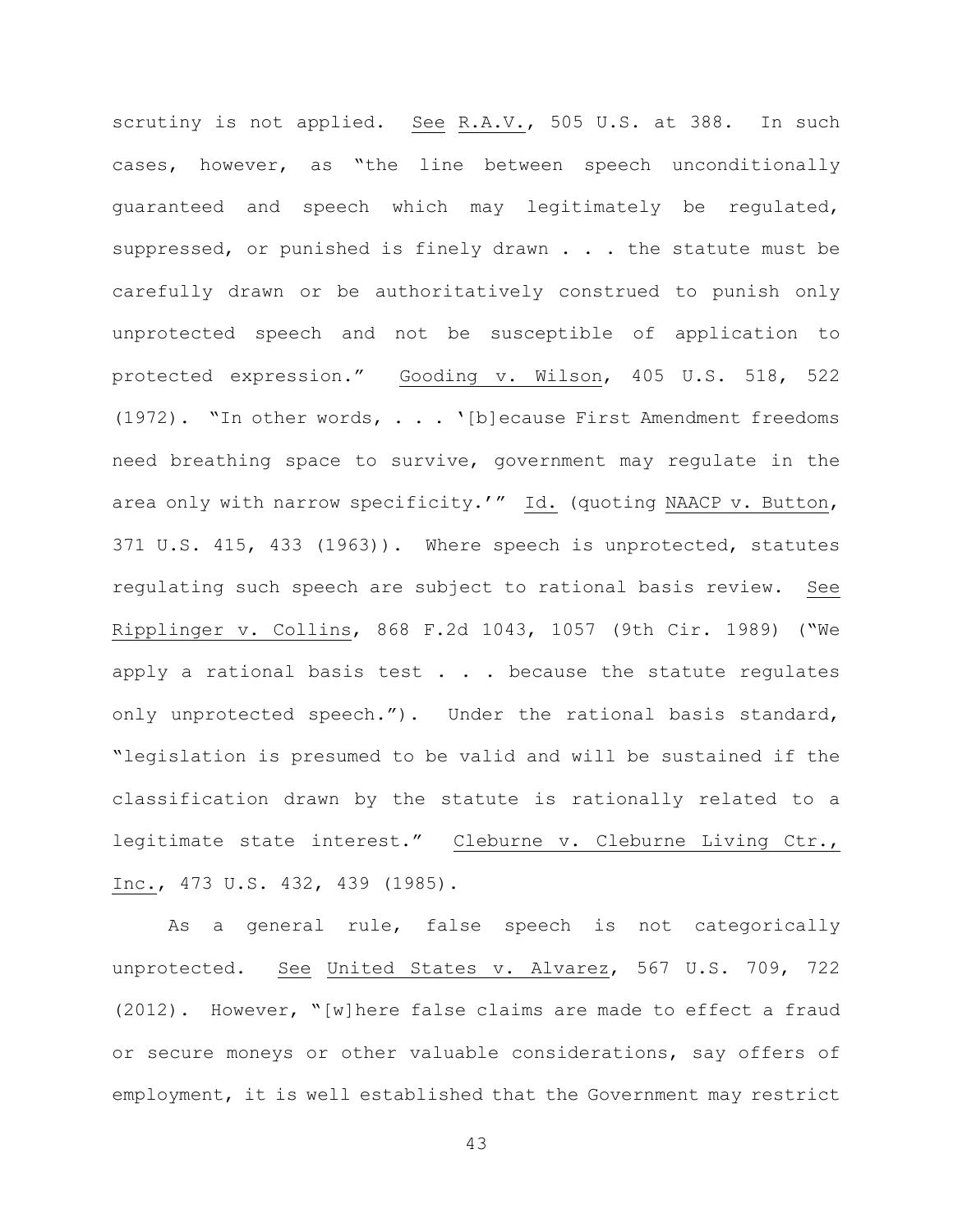speech without affronting the First Amendment." Id. (citing Va. State Bd. of Pharmacy v. Va. Citizens Consumer Council, Inc., 425 U.S. 748, 771–72 (1976)). Said another way, a false statement associated with some form of "legally cognizable harm" may be subject to restrictions consistent with the First Amendment. See id. at 719. However, falsity of statement alone is not sufficient – "[t]he statement must be a *knowing or reckless* falsehood." Id. at 719. Accordingly, in order to permissibly regulate false speech, statutes must be drafted or construed narrowly such that they apply only to knowing or reckless false statements made to effectuate a legally cognizable harm.

Here, the Act does not regulate all assertions of patent infringement but only "bad faith" ones. The Act specifies that bad-faith infringement claims can harm North Carolina companies by coercing businesses "to settle and to pay a licensing fee even if the claim is meritless." N.C. Gen. Stat.  $$ 75-141(a) (6)$ . In this sense, the Act is akin to those regulating fraudulent statements and, indeed, was enacted to prevent companies from being taken advantage of by another's wrongful assertions of patent infringement. Given this, the Act proscribes certain communications containing specific content precisely because of the "distinctively proscribable content" of that communication. As such, strict scrutiny should not be applied; rather, the Act must be "carefully drawn or be authoritatively construed" to ensure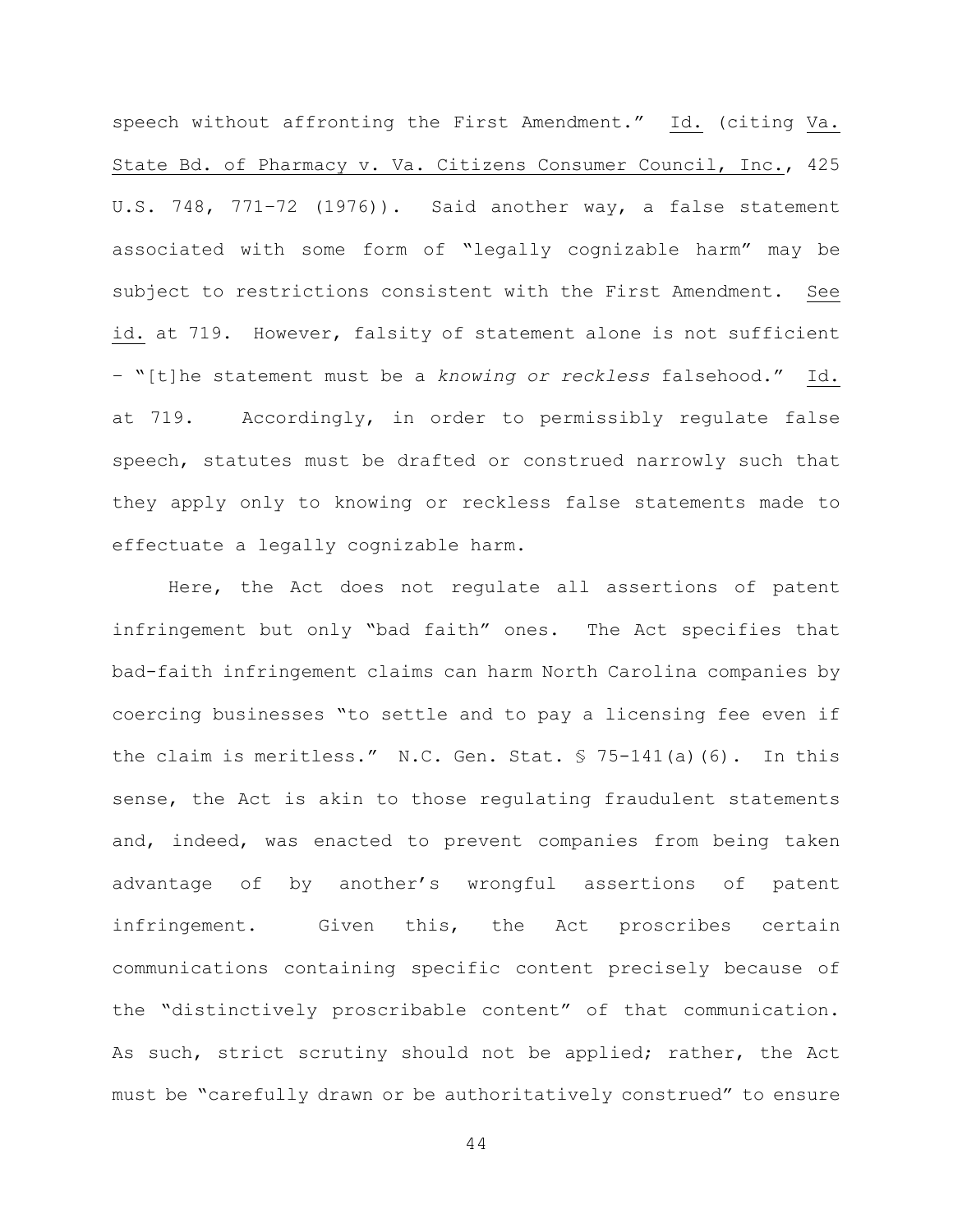it addresses only unprotected speech. Gooding, 405 U.S. at 522. As long as the Act meets this standard, it is subject to rational basis review. See Ripplinger, 868 F.2d at 1057.

Viewed as a statute addressing false statements, the Act adheres to First Amendment precedent. Because under federal patent law a claim of a bad faith assertion must be supported by both "objective baselessness" and "subjective bad faith," even if not explicitly written into the state law, claims may be brought under the Act only if there is no reasonable expectation of success on the merits of the infringement claim and the individual asserting infringement knew or should have known that the claim had no reasonable expectation of success. Further, as the discussed above, the Act requires that a person or target be "aggrieved" by the violation, constituting a cognizable legal harm. Further, the Act does not encroach on a patentholder's rights to assert infringement of its patents. All such assertions are permissible as long as they are not made in bad faith, as discussed supra.<sup>14</sup>

 $14$  As the court finds that the speech at issue falls within an unprotected category of speech and is based upon the proscribable nature of its content, strict scrutiny is not applied and the court need not consider Landmark's argument that the law is not narrowly tailored due to the number of entity classes exempted from the Act. (See Doc. 18 at 16-17); see also Auburn Police Union v. Carpenter, 8 F.3d 886, 899 n.18 (1st Cir. 1993) (examining whether a law challenged under both the First and Fourteenth Amendments is unconstitutionally underinclusive and stating, "[w]hen reviewing content-based distinctions, the Supreme Court has not differentiated the Equal Protection Clause from the First Amendment"). The court examines, infra, whether these class exemptions cause the Act to fail rational basis scrutiny.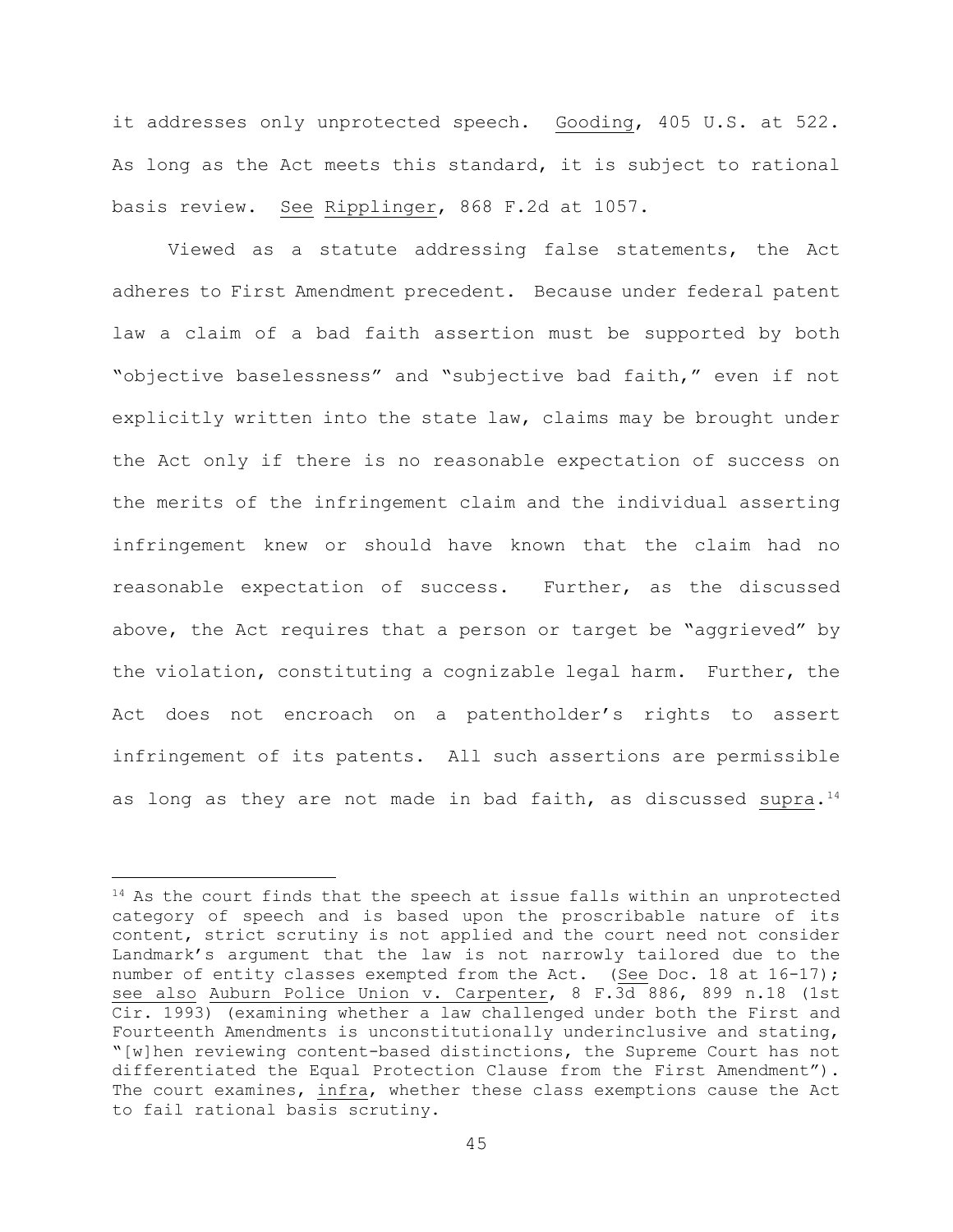Based on this construction of the statute, the court finds that the Act addresses only unprotected speech, consistent with First Amendment precedent concerning the protection of false statements, and is therefore subject to rational basis review. Prior to engaging in this analysis, however, the court considers Landmark's remaining arguments to determine whether a heightened standard of scrutiny should apply based upon another theory.

# **ii. Unconstitutionally compelled speech**

Landmark next argues that the Act unconstitutionally compels speech on the part of patentholders by allowing courts to find holders act in "bad faith" if they omit certain information from a demand letter. (Doc. 18 at 17-18.) In response, NAPCO argues that the Act merely provides a "framework" that courts may utilize – but are not required to utilize – in evaluating claims and that, as consideration of the factors listed is discretionary, the Act does not compel patentholders to speak in any particular manner. (Doc. 39 at 20-21.) It further argues that the framework does not interfere with the message of patent infringement conveyed. (Id.)

Compelled speech is considered a form of content-based regulation on speech and therefore, if speech is compelled under a statute, the statute is subject to strict scrutiny. See Greater Balt. Ctr. for Pregnancy Concerns, Inc. v. Mayor & City Council of Balt., 721 F.3d 264, 283 (4th Cir. 2013) ("[The] strict scrutiny standard generally applies to content-based regulations, including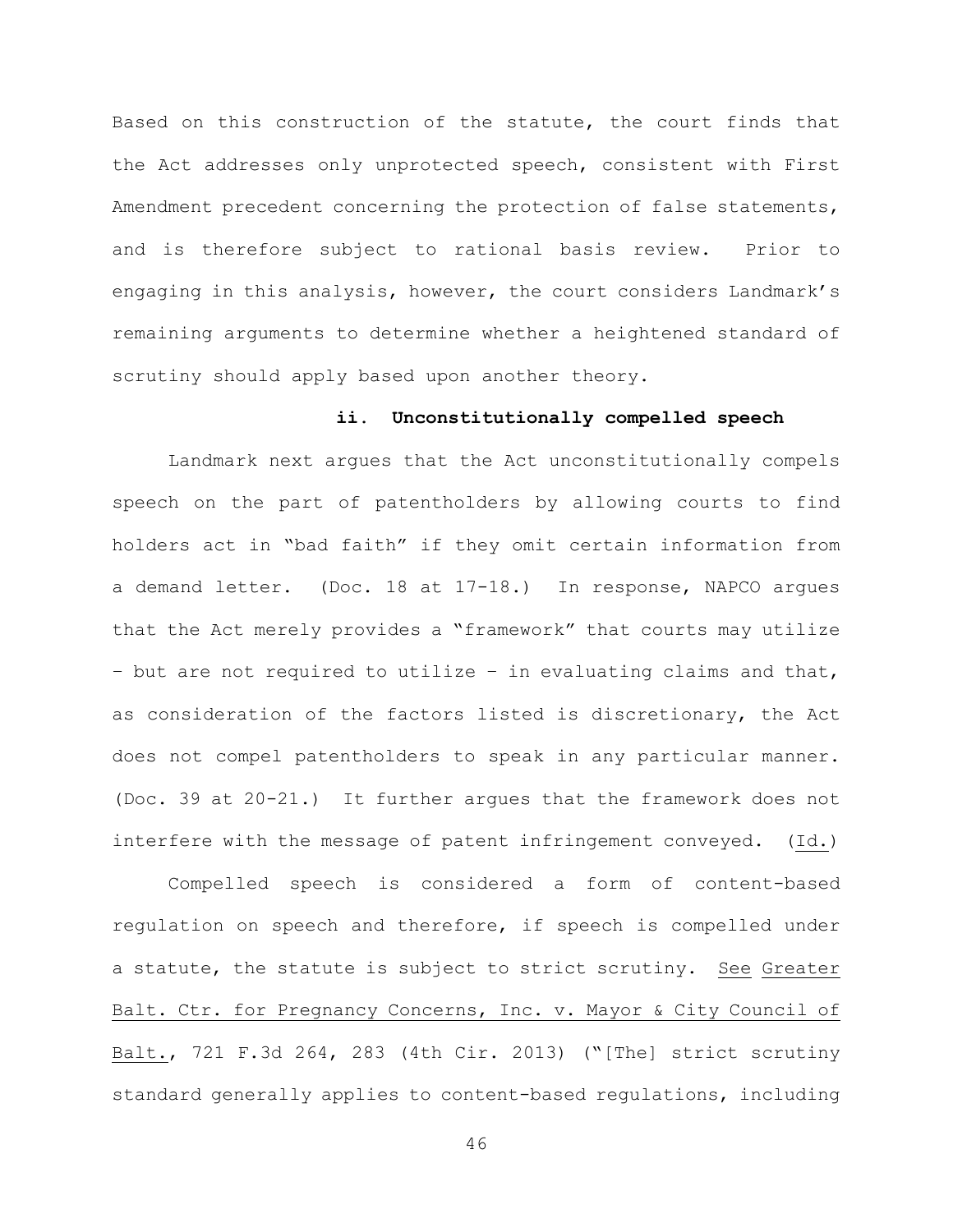compelled speech.").

Landmark contends that the Act compels speech based on § 75- 143, which indicates that "[a] court may consider" whether a demand contains certain information "as evidence that a person has made a bad-faith assertion of patent infringement."15 See N.C. Gen. Stat. § 75-143(a). This section also indicates that "a court may consider" the fact that a demand contains the specified information "as evidence that a person has not made a bad-faith assertion of patent infringement." Id. § 75-143(b). Notably, neither provision requires that an individual disclose the specified information in an assertion of patent infringement. Rather, the absence of such information constitutes one of eleven defined factors that a court "may" consider in determining the existence of bad faith. The court is also permitted to consider "[a]ny other factor the court finds relevant." Id. § 75-143(a)(12).

Based on the language of these provisions alone, the Act does not compel speech of any manner but rather provides a number of factors a court may consider before making a finding of bad faith. And although the disclosure of certain information may be

 $15$  The Act indicates that a court may consider whether a "demand does not contain all of the following information" as evidence of bad faith: the patent application number or patent number; the name and address of the patent owner or assignee; "[f]actual allegations concerning the specific areas in which the target's products, services, and technology infringe the patent or are covered by specified, identified claims in the patent;" and an explanation of why the person making the assertion has standing if they are not identified as the owner. N.C. Gen. Stat. § 75-143(a)(1).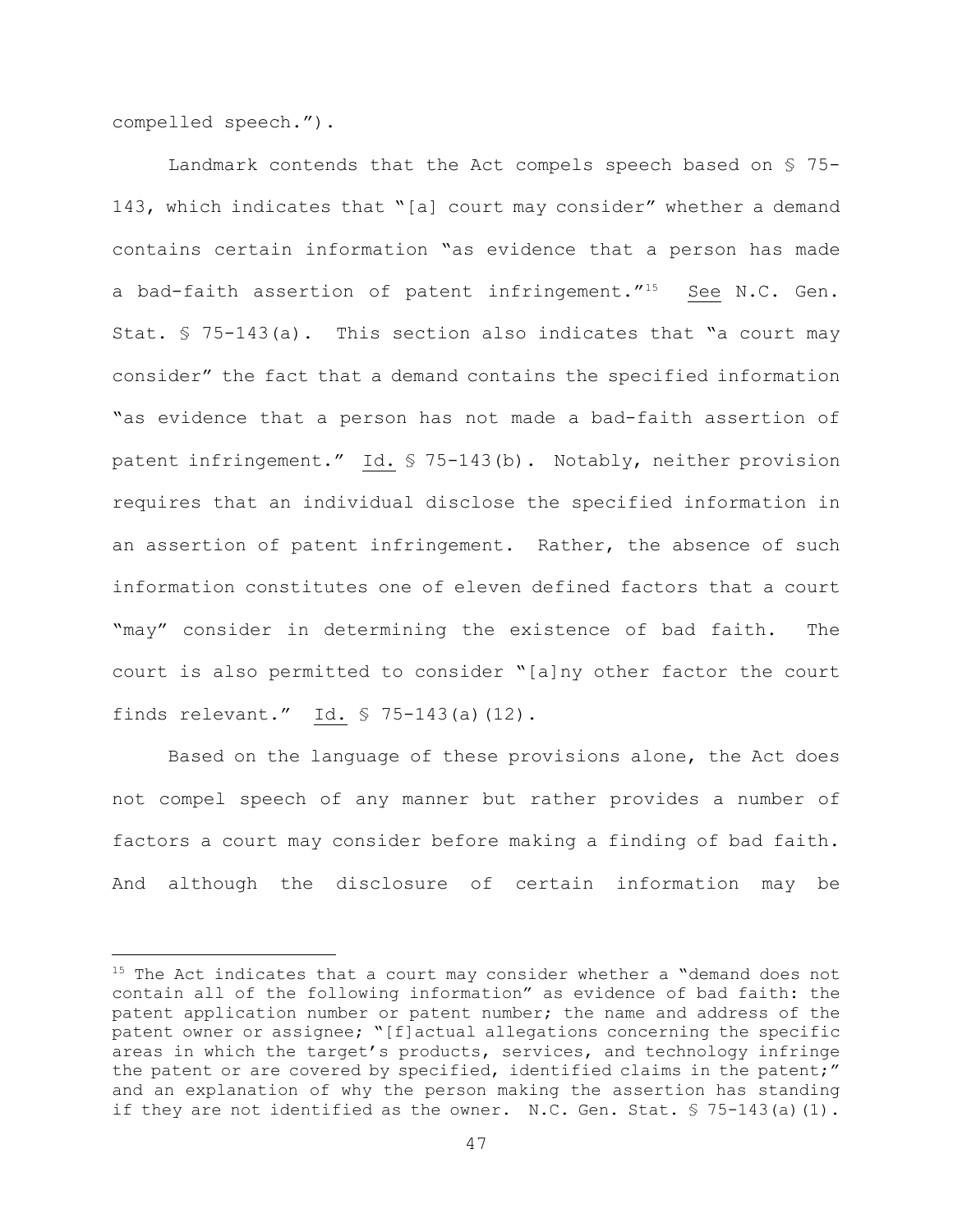considered, it is possible for a court to make a finding of bad faith even when such information is provided, and the reverse is true as well. See id. § 75-143(a)-(b). Landmark does not cite, nor has the court been able to locate, any prior case in which a statute's discretionary factors have been construed as compelling speech.

Because the Act does not require any particular speech and, indeed, patentholders remain free to make assertions of patent infringement with or without the listed information, the court finds that the Act does not unconstitutionally compel speech in violation of the First Amendment. The Act is therefore not subject to heightened scrutiny on these grounds.

### **b. Equal Protection Clause**

Landmark next argues that the Act violates the Equal Protection Clause of the Fourteenth Amendment by irrationally policing bad faith patent infringement claims by non-operating entities while exempting other organizations, including "operating entit[ies]," "institution[s] of higher learning," "technology transfer organization[s]," and "nonprofit research organization[s]," from the Act. (Doc. 18 at 18.) NAPCO responds that the categorization of exempt and non-exempt organizations is rational in light of the Act's specific purpose of addressing abusive patent assertions by entities who "hold no cash or other assets." (Doc. 39 at 22.) Moreover, it contends that this claim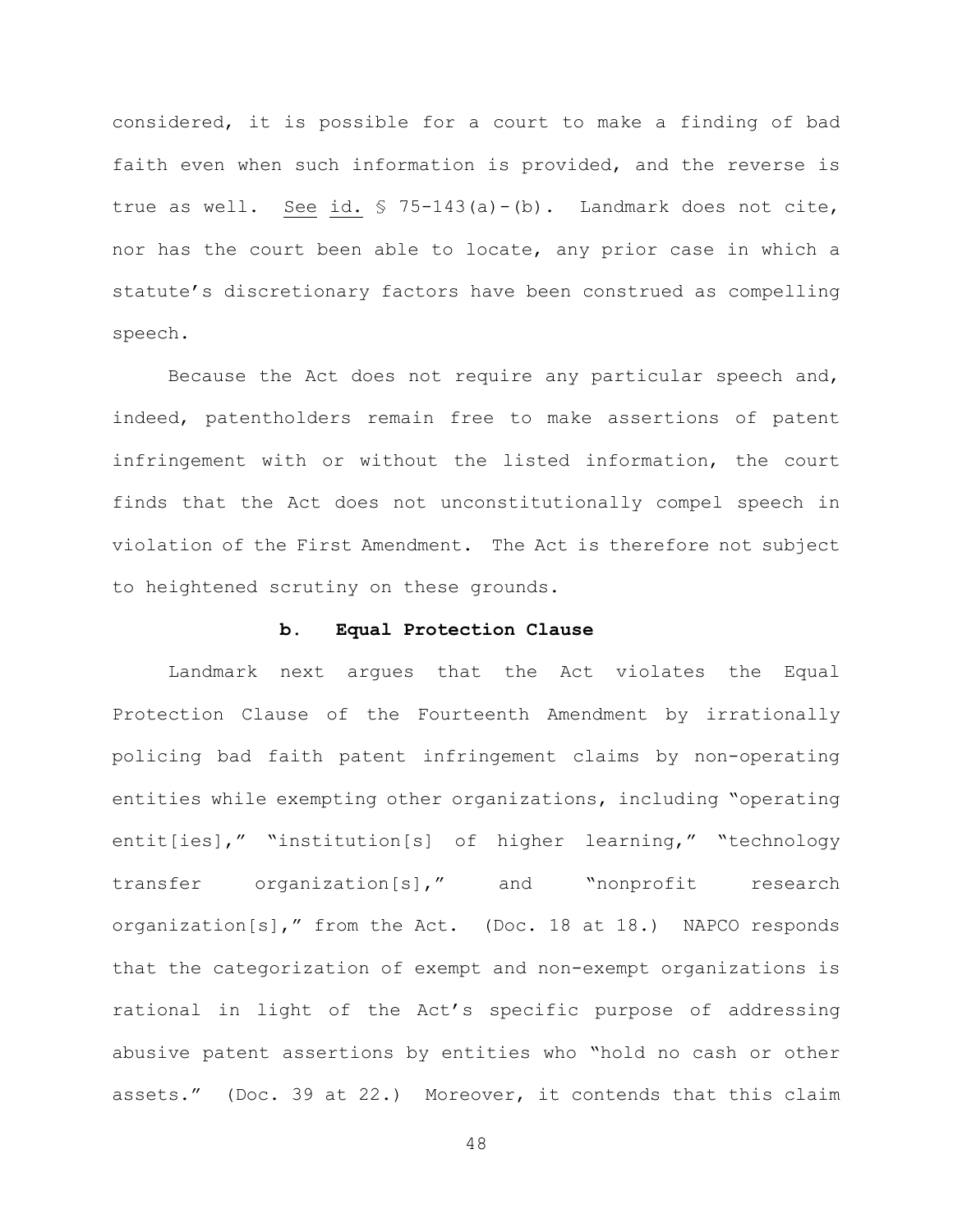is a mere repackaging of Landmark's First Amendment claim and should be dismissed on that basis alone. (Id. at 22-23.)

In evaluating an equal protection claim, the court must first determine the proper standard of scrutiny to apply. The Supreme Court has "long held that a classification neither involving fundamental rights nor proceeding along suspect lines . . . cannot run afoul of the Equal Protection Clause if there is a rational relationship between the disparity of treatment and some legitimate governmental purpose." Armour v. City of Indianapolis, Ind., 566 U.S. 673, 680 (2012) (internal quotation marks omitted). In other words, such claims are subject to the rational basis test. See id. However, classifications involving fundamental rights or suspect classes are subject to strict scrutiny. See id. Although Landmark contends this claim should be reviewed under strict scrutiny because the Act is a content-based restriction on speech, thereby involving a fundamental right (see Doc. 18 at 18); see also Cent. Radio Co. Inc. v. City of Norfolk, Va., 811 F.3d 625, 633 (4th Cir. 2016), the court has rejected that argument. As Landmark has failed to establish that a higher standard of scrutiny should apply to the Act under either the First or Fourteenth Amendments, the court reviews the Act under the rational basis test.

The rational basis test is highly deferential. See Adkins v. Rumsfeld, 464 F.3d 456, 469 (4th Cir. 2006). Under this standard,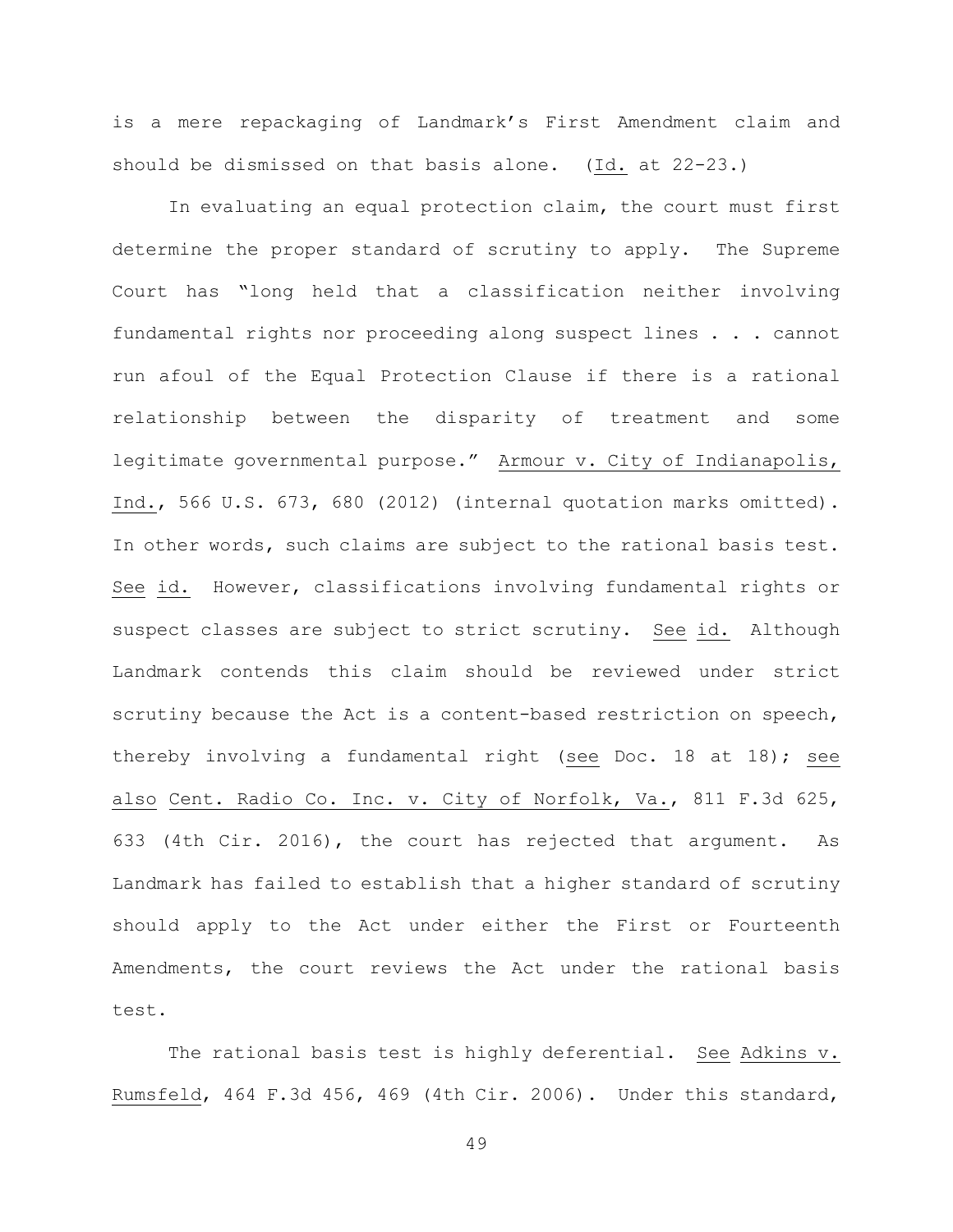"[a] challenged state action will survive . . . if it is rationally related to legitimate government interests." Cap. Associated Indus. Inc. v. Stein, 283 F. Supp. 3d 374, 383 (M.D.N.C. 2017). The test requires that the court determine "(1) whether the purpose that animates [the challenged] laws and regulations is legitimate, and (2) whether it was reasonable for the lawmakers to believe that use of the challenged classification would promote that purpose." Adkins, 464 F.3d at 469 (internal quotations and citations omitted) (alterations in original). Further, "[s]tates are accorded wide latitude in the regulation of their local economies under the police powers, and rational distinctions may be made with substantially less than mathematical exactitude." New Orleans v. Dukes, 427 U.S. 297, 303 (1976). "[W]here ordinary commercial transactions are at issue, rational basis review requires deference to reasonable underlying legislative judgments." Armour, 566 U.S. at 680. And "although the legislative findings and declaration of policy have no magical quality to make valid that which is invalid, and are subject to judicial review, they are entitled to weight in construing the statute." Hest Techs., Inc. v. State ex rel. Perdue, 749 S.E.2d 429, 433 (N.C. 2012).

Landmark contends that the Act cannot survive rational basis review because various classes of patentholders are exempt from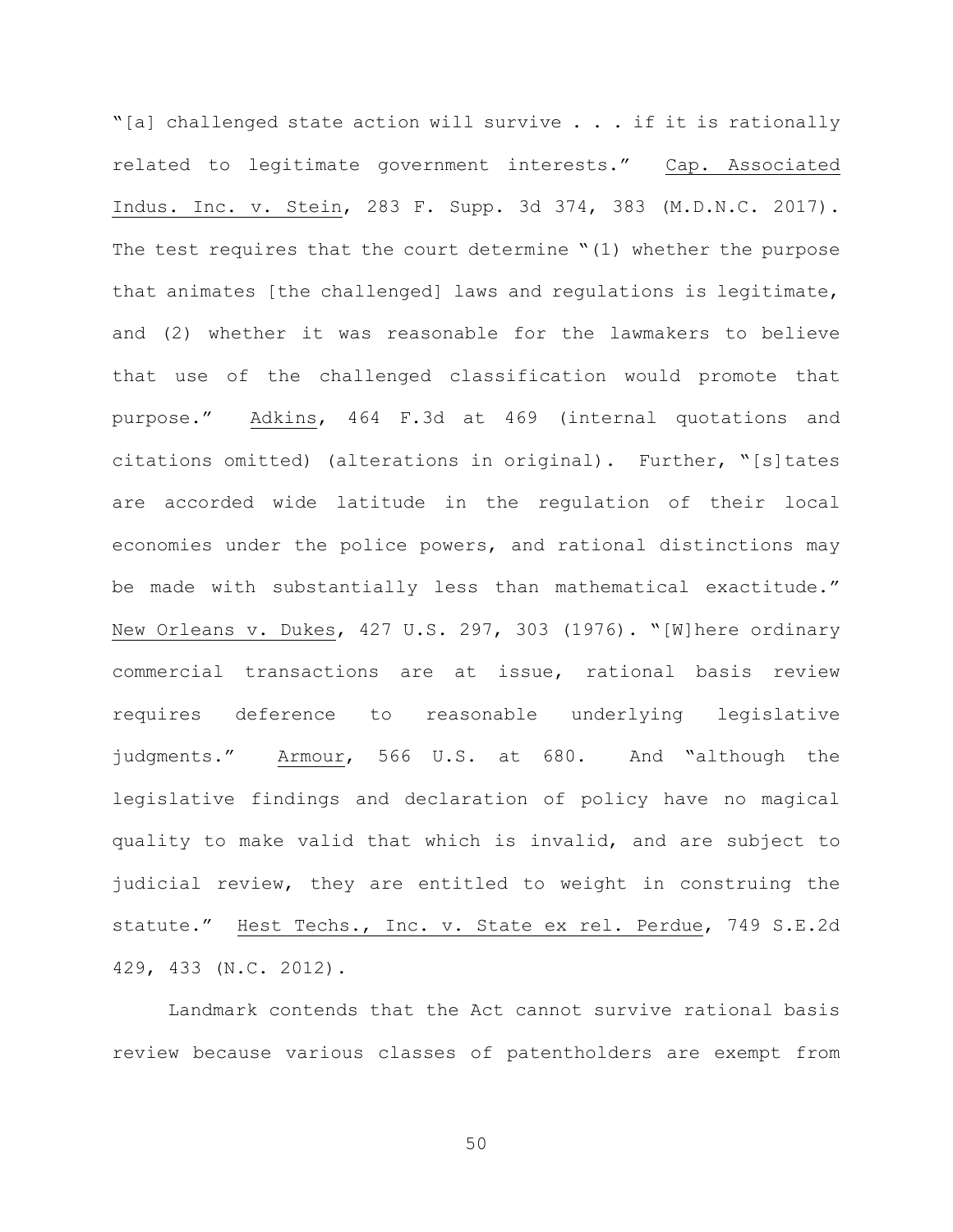the Act, including "operating entit[ies],"16 "institution[s] of higher learning," "technology transfer organization[s]," and "nonprofit research organization[s]." (Doc. 18 at 18.) Landmark argues that "[s]ince the Act's stated purpose is to protect North Carolina citizens from 'bad faith' assertions of patent infringement, this disparate treatment of different categories of patent owners makes no rational sense, since virtually all U.S. patents are owned by so-called 'operating' entities." (Id.)

Landmark misstates the full extent of the Act's purpose. The Act is not solely geared toward preventing bad faith assertions of patent infringement, but rather seeks to prohibit a specific class of such assertions. The General Assembly expressly recognized that in lawsuits involving abusive patent assertions prior to the passage of the Act, wrongly accused defendants were already able to recover costs and fees following litigation in certain circumstances. See N.C. Gen. Stat.  $\frac{1}{5}$  75-141(a)(9); see also 35 U.S.C. § 285 (allowing prevailing defendants in patent infringement actions to recover costs and attorneys' fee awards in "exceptional cases"). However, the General Assembly noted it acted out of a concern that these preexisting remedies did "not serve as

<sup>&</sup>lt;sup>16</sup> The Act defines operating entities to include a person primarily engaged in, over the preceding 24-month period, "research and technical or experimental work to create, test, qualify, modify, or validate technologies or processes for commercialization of goods or services; manufacturing; or the provision of goods or commercial services," disregarding the selling and licensing of patents. N.C. Gen. Stat. § 75- 142(5).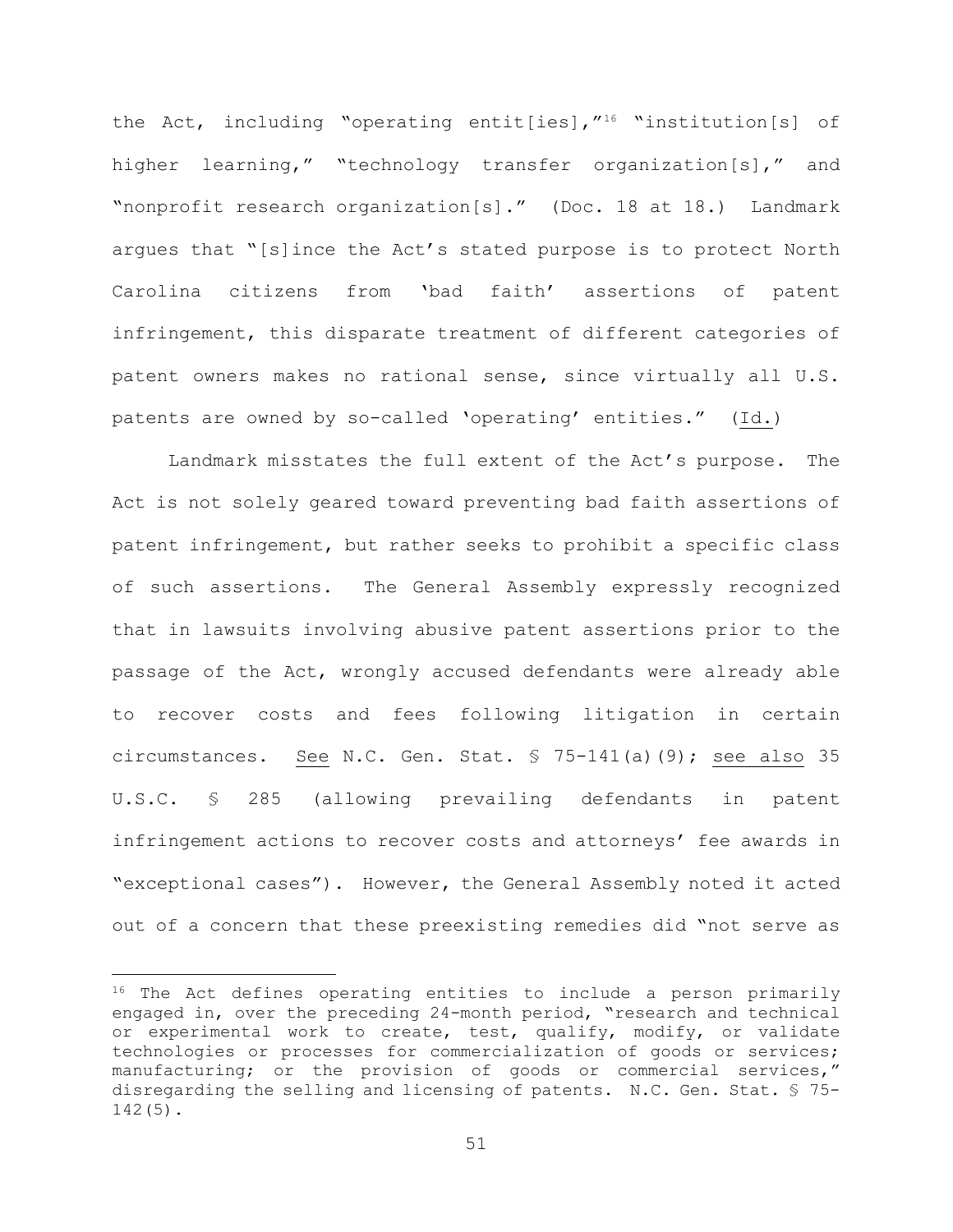a deterrent to abusive patent assertion entities who have limited liability, as these companies may hold no cash or other assets." N.C. Gen. Stat. § 75-141(a)(9). As such, the legislature stated it was specifically focusing the Act on preventing bad faith assertions of patent infringement by entities that lack cash or other assets, as these entities were unlikely to be deterred from preying on local businesses by preexisting law. The desire to prevent such remediless abuse, as well as to avoid the ensuing cost to local businesses and the state economy as a whole, is a legitimate purpose.

The court must next consider whether it was reasonable for the lawmakers to believe that excluding various groups from the Act would promote that purpose. Excluded under the Act are demand letters or assertions of patent infringement from operating entities, institutions of higher education, nonprofit research organizations, and technology transfer organizations owned by or affiliated with institutions of higher education or nonprofit research organizations. N.C. Gen. Stat. § 75-143(c). In crafting these exclusions, the General Assembly sought to tailor liability under the Act to entities that do not have cash or other assets that would be available in the event of an adverse judgment in litigation under preexisting patent law. Certainly, the fact that operating entities, as defined by the Act, must be actively involved in activities demanding some measure of assets – such as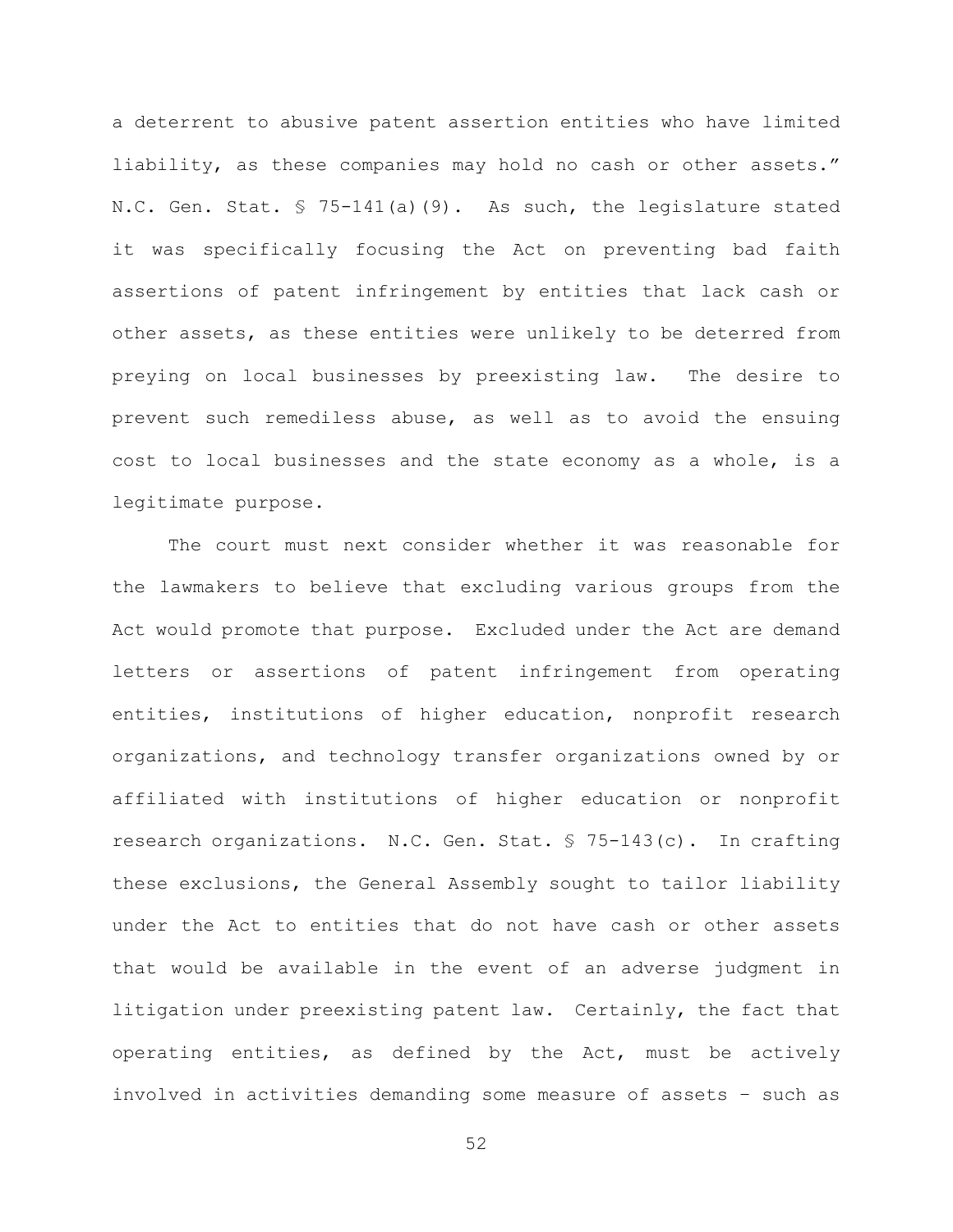manufacturing, research, or the provision of goods and services – aligns with this goal. See N.C. Gen. Stat. § 75-142(5). Similarly, it is not unreasonable for the General Assembly to conclude that institutions of higher education and nonprofit research organizations, as well as entities affiliated with them, are sufficiently capitalized to be deterred from making bad faith assertions of patent infringement by preexisting patent law. In determining the appropriate groups for exclusion, the General Assembly attempted to isolate a group that may be undercapitalized and undeterred by the prior legal status quo. The Act, as written, does not appear unreasonable for that purpose. $17$ 

#### **c. Dormant Commerce Clause**

Finally, Landmark argues that the Act violates the dormant Commerce Clause in that it provides special protections to "North Carolina person[s]" accused of patent infringement, amounting to "simple economic protectionism." (Doc. 18 at 19.) NAPCO contends that the Act is facially neutral as it does not make any distinction between in-state and out-of-state persons when considering who may make a bad-faith assertion of patent

 $17$  To the extent Landmark contests the utility of a statute focused on non-practicing entities for the purpose of reducing bad faith patent assertions (see Doc. 54 at 17-21 (contesting multiple issues, including whether non-practicing entities bring less meritorious patent claims)), these arguments are unpersuasive in light of the court's conclusion that the purpose of the Act is to reduce bad faith patent assertions specifically by entities with limited assets. Further, the mere fact that there is research supporting both sides of an argument does not alone render the General Assembly's judgment unreasonable.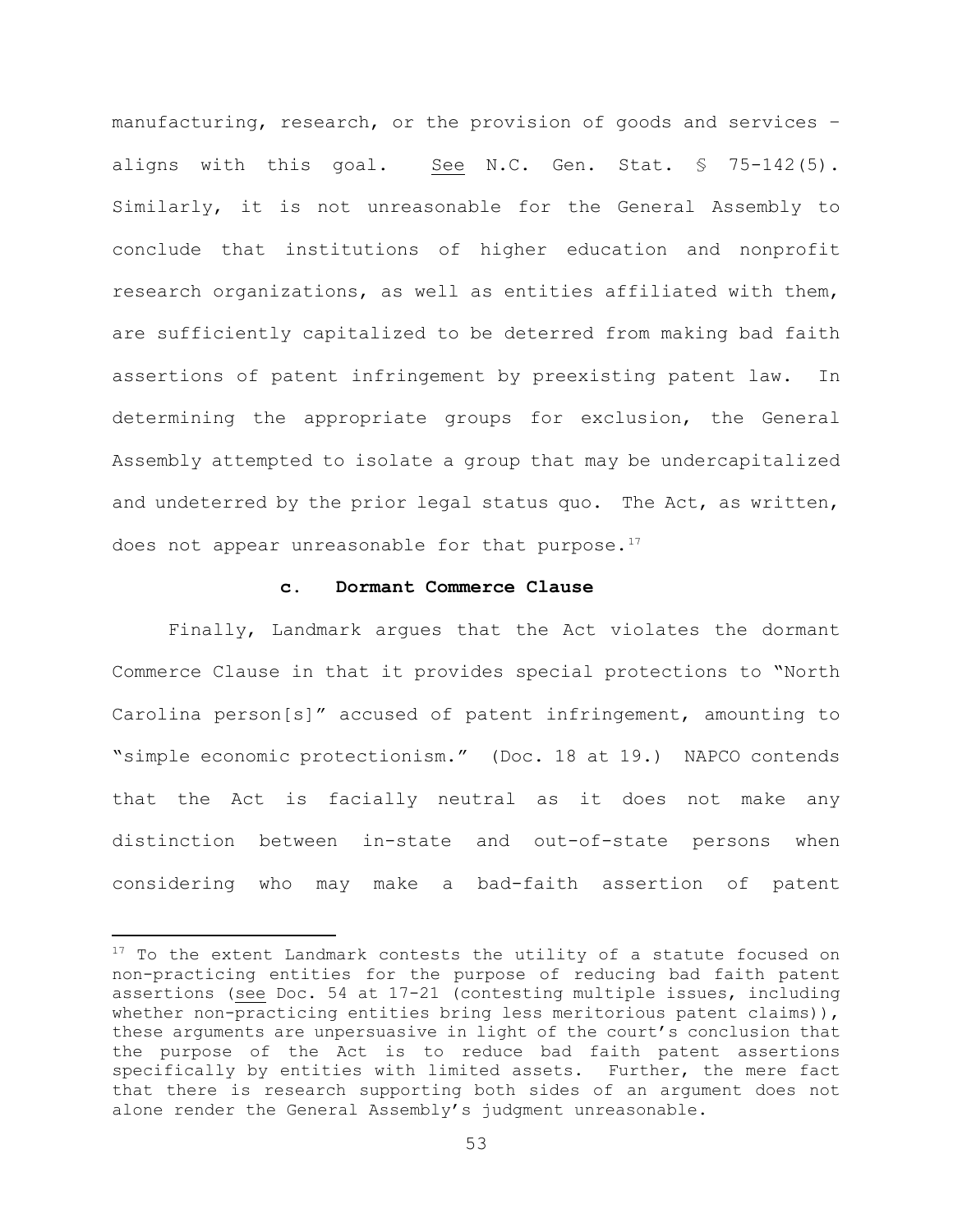infringement or whether such an assertion has been made. (Doc. 39 at 24.) It further contends that the Act does not burden the flow of interstate commerce and that, regardless, Landmark lacks standing as a North Carolina entity to raise this claim.<sup>18</sup> (Id. at 25.)

The Commerce Clause of the U.S. Constitution empowers Congress "[t]o regulate Commerce with foreign Nations, and among the several States." U.S. CONST. art. I, § 8. Although "phrased

<sup>&</sup>lt;sup>18</sup> Although courts should avoid ruling on constitutional issues where a case may otherwise be dismissed on standing grounds, see Ashwander v. TVA, 297 U.S. 288, 345-48 (1936) (Brandeis, J., concurring) (offering the standing requirement as one means by which courts avoid unnecessary constitutional adjudications), the court cannot reach a conclusion on the issue of standing based on the briefing before it. Neither party addresses the applicable legal standard. (See Docs. 39, 53.) Moreover, NAPCO does not specify whether its argument is based on Article III standing or prudential standing grounds. (See Doc. 39 at 25-26.) In fact, its whole argument regarding standing is presented in a single sentence. (See id. ("Finally, Landmark lacks standing as a North Carolina entity to raise this claim.")); see also M.D.N.C. L.R. 7.2(a) (requiring opening briefs, response briefs, and reply briefs to contain the party's argument "which shall refer to all statutes, rules and authorities relied upon"). Landmark defends its standing by claiming it is within the "zone of interests" protected by the dormant Commerce Clause. (See Doc. 53 at 15.) However, the Supreme Court has indicated that the "zone of interest" analysis does not pertain to standing at all but rather reflects a statutory inquiry. Lexmark Int'l, Inc. v. Static Control Components, Inc., 572 U.S. 118, 127 (2014). After Lexmark, it is unclear whether the "zone of interest" test remains applicable to Landmark's dormant Commerce Clause challenge. See Sierra Club v. Trump, 929 F.3d 670, 701–02 (9th Cir. 2019) (questioning the applicability of the "zone of interest" test to dormant Commerce Clause claims, explaining that "[e]ven if a zone of interests test may have been applied to some cases considering constitutional claims . . . prior to Lexmark, we think that Lexmark has called into question its continuing applicability to constitutional claims"). As the briefing on this issue is insufficient and presents a risk of confusing the issues before the court, the court will proceed directly to the content of the dormant Commerce Clause challenge.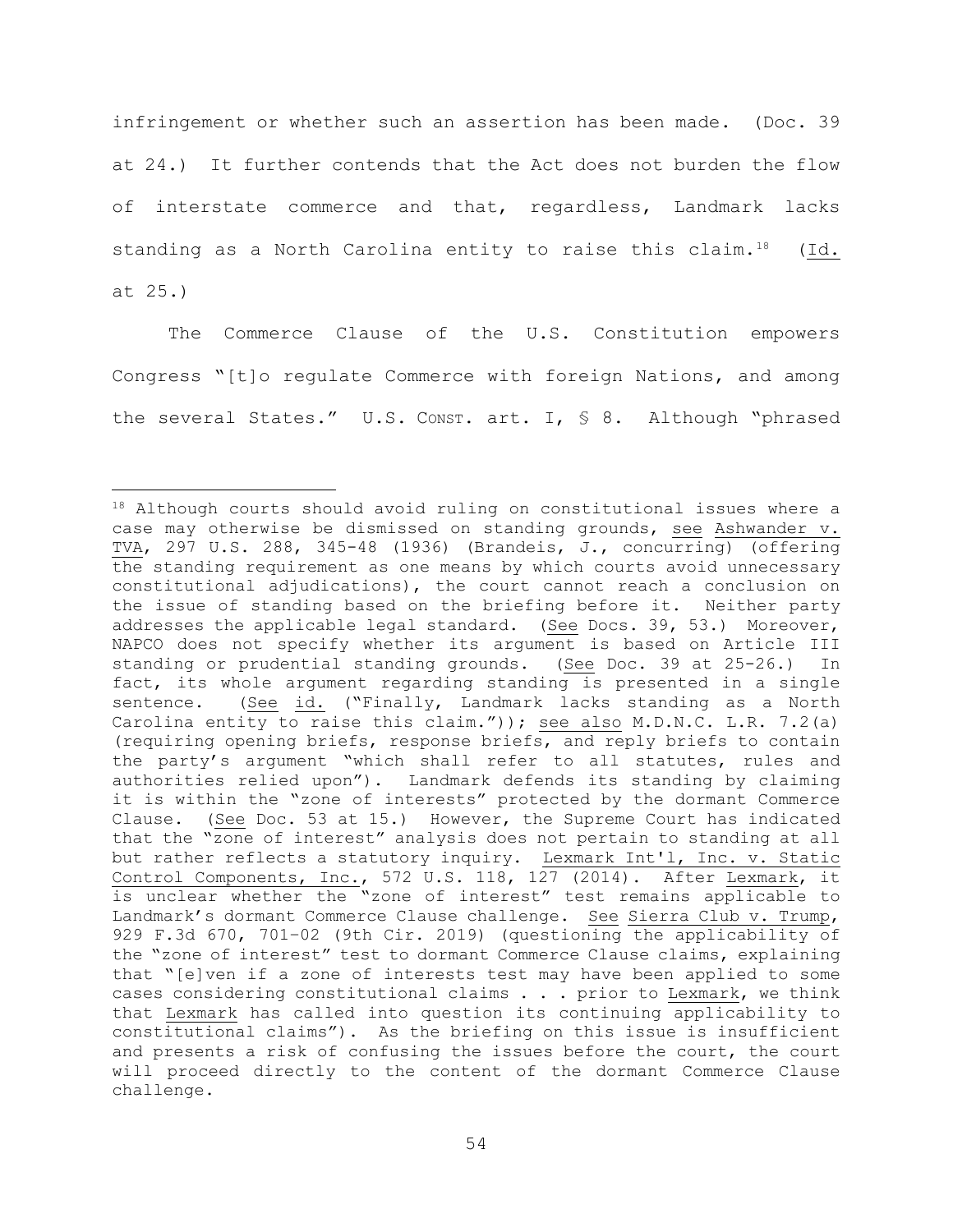as a grant of regulatory power to Congress, the Clause has long been understood to have a 'negative' aspect that denies the States the power unjustifiably to discriminate against or burden the interstate flow of articles of commerce." Or. Waste Sys., Inc. v. Dep't of Envtl. Quality, 511 U.S. 93, 98 (1994). Thus, with certain exceptions, the so-called "dormant" Commerce Clause prohibits states from discriminating against the free flow of interstate commerce. Underpinning this doctrine is "concern about 'economic protectionism, that is, regulatory measures designed to benefit in-state economic interests by burdening out-of-state competitors.'" Dep't of Revenue of Ky. v. Davis, 553 U.S. 328, 337-38 (2008) (quoting New Energy Co. of Ind. v. Limbach, 486 U.S. 269, 273-74 (1988)).

Courts apply a two-step inquiry to state laws challenged under the dormant Commerce Clause. First, a court "inquires whether the state law *discriminates* against interstate commerce." Brown v. Hovatter, 561 F.3d 357, 363 (4th Cir. 2009) (emphasis in original). If the law is discriminatory facially or in practical effect, it is "virtually per se invalid," unless the "discrimination is demonstrably justified by a factor unrelated to economic protectionism." Id. (internal citations omitted). However, if the state law has an impact on interstate commerce but is neither discriminatory on its face nor in practical effect, the court next considers "whether the state law[] 'unjustifiably . . . burden[s]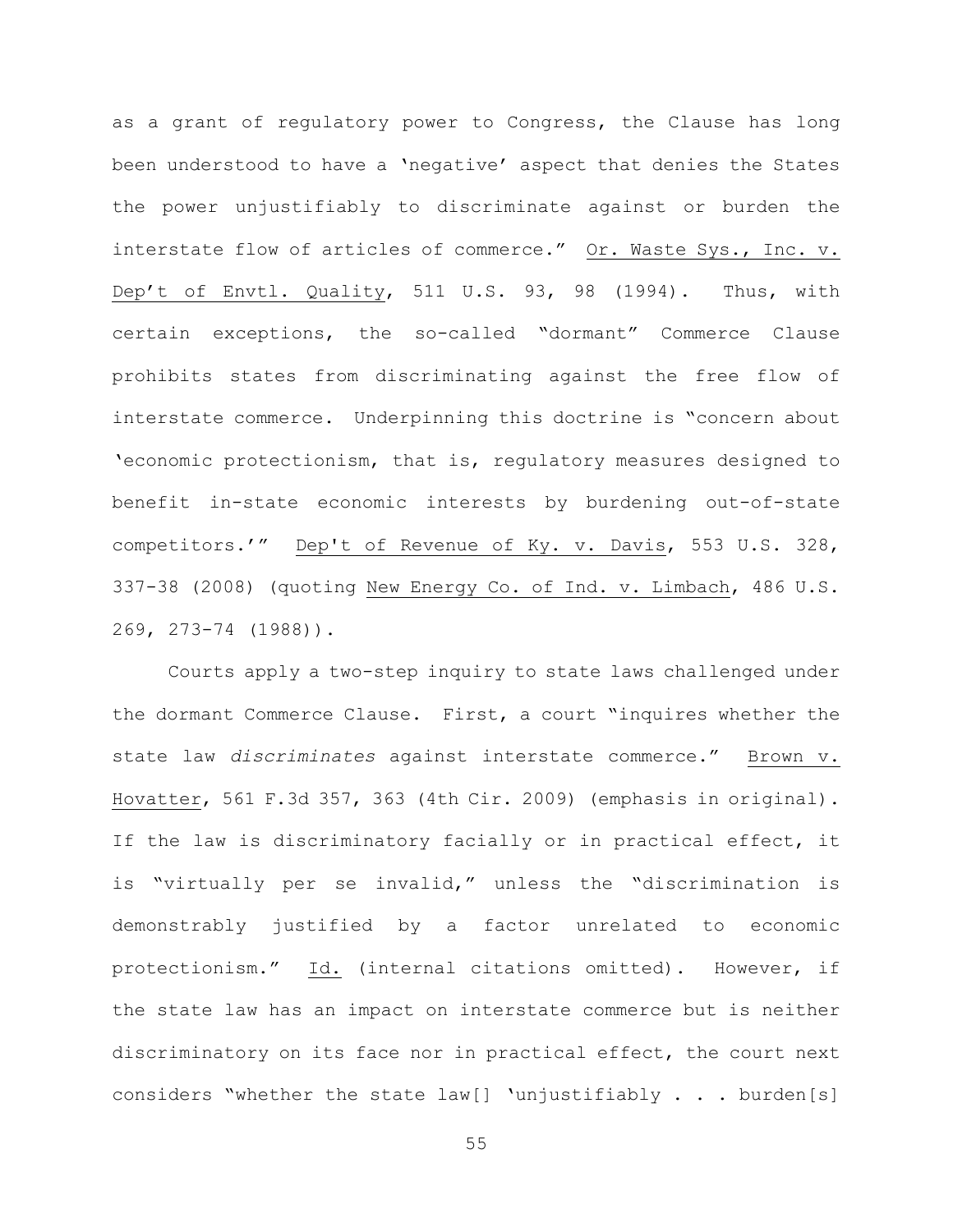the interstate flow of articles of commerce.'"  $\underline{Id.}$  (quoting  $\underline{Or.}$ Waste Sys., 511 U.S. at 98). Under this analysis, a state law will be upheld "unless the burden imposed on such commerce is clearly excessive in relation to the putative local benefits. If a legitimate local purpose is found, then the question becomes one of degree." Pike v. Bruce Church, Inc., 397 U.S. 137, 142 (1970). "In determining whether a statute has 'a legitimate local purpose' and 'putative local benefits,' a court must proceed with deference to the state legislature." Yamaha Motor Corp., U.S.A. v. Jim's Motorcycle, Inc., 401 F.3d 560, 569 (4th Cir. 2005).

Here, Landmark contends that the Act is both facially discriminatory and discriminatory in its practical effect. Landmark contends that "the Act facially discriminates between N[APCO] and its out-of-state competitors because – by imposing the specter of liability on patent owners asserting infringement against North Carolina companies – the Act discourages interstate patent licensing." (Doc. 53 at 15.) However, Landmark does not cite to any provision of the Act that operates as described, and the court cannot discern any such provision. While the Act defines a "target" as a "North Carolina person," N.C. Gen. Stat. § 75- 142(6), the Act makes it generally "unlawful for a person to make a bad-faith assertion of patent infringement," id. § 75-143(a), and "[a] target *or person aggrieved by a violation of this Article* . . . may bring an action" under the Act, id. § 75-145(b) (emphasis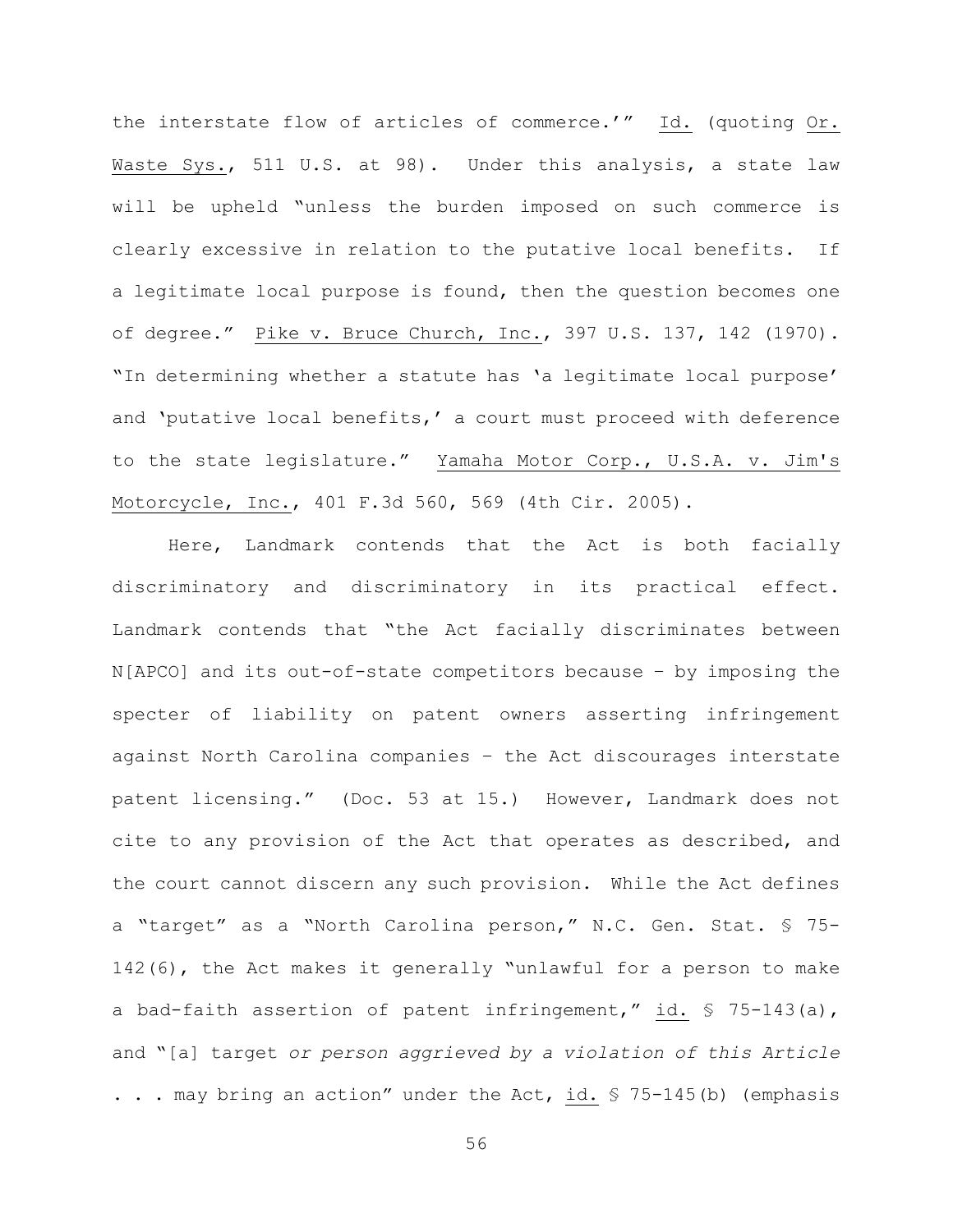added). By the terms of the Act, the right to bring civil actions under the Act is not limited to North Carolina persons but may include anyone aggrieved by bad faith assertions of patent infringement, meaning that an actor could incur liability from assertions against both in-state and out-of-state entities. Moreover, both in-state and out-of-state patentholders may equally incur liability under the Act. As such, the Act does not facially discriminate against interstate commerce. While the parties, and thus the claim, must still fall within the personal jurisdiction of North Carolina courts, the Act itself does not differentiate between claims based upon the residency of the claimant. But see id. § 75-144(a) (allowing only "target[s]" to move for a prejudgment bond). Further, Landmark provides no argument as to how the Act is discriminatory in its application. Accordingly, the court does not find the Act to discriminate against interstate commerce, either facially or in practical effect.

As the Act is nondiscriminatory, the court must next consider whether the it "unjustifiably  $\ldots$  burden[s] the interstate flow of articles of commerce." Or. Waste Sys., 511 U.S. at 98. In so doing, the court considers whether the Act has a legitimate local purpose and weighs the local benefits of the Act against any burdens it imposes on interstate commerce. See Yamaha, 401 F.3d at 569. As discussed above, the Act is designed to prevent bad faith assertions of patent infringement by entities with limited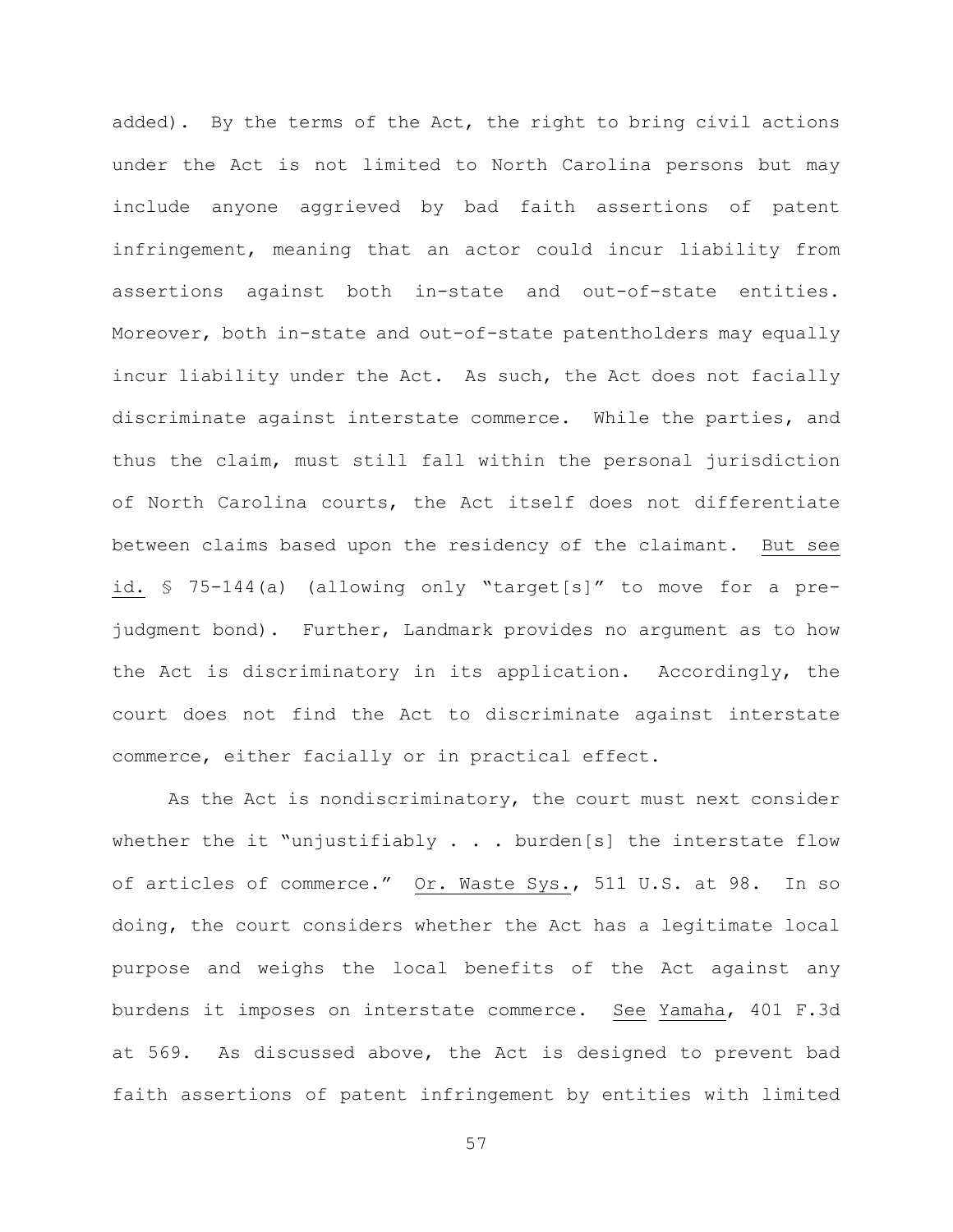resources. The Act accomplishes this purpose by allowing individuals accused of patent infringement in bad faith to proactively bring a claim under the Act and provides for the recovery of damages, costs, fees, and "exemplary damages" and, in some circumstances, the imposition of bonds to ensure the entity has sufficient assets to cover those amounts. These provisions serve the dual purposes of deterring bad faith assertions of patent infringement by covered entities and allowing victims of such bad faith assertions to pursue judicial resolution of the claim with the assurance that, if the claim under the Act is successful, they will recoup their costs. As the court gives deference to the determinations of the General Assembly regarding the Act's purpose and benefits, the court is satisfied that the Act has both a legitimate purpose and local benefits.

Relying on Yamaha, Landmark contends that the Act unduly burdens interstate commerce because it will have "a substantial 'chilling effect' on the assertion of patent rights in North Carolina." (Doc. 18 at 19.) However, Yamaha is inapposite. In that case, the Fourth Circuit invalidated a law that heavily burdened out-of-state interests by permitting existing in-state motorcycle dealerships to challenge the establishment of new dealerships anywhere else in the state, unbounded by the existing dealership's geographical reach, which created a significant barrier to entry into the market. See 401 F.3d at 571. The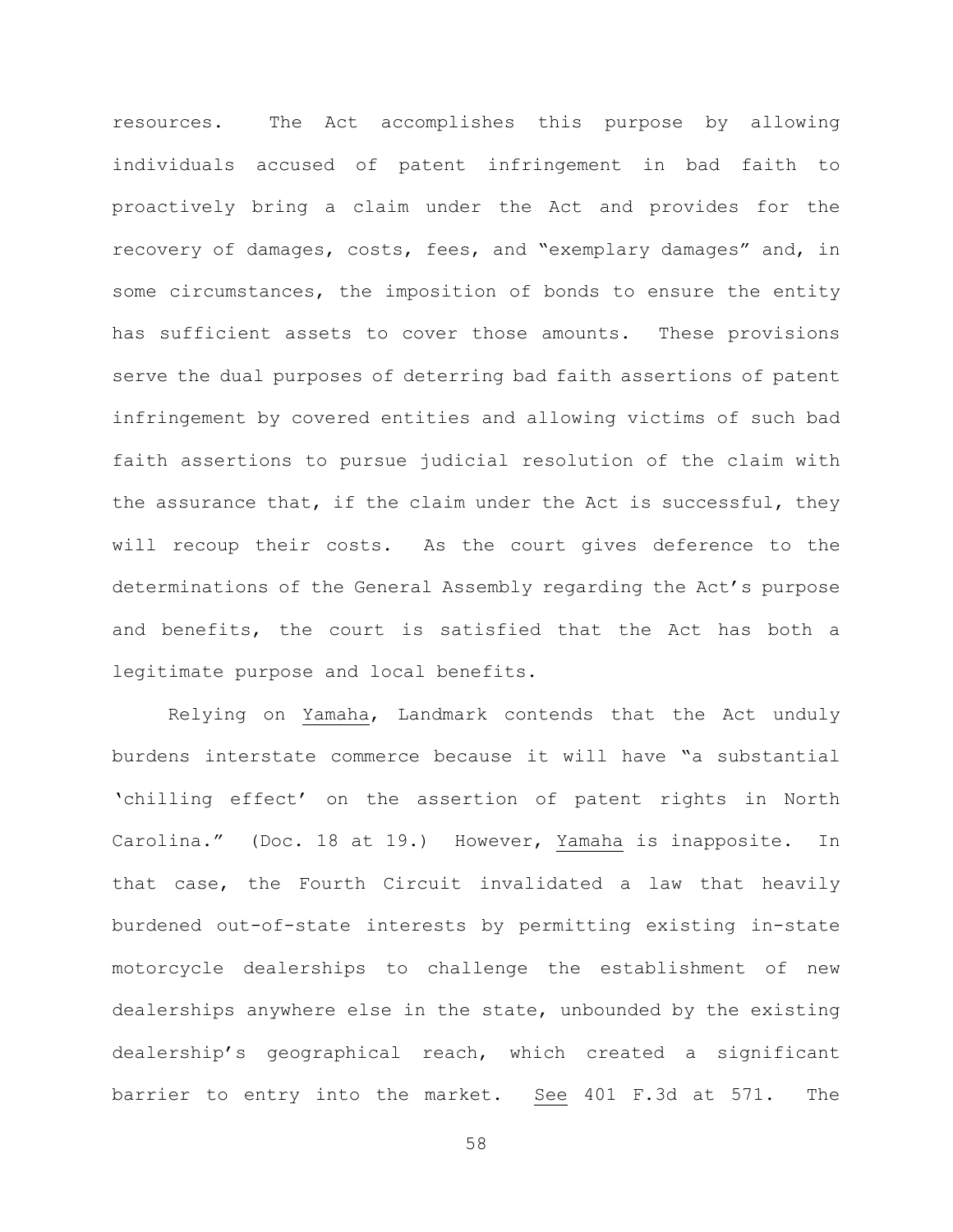statute set a low threshold for what existing dealerships needed to show to trigger a formal evidentiary hearing, and even frivolous protests could take years to resolve. Id. Comparing that statute with dealer protection statutes of other states, the court found that "a manufacturer has no way of avoiding the [statute]'s reach . . . and this makes an attempt to open a new dealership in Virginia more burdensome than anywhere else." Id.

Here, Landmark has alleged no fact approaching those in Yamaha. Landmark's conclusory assertion that the Act will "chill interstate communications" regarding patent licensing is based only on an alleged fear of incurring liability; Landmark provides no facts or any evidence to support this claim. Further, unlike the statute at issue in Yamaha, the Act creates no barrier to enter the North Carolina market; the Act imposes no greater burden on patentholders outside of North Carolina than those within North Carolina and does not provide special protections to in-state victims. It is also no more burdensome than similar statutes enacted in over two dozen other states. See Gardner & Dew, supra, at 410-15; (Doc. 50 at 4).

In light of the Act's purpose and benefits, the court finds that the Act does not unduly burden interstate commerce, and Landmark's dormant Commerce Clause challenge fails. Accordingly, the motion to dismiss on this ground will be denied.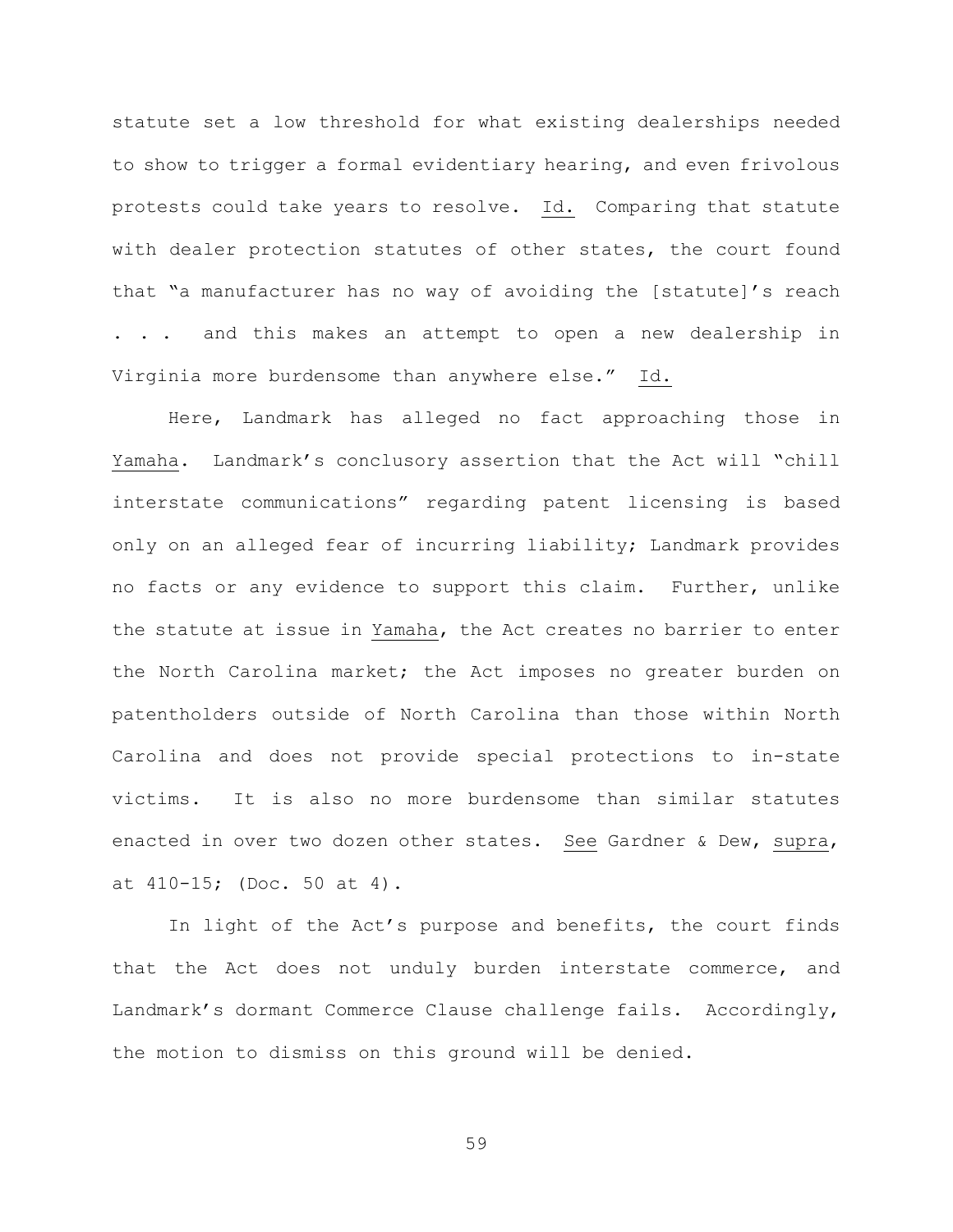# **B. Motion for Expedited, Limited Discovery**

NAPCO moves for expediated, limited discovery of "matters relating to the corporate structure, status, liquidity, and historical assertions of patent infringement by . . . Landmark . . . ." (Doc. 38 at 1.) NAPCO contends that early discovery is necessary to determine whether additional parties should be joined to the present litigation and whether Landmark should be required to post a bond pursuant to § 75-144. (Id. at 4-6.) In response, Landmark argues that (1) NAPCO's possible future decision to file a motion for bond is not sufficient to establish good cause for discovery, (2) NAPCO has failed to show irreparable harm in the absence of early discovery, (3) the discovery requests are overbroad, and (4) the bond provision of § 75-144 is preempted and unconstitutional.<sup>19</sup> (Doc. 51 at  $1-2$ .)

The Federal Rules of Civil Procedure generally provide no access to discovery until the parties have conducted an initial pretrial conference and established a plan for such discovery. Fed. R. Civ. P. 26(d)(1) (citing Fed. R. Civ. P. 26(f)). However, "[c]ourts have granted expedited discovery when unusual circumstances exist." ForceX, Inc. v. Tech. Fusion, LLC, No. 4:11CV88, 2011 WL 2560110, at \*4 (E.D. Va. June 27, 2011) (internal

 $19$  Landmark also contends that the request for early discovery is improper while Landmark's motion to dismiss is still pending. (Doc. 51 at 1.) As the court has denied Landmark's motion to dismiss, this argument is now moot.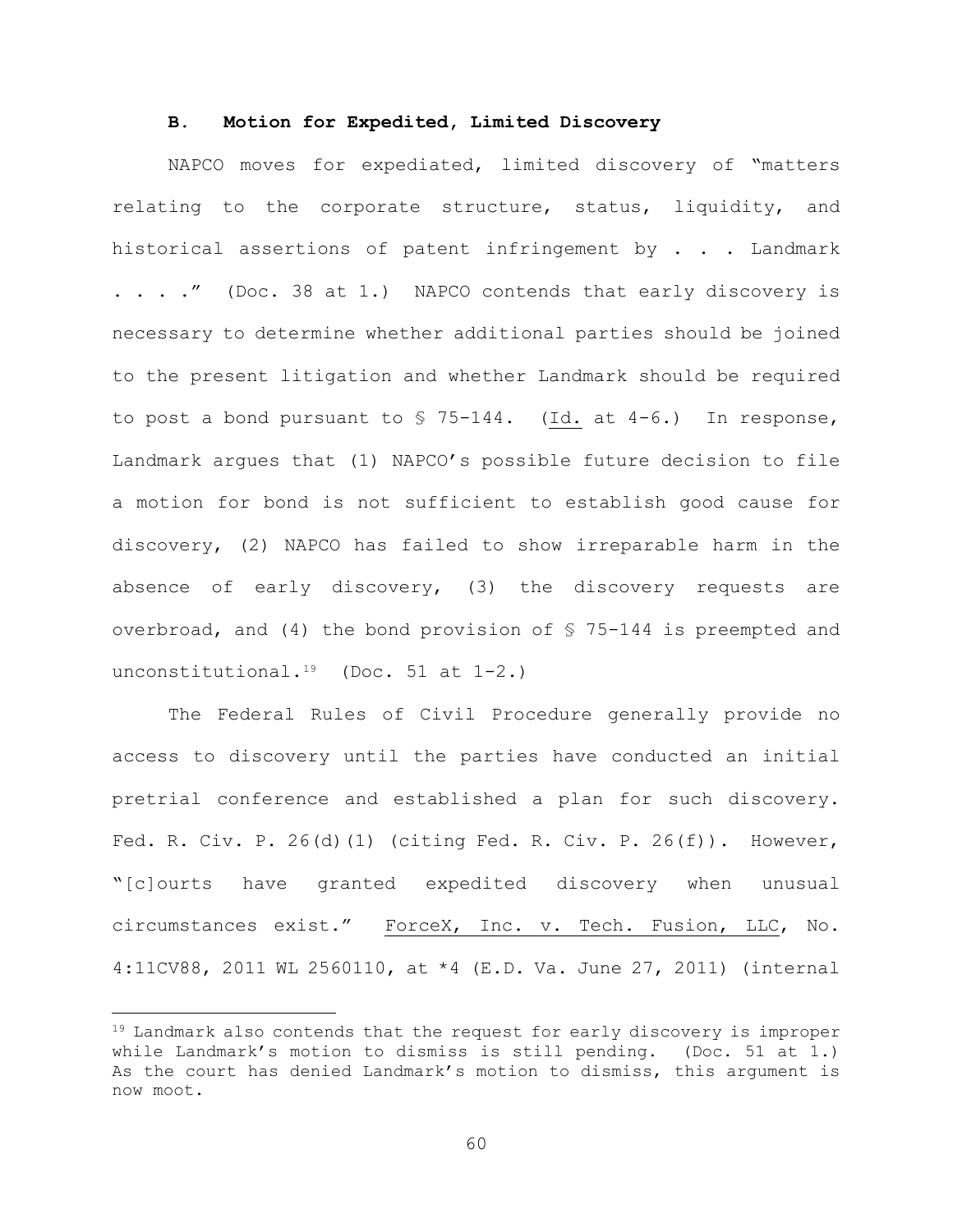quotation marks omitted). Although the federal rules do not set out a specific standard for evaluating expedited discovery requests, a majority of courts, including those within this district, review a request for expedited discovery for "reasonableness or good cause, taking into account the totality of the circumstances." See Allen v. City of Graham, No. 1:20CV997, 2021 WL 2037983, at \*6 (M.D.N.C. May 21, 2021) (collecting cases).20 "Typically, '[t]o determine whether a request [for early discovery] is reasonable, courts look to five factors: (1) whether a motion for preliminary injunction is pending, (2) the discovery request's breadth, (3) the purpose for requesting expedited discovery, (4) the burden on the defendant to comply with the requested discovery, and (5) how far in advance of the typical discovery process the request is made.'" Id. (quoting Garnett v. Zeilinger, No. 17CV1757, 2017 WL 8944640, at \*1 n.1 (D.D.C. Dec. 15, 2017)) (alterations in original). Courts applying this test also look to whether the moving party would suffer irreparable harm in the absence of early discovery. See, e.g., Lewis v. Alamance Cnty. Dep't of Soc. Servs., No. 1:15CV298, 2015 WL 2124211, at \*2 (M.D.N.C. May 6, 2015); Merz N. Am., Inc. v. Viveve Med. Inc., No. 2:17-CV-15-BR, 2017 WL 11613694, at \*2 (E.D.N.C.

<sup>&</sup>lt;sup>20</sup> While some courts apply a test similar to the test for a preliminary injunction, that approach "has been criticized." Allen, 2021 WL 2037983, at \*6. The parties agree that the good cause or reasonableness standard should be applied here. (See Doc. 38 at  $3-4$ ; Doc. 51 at  $2-3$ .)